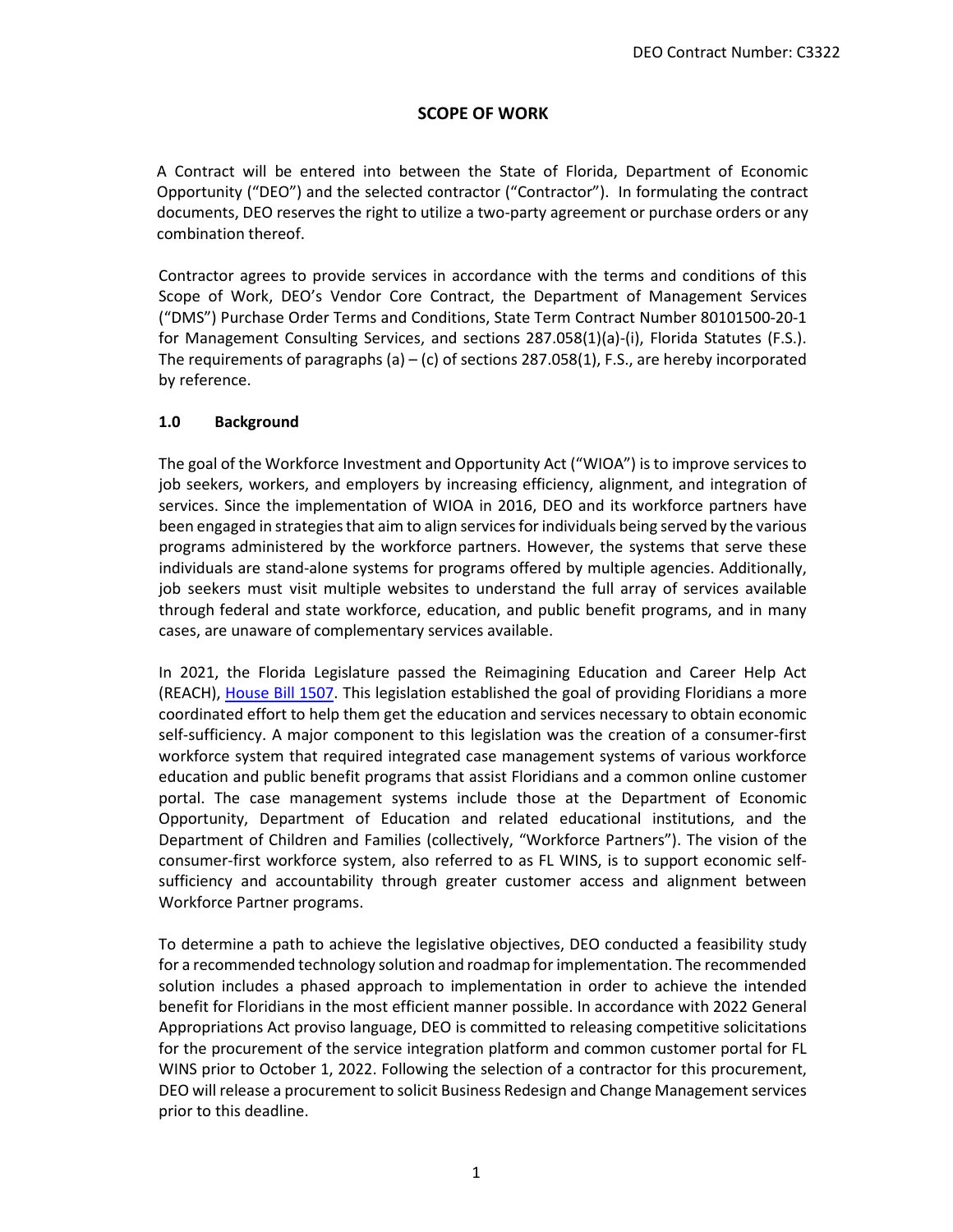## **1.1 General Description**

Contractor shall provide comprehensive, ongoing project management services for the development of the consumer-first workforce system FL WINS Program, along with initial and ongoing strategic, technical, and programmatic support for various aspects of FL WINS's development.

Contractor will be expected to assist DEO in the procurement of additional vendors to implement project requirements as specified by DEO.

### **1.15 Business Days**

As used herein, "business day" shall mean a day falling from Monday through Friday, with the exception of those Holidays and days of observance identified in section 110.117(1), F.S.

## **1.2 Minimally Required Deliverables/Tasks**

Contractor shall provide DEO with Management Consulting Services as follows:

- 1. **Project Management Office (PMO) -** Within 60 calendar days of the Contract's effective date, Contractor shall establish a PMO**.** The PMO shall include the following:
	- a. **Lead Project Manager** Contractor shall assign a Lead Project Manager. Contractor's assignment of a Lead Project Manager is subject to DEO approval at DEO's sole discretion. Contractor's Lead Project Manager shall oversee all services provided by Contractor pursuant to this Contract and shall serve as Contractor's principal point of contact with DEO Leadership. The Lead Project Manager shall oversee and manage FL WINS, subject to DEO's direction, and in collaboration with DEO, the Senior Project Manager for each FL WINS project, other Contractor personnel, Workforce Partners, and other entities designated by DEO (all collectively, "FL WINS Stakeholders"). The Lead Project Manager shall oversee and manage all risks and opportunities in FL WINS to ensure critical risk response and mitigation strategies are in place throughout the life of FL WINS. The Lead Project Manager shall also perform project management throughout the life cycle of FL WINS in accordance with Rule 60GG-1.009(7), Florida Administrative Code.
	- b. **Senior Project Managers** Contractor shall assign a Senior Project Manager to each FL WINS project, as defined hereafter. Contractor's assignment of Senior Project Managers is subject to DEO approval at DEO's sole discretion. Senior Project Managers shall report to and collaborate with the Lead Project Manager and other FL WINS Stakeholders throughout Contractor's performance of the Contract.
	- c. **Project Manager Qualifications** The Lead Project Manager and Senior Project Managers utilized by Contractor must meet the qualifications of, and be able to perform the duties of, a Principal Consultant, as that job title is defined in State Term Contract 80101500-20-1. Additionally, the Lead Project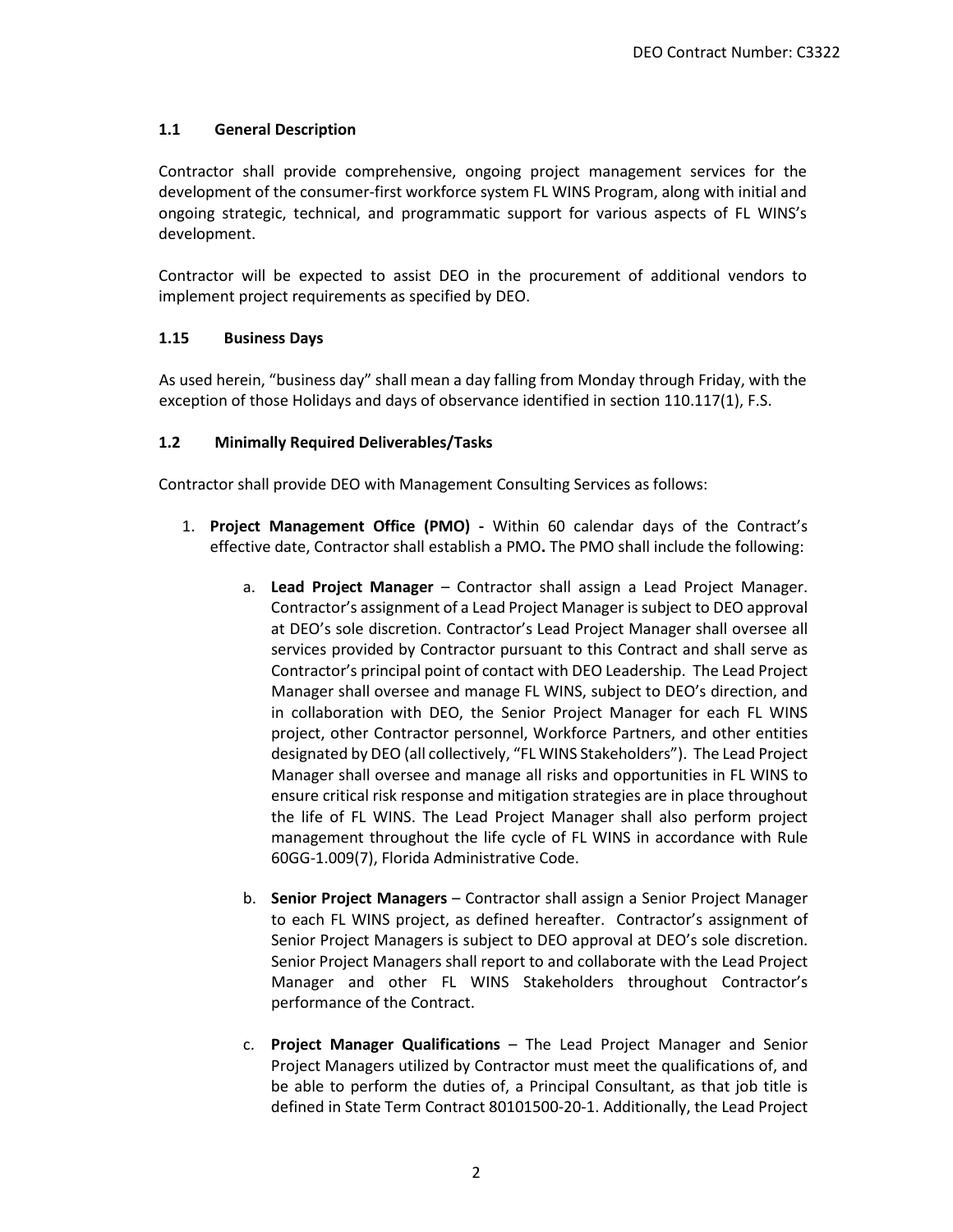Manager and Senior Project Managers must have the following qualifications, knowledge, skills, and abilities:

- i. Bachelor's Degree in Computer Science, Information Systems, or another related field or equivalent work experience;
- ii. Certification as a Project Management Professional (PMP), as defined in Rule 60GG-1.001(2)(a)(20), Florida Administrative Code;
- iii. At least five (5) years of Information Technology (IT) experience, including managing teams, customer service, and production project management in multi-platform environments;
- iv. At least two (2) years of experience working directly with senior management;
- v. At least two (2) years of working experience with IT and project management as it pertains to program areas such as Workforce Services, Education, Public Benefit Assistance, or comparable governmental area(s);
- vi. Demonstrated experience in Organizational Change Management for any entity employing over 100 individuals;
- vii. Demonstrated experience in effectively managing complex project risks and/or project risk teams;
- viii. Demonstrated experience in procurement processes with the State of Florida;
- ix. Leadership experience in managing and completing complex projects relevant to both IT and business needs;
- x. Demonstrated experience in leading high-profile projects; and
- xi. Ability to communicate effectively (verbally and in writing) with technical staff, end user staff, and senior management.
- d. **Other Contractor Personnel** Other personnel such as Business Analysts (BA) and Documentation Specialist/Technical Writers will be supplied by Contractor as needed to support FL WINS and the FL WINS projects. Except as provided above, with respect to Contractor's performance of this Contract, all other personnel provided by Contractor to serve as and fulfill the duties of Principal Consultant, Senior Consultant, Consultant, Junior Consultant, Business Analyst, and Documentation Specialist/Technical Writer as those job titles are defined in State Term Contract 80101500-20-1, are subject to DEO's prior approval at DEO's sole discretion.
- 2. **FL WINS projects** Contractor shall assist DEO with certain projects within FL WINS, including, but not limited to, FL WINS Systems Integrator; Business Redesign and Operational Change Management (OCM); Data Hub; and Customer Portal (collectively, the "FL WINS projects"). DEO may add additional FL WINS projects by notifying Contractor in writing. With respect to each FL WINS project, upon DEO's request, Contractor shall be responsible for the following:
	- a. Collecting all business and technical requirements necessary for the FL WINS projects as directed by the FL WINS Management Plan within the agreed upon timelines.
	- b. Drafting procurement documents as directed by the FL WINS Management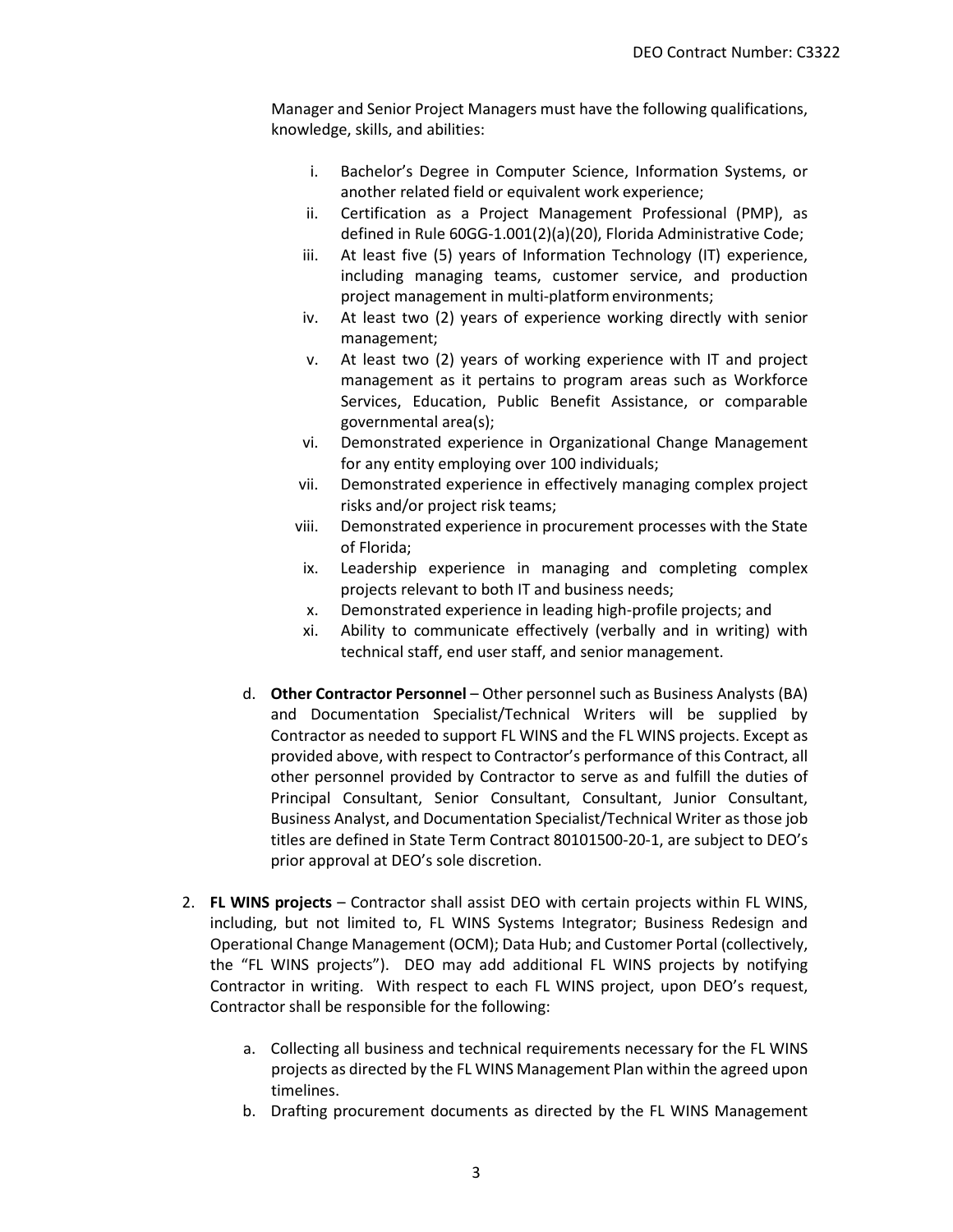Plan within the agreed upon timelines and thereafter assisting with contract negotiations for FL WINS projects, all in accordance with all applicable legal authorities.

With respect to any individual FL WINS project, the timeframes specified in subparagraphs a. and b. may be modified with DEO's approval in the FL WINS Management Plan.

- 3. **Kick-Off Meeting and Kick-Off Management Plan** Within five (5) calendar days of the Contract's effective date, Contractor's Lead Project Manager shall conduct a Kick-Off Meeting with DEO stakeholders. Contractor shall provide an agenda of the Kick-Off meeting to the DEO stakeholders. Within 15 calendar days of the Kick-Off Meeting, Contractor shall develop and provide DEO with a Kick-Off Management Plan for approval at DEO's sole discretion. The Kick-Off Management Plan shall address Contractor's performance of this Contract, including the FL WINS projects, and shall incorporate project scopes, schedule baselines, change management, risk management, communications, costs, and any other details requested by DEO at the Kick-Off Meeting. In the event of DEO disapproval, DEO shall communicate the deficiencies to Contractor in writing, after which, Contractor shall have seven (7) calendar days to correct the deficiencies and resubmit to DEO.
- 4. **FL WINS Management Plan** Within 60 calendar days of the Contract's effective date, Contractor shall provide DEO with an initial FL WINS Management Plan for approval at DEO's sole discretion. The initial FL WINS Management Plan shall address all facets of FL WINS and the FL WINS projects, which include, but are not limited to those addressed in the Kick-Off Management Plan and those that may be otherwise identified by DEO, such as additional FL WINS projects identified by DEO or Workforce Partner projects for FL WINS. Contractor shall thereafter update the FL WINS Management Plan as necessary and as directed by DEO and submit all updates to DEO for approval at DEO's sole discretion. Contractor shall ensure the initial FL WINS Management Plan and all updates incorporate the following:
	- a. Project scopes, schedule baselines, change management, risk management, communications, all actual and anticipated costs, and any other details requested by DEO in writing;
	- b. Project management standards, processes, procedures, methodologies, tools, templates, training, and governance that ensure FL WINS is completed on time, within budget, adheres to high quality standards, and meets DEO's expectations;
	- c. Standardized tools for project management and governance including, but not limited to, Microsoft Word, Microsoft Excel, Microsoft Project, Visio, Adobe Pdf, and DEO's ServiceNow application;
	- d. Project management requirements as set forth in Chapter 60GG-1, Florida Administrative Code;
	- e. Operational Work Plan (OWP) components as set forth in Chapter 60GG-1, Florida Administrative Code, and Project Management Institute's Project Management Body of Knowledge (PMBOK), which include but are not limited to:
		- i. Project charter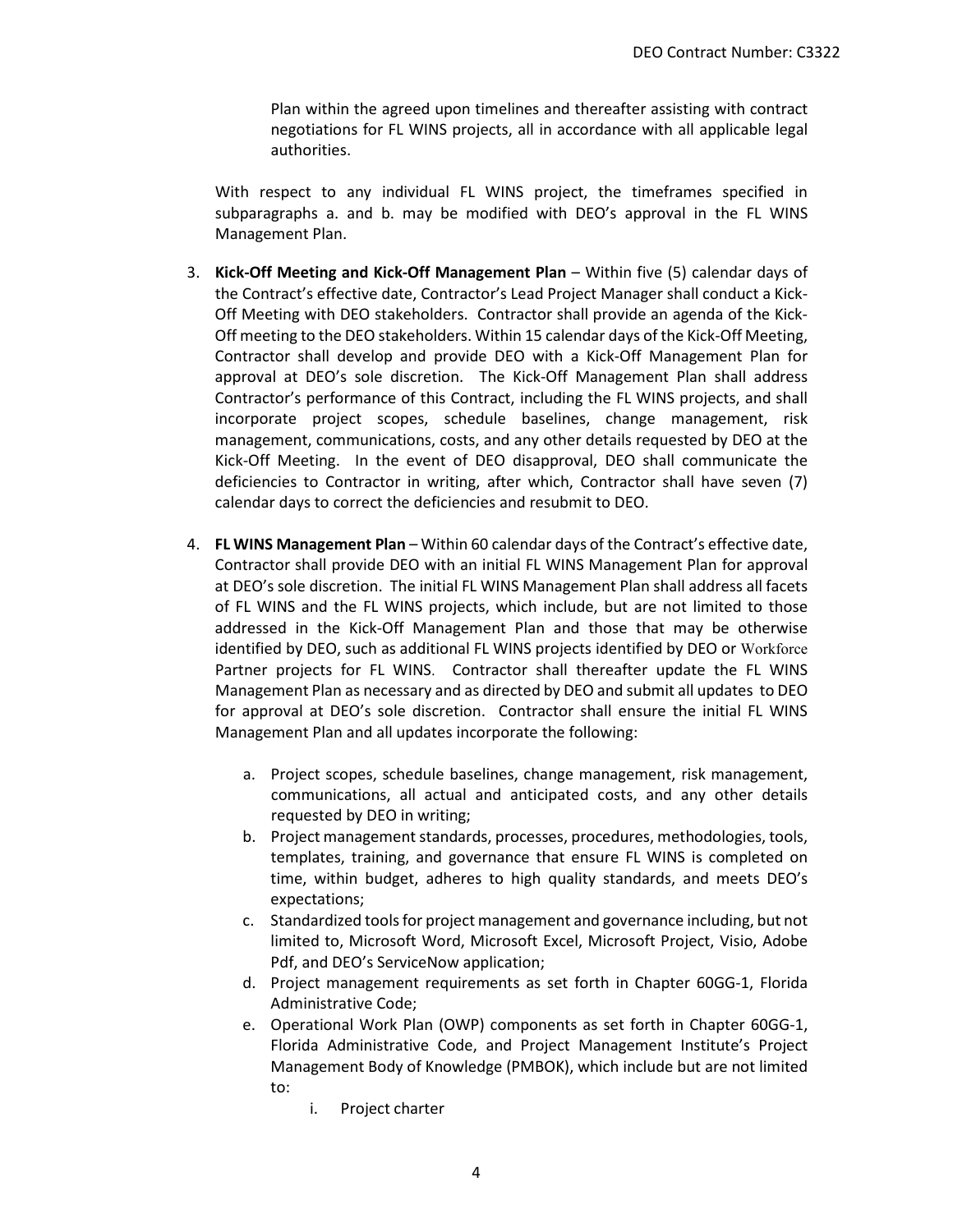- ii. Work breakdown structure
- iii. Resource-leveled project schedule
- iv. Project spending plan
- v. Project organization and methodology
- vi. Organizational change management plan for all stakeholders
- vii. Risk management plan
- viii. Capacity plan
- ix. PMBOK guides and standards
- f. Project control processes, which include, but are not limited to:
	- i. Progress reporting
	- ii. Issue tracking
	- iii. Contract management
	- iv. Change and configuration management
	- v. Quality control
	- vi. Testing
	- vii. Oversight
	- viii. Procurement strategy
	- ix. Coordination of external entities
- g. Methodology, including timelines, for collecting all business and technical requirements necessary for the FL WINS projects;
- h. Methodology, including timelines, for drafting procurement documents and thereafter assisting with contract negotiations for FL WINS projects, all in accordance with all applicable legal authorities;
- i. Governance elements approved by DEO that include, but are not limited to: clarifying and establishing roles, responsibilities, expected level of effort, communication channels, and escalation process;
- j. Communication plans to coordinate communication with all areas of DEO that impacts the scope, budget, risk, and resources of the work effort being managed utilizing a template approved by DEO;
- k. Project plans and teamwork assignments (i.e., risk identification and management) utilizing a template approved by DEO;
- l. Resource plans and utilization trends utilizing a template approved by DEO;
- m. Data security plans for FL WINS;
- n. Data governance elements approved by DEO that include, but are not limited to: clarifying and establishing roles, responsibilities, expected level of effort, communication channels, and escalation process; and
- o. All other standards that DEO requests in writing or that are otherwise necessary for Contractor to fully perform the management of FL WINS as required herein.

 In the event DEO disapproves of the initial FL WINS Management Plan or any updates, DEO shall communicate the deficiencies to Contractor in writing, after which, Contractor shall have seven (7) calendar days to correct the deficiencies and resubmit to DEO.

5. **FL WINS Management** – Through the PMO, the Lead Project Manager, the Senior Project Managers, and other Contractor Personnel, subject to DEO oversight and in conformity with the DEO-approved FL WINS Management Plan, Contractor shall provide management of FL WINS, including each FL WINS project, by: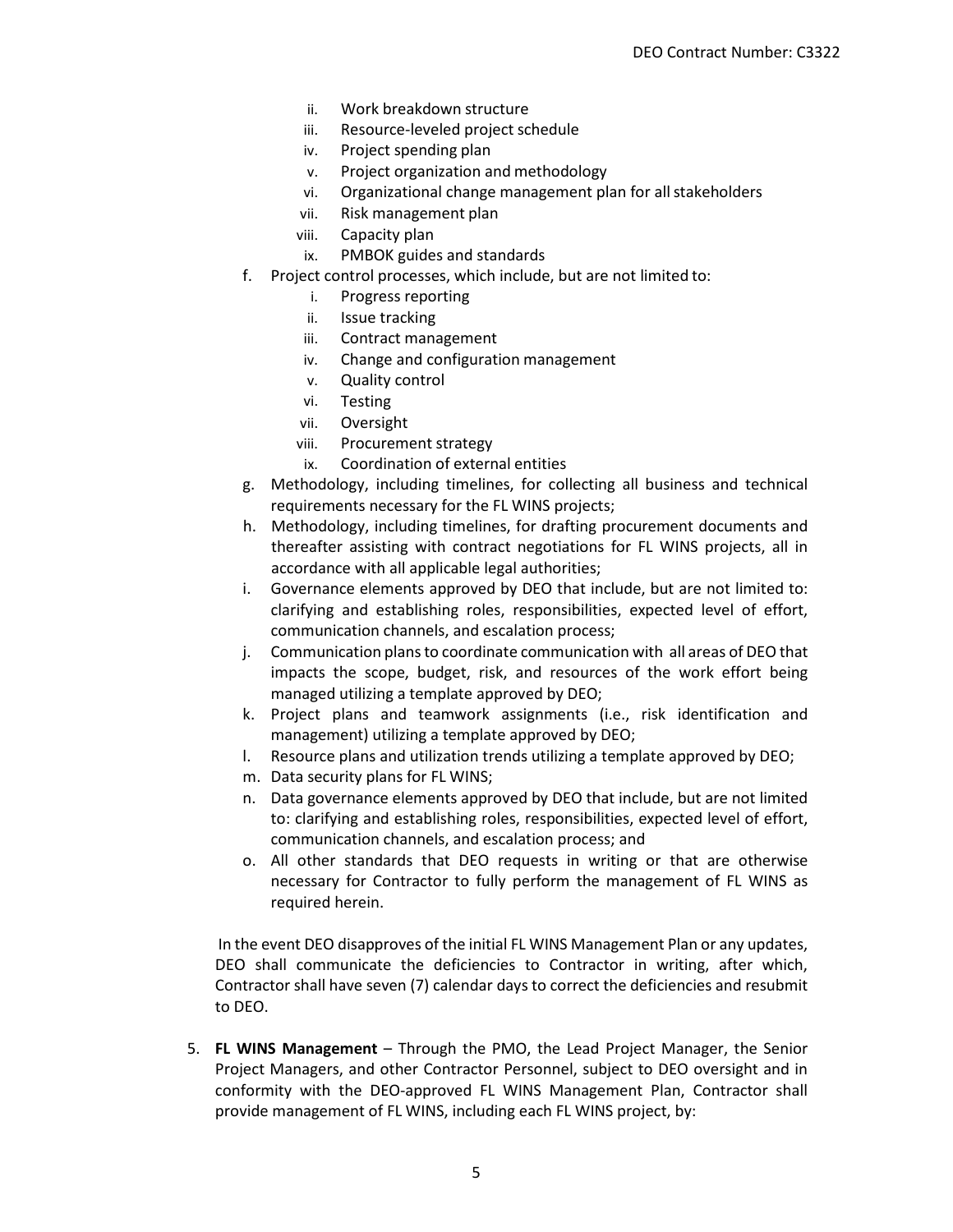- a. Providing comprehensive, ongoing project management and oversight of FL WINS, FL WINS projects, and all sub-projects;
- b. Tracking key project milestones and adjusting project plans and/or resources accordingly;
- c. Monitoring, identifying, assessing, and updating FL WINS project risk elements;
- d. Directing and monitoring daily work efforts (i.e., logistics management);
- e. Performing quality reviews of the project management life cycle of FL WINS to ensure DEO is adhering to Rule 60GG-1.009(7), Florida Administrative Code;
- f. Promptly escalating functional, quality, and timeline issues to DEO;
- g. Providing training and project management support and coaching for non-Contractor project managers and supporting personnel, as directed by DEO;
- h. All other project management functions that DEO requests in writing or that are otherwise necessary for Contractor to fully perform the services herein and ensure the success of FL WINS; and
- i. Assisting with contract management and monitoring of contracts and contractors, including service level agreements and contractor performance, for the FL WINS projects.
- 6. **FL WINS Reporting** As part of the management of FL WINS, Contractor shall timely report to DEO on various aspects of FL WINS, including each FL WINS project, as follows:
	- a. Promptly notifying DEO, and any other entities designated by DEO, in writing, of any deviation in FL WINS's budget, schedule, scope, or status utilizing a method approved by DEO;
	- b. On the last business day of each week, providing written status reports on FL WINS and FL WINS projects to DEO, utilizing a template and method approved by DEO, addressing performance, efficiency, progress, productivity, cost, risk, and quality. In the event DEO wishes to alter the frequency, substance, or method of the status reports, DEO may notify Contractor in writing, after which Contractor shall have 48 hours or the then-existing due date of the next status report, whichever is later, to implement the changes moving forward;
	- c. On the last business day of each month, provide written monthly reports, including the OWP components as set forth in Chapter 60GG-1, Florida Administrative Code, and any other publications or materials as otherwise requested by DEO for all internal and external stakeholders using a template approved by DEO leadership. The monthly reports must include, but are not limited to, ongoing system maintenance activities and progress made to date for each project milestone, deliverable, and task order; planned and actual completion dates; planned and actual costs incurred; and any current project issues and risks;
	- d. Attending, coordinating, and leading, either virtually or in-person, weekly status briefings for the DEO project team and comprehensive, monthly briefings with DEO leadership on dates established in the DEO-approved FL WINS Management Plan; and
	- e. Applying methods and tools, such as forecasting, metrics, analyses, modeling, scorecards, and dashboards to measure and reflect the progress and risk level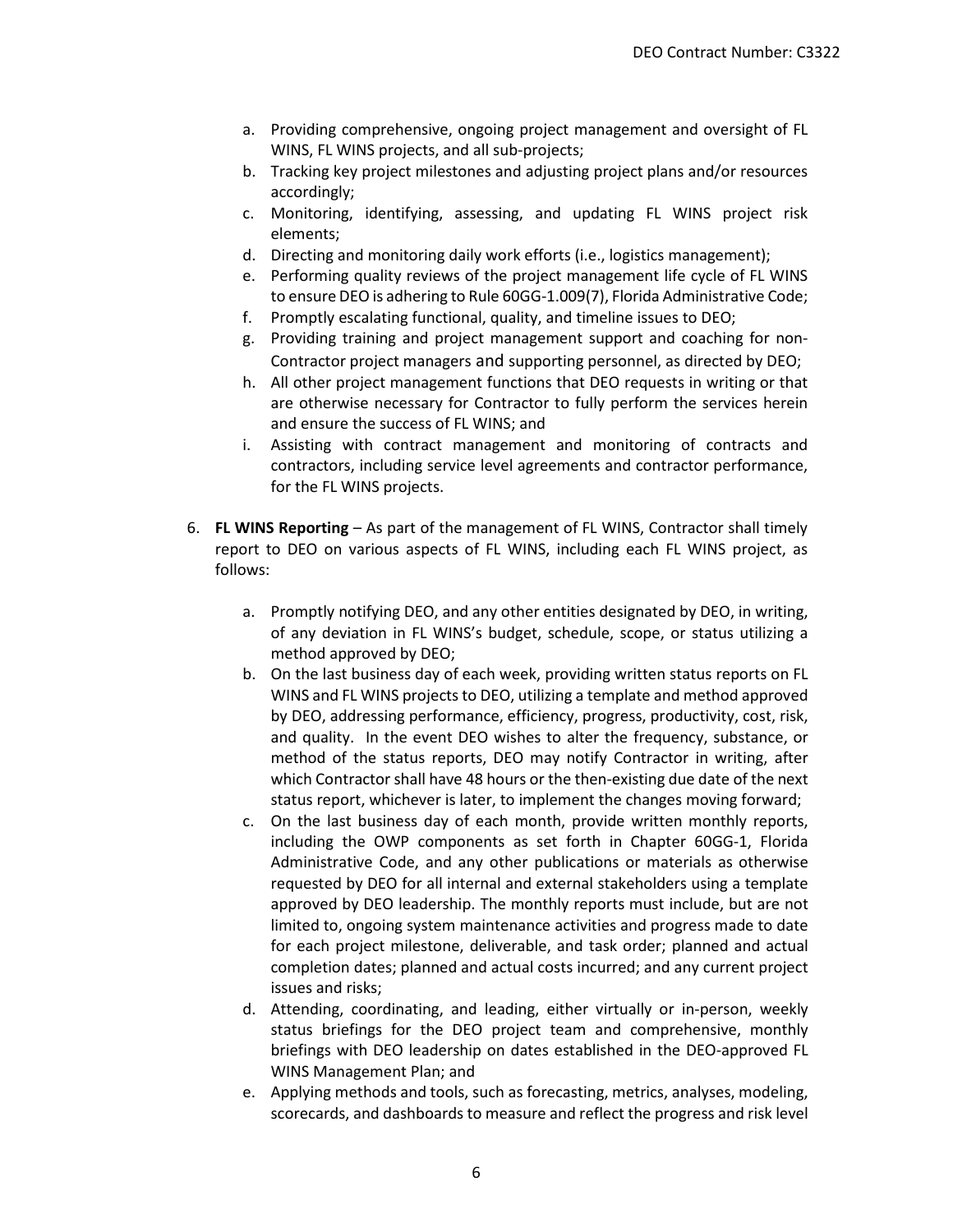of FL WINS and the FL WINS projects.

- 7. **Business and Technical Advisory Support** Contractor shall incorporate business support and technical advisory support into all aspects of its performance under this Contract, including:
	- a. Establishing a foundation of professional services and support in and through the PMO;
	- b. Advising and providing support in the development of key technical aspects;
	- c. Providing initial and ongoing strategic and technical programmatic support;
	- d. Developing and managing governance for FL WINS;
	- e. Developing and managing data governance for FL WINS;
	- f. Developing data and technical standards;
	- g. Developing and maintaining information and technical architecture documentation; and
	- h. All other comparable business and technical advisory support functions that DEO requests in writing or that are otherwise necessary for Contractor to fully perform the services herein and ensure the success of FL WINS.
- 8. **Knowledge Transfer –** Within 30 calendar days of the expiration of the Contract, Contractor shall transition and transfer all procedures, tools, templates, training, and governance documentation developed for FL WINS and the FL WINS projects to DEO (the "Final Knowledge Transfer"). DEO may also request such Knowledge Transfer services from Contractor on an ad hoc basis at DEO's convenience throughout the term of the Contract (an "Ad hoc Knowledge Transfer"). Within 30 calendar days of DEO's written request to Contractor for Ad hoc Knowledge Transfer Services, Contractor shall transition and transfer all procedures, tools, templates, training, and governance documentation to DEO for the subject-matter specified in DEO's written request.

| Deliverable 1 - Kick-Off Meeting and Management Plan |                                    |                                |  |
|------------------------------------------------------|------------------------------------|--------------------------------|--|
| <b>Tasks</b>                                         | <b>Minimum Acceptance Criteria</b> | <b>Financial Consequences</b>  |  |
| accordance<br>with<br>In I                           | Contractor shall conduct a         | Failure to timely conduct the  |  |
| Section 1.2.3, Contractor                            | Kick-Off Meeting within five       | Kick-Off Meeting shall result  |  |
| shall:                                               | (5) calendar days of the           | in a 5% reduction per day      |  |
|                                                      | Contract's effective date.         | beyond the applicable due      |  |
| (1) Timely conduct a Kick-                           |                                    | date, in<br>any<br>amount      |  |
| Off Meeting; and                                     | Contractor shall develop and       | due<br>for the<br>eventually   |  |
|                                                      | Kick-Off<br>submit<br>a a          | deliverable, until conducted.  |  |
| (2) Timely develop and                               | Plan<br>Management<br>in           |                                |  |
| Kick-Off<br>submit<br>$\overline{a}$                 | accordance with<br>Section         | Failure to timely submit a     |  |
| Management Plan<br>to                                | 1.2.3 for approval at DEO's        | Kick-Off Management Plan,      |  |
| DEO.                                                 | sole discretion. The Kick-Off      | or re-submit a corrected Kick- |  |
|                                                      | Management Plan shall be           | Off Management Plan, shall     |  |
|                                                      | submitted to DEO within 15         | result in a 5% reduction per   |  |
|                                                      | calendar days of the Kick-Off      | calendar day beyond the        |  |
|                                                      | meeting.                           | applicable due date, in any    |  |

### **1.3 Deliverables, Tasks, Minimum Level of Service, and Financial Consequences**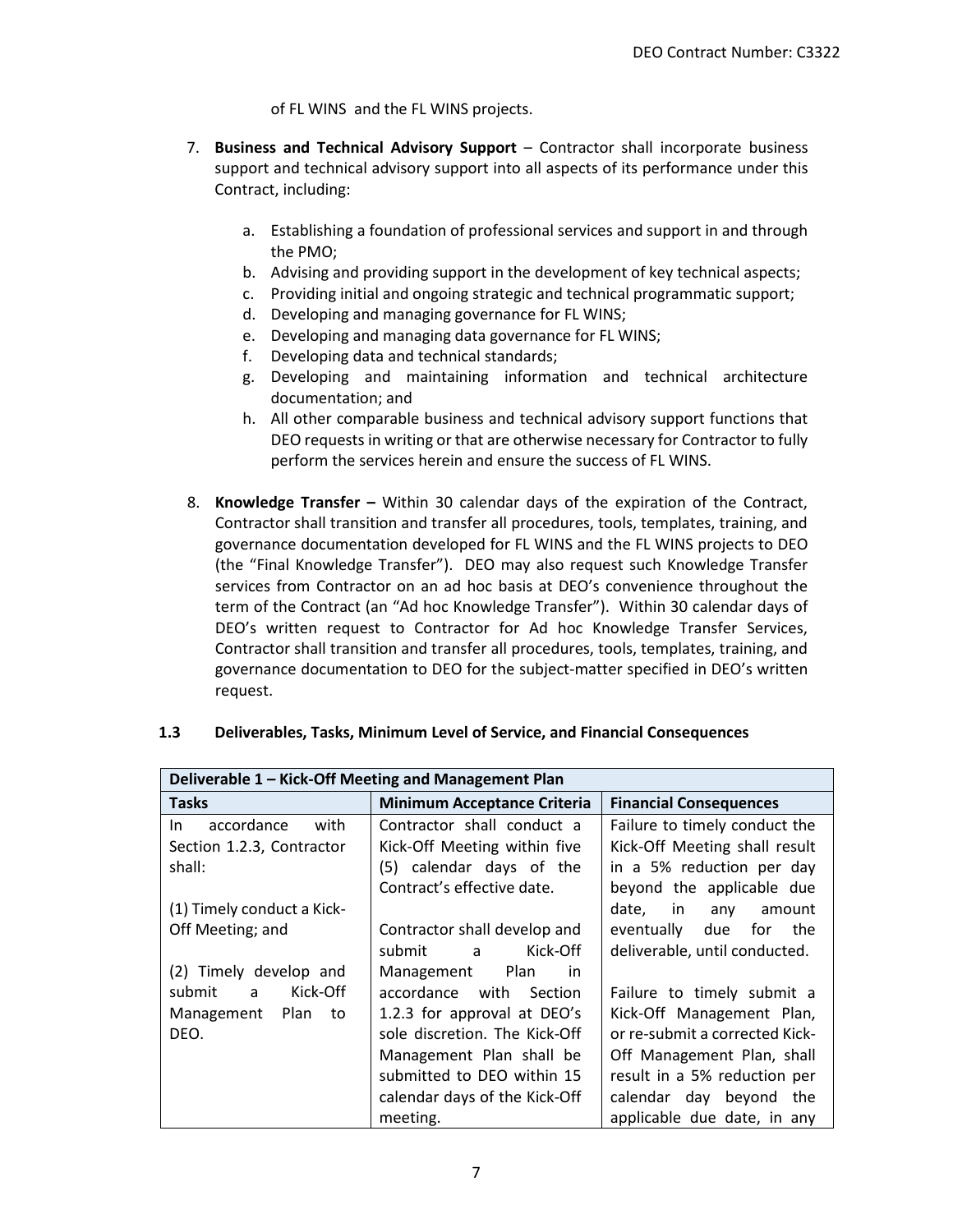|                                                                           | <b>DEO</b><br>the<br>event of<br>In.<br>disapproval,<br><b>DEO</b><br>shall<br>communicate<br>the<br>deficiencies to Contractor in<br>after<br>which,<br>writing,<br>Contractor shall correct the<br>deficiencies and resubmit to<br>DEO<br>within<br>(7)<br>seven<br>calendar days for approval.<br>As evidence of performance,<br>Contractor shall submit a<br>copy of the Kick-Off Meeting<br>agenda<br>and<br>the<br>DEO-<br>Kick-Off<br>approved<br>Management Plan.<br>Completion<br>of<br>this<br>Deliverable<br>is based<br>on<br>review and approval by DEO. | amount eventually due for<br>deliverable,<br>the<br>until<br>submitted.<br>Financial<br>Consequences<br>imposed<br>under<br>this<br>Deliverable are cumulative of<br>each other. For example, a<br>completed<br>three<br>Task<br>days after<br>calendar<br>the<br>applicable due date will result<br>in a 15% reduction in the<br>due<br>for<br>the<br>amount<br>deliverable. |
|---------------------------------------------------------------------------|-----------------------------------------------------------------------------------------------------------------------------------------------------------------------------------------------------------------------------------------------------------------------------------------------------------------------------------------------------------------------------------------------------------------------------------------------------------------------------------------------------------------------------------------------------------------------|-------------------------------------------------------------------------------------------------------------------------------------------------------------------------------------------------------------------------------------------------------------------------------------------------------------------------------------------------------------------------------|
|                                                                           | <b>Deliverable 1 Total Not to Exceed</b>                                                                                                                                                                                                                                                                                                                                                                                                                                                                                                                              | \$                                                                                                                                                                                                                                                                                                                                                                            |
| Deliverable 2 - PMO and FL WINS Management Plan                           |                                                                                                                                                                                                                                                                                                                                                                                                                                                                                                                                                                       |                                                                                                                                                                                                                                                                                                                                                                               |
| <b>Tasks</b>                                                              | <b>Minimum Acceptance Criteria</b>                                                                                                                                                                                                                                                                                                                                                                                                                                                                                                                                    | <b>Financial Consequences</b>                                                                                                                                                                                                                                                                                                                                                 |
| Contractor shall:                                                         | Contractor shall establish a<br>PMO in accordance with                                                                                                                                                                                                                                                                                                                                                                                                                                                                                                                | Failure to timely establish the<br>PMO shall result in a 5%                                                                                                                                                                                                                                                                                                                   |
| (1) Timely establish a                                                    | 1.2.1 within<br>Section<br>60                                                                                                                                                                                                                                                                                                                                                                                                                                                                                                                                         | reduction per day beyond the                                                                                                                                                                                                                                                                                                                                                  |
| PMO in accordance with<br>Section 1.2.1.; and                             | calendar<br>days<br>of<br>the<br>Contract's effective date.                                                                                                                                                                                                                                                                                                                                                                                                                                                                                                           | applicable due date, in any<br>amount eventually due for<br>the<br>deliverable<br>until<br>$\overline{1}$                                                                                                                                                                                                                                                                     |
| (2) Timely develop and<br>submit an initial FL WINS                       | Contractor shall develop and<br>submit an initial FL WINS                                                                                                                                                                                                                                                                                                                                                                                                                                                                                                             | established.                                                                                                                                                                                                                                                                                                                                                                  |
| Management Plan<br>in<br>accordance with Section<br>$1.2.4$ ; and         | Plan<br>Management<br>in<br>accordance with Section 1.2.4<br>for approval at DEO's sole<br>discretion within 60 calendar                                                                                                                                                                                                                                                                                                                                                                                                                                              | Failure to timely submit an<br>initial FL WINS Management<br>Plan, or resubmit a corrected<br>initial FL WINS Management                                                                                                                                                                                                                                                      |
| (3) Timely make and<br>submit<br>FL.<br><b>WINS</b><br>Plan<br>Management | days of the Contract's<br>effective date.                                                                                                                                                                                                                                                                                                                                                                                                                                                                                                                             | Plan, shall result in a 5%<br>reduction per day beyond the<br>applicable due date, in any                                                                                                                                                                                                                                                                                     |
| updates in accordance<br>with Section 1.2.4.                              | Contractor, in accordance<br>with Section 1.2.4, shall make<br>and submit weekly updates to<br>the FL WINS Management                                                                                                                                                                                                                                                                                                                                                                                                                                                 | amount eventually due for<br>the<br>deliverable,<br>until<br>submitted.                                                                                                                                                                                                                                                                                                       |
|                                                                           | Plan for approval at DEO's<br>sole discretion. The weekly<br>updates shall be submitted<br>on the last business day of<br>each week.                                                                                                                                                                                                                                                                                                                                                                                                                                  | Failure to timely submit a FL<br>Management Plan<br>WINS<br>update,<br>or<br>resubmit<br>a<br>FL.<br>corrected<br><b>WINS</b><br>Management Plan update,                                                                                                                                                                                                                      |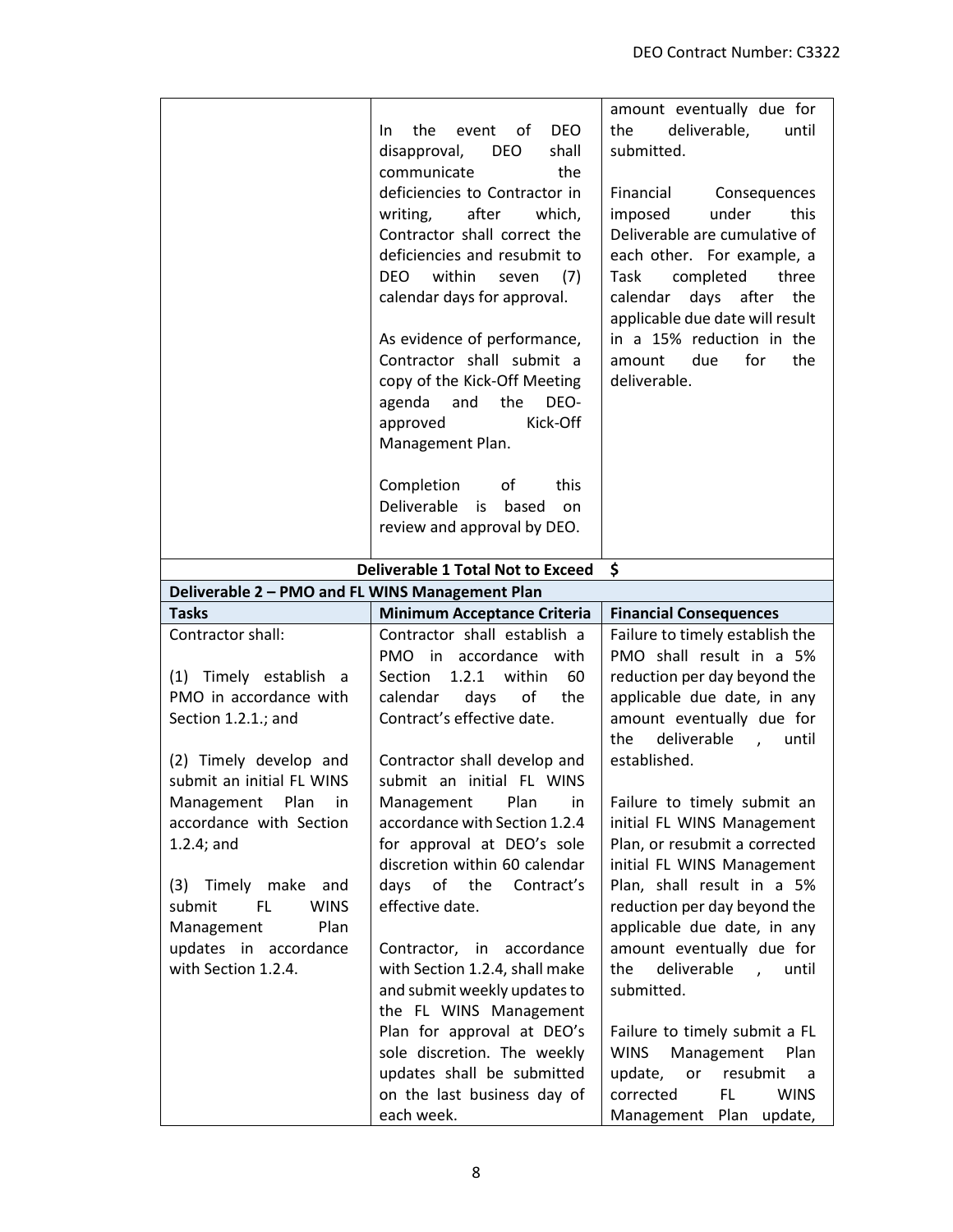|                                                                                                                                                     | the<br>event<br>0f<br><b>DEO</b><br>In.<br>disapproval of the initial FL<br>WINS Management Plan or<br>update,<br><b>DEO</b><br>shall<br>any<br>communicate<br>the<br>deficiencies to Contractor in<br>writing,<br>after<br>which,<br>Contractor shall correct the<br>deficiencies and resubmit to<br>DEO within seven (7) calendar<br>days for approval.<br>As evidence of performance,<br>Contractor shall submit a<br>letter to DEO confirming the<br>PMO is established<br>and<br>submit the DEO-approved FL<br>WINS Management Plan and<br>any DEO-approved updates<br>to DEO.<br>Completion<br>οf<br>this<br>Deliverable<br>based<br>is<br>on | shall result in a reduction of<br>\$150<br>calendar<br>day<br>per<br>beyond the applicable due<br>$date(s)$ , in<br>any<br>amount<br>eventually<br>due<br>for<br>the<br>deliverable, until submitted.<br>Financial<br>Consequences<br>under<br>this<br>imposed<br>Deliverable are cumulative of<br>each other. For example, a<br>deliverable completed three<br>calendar<br>days<br>after<br>the<br>applicable due date will result<br>in a 15% reduction in the<br>amount<br>due<br>for<br>the<br>deliverable. |
|-----------------------------------------------------------------------------------------------------------------------------------------------------|-----------------------------------------------------------------------------------------------------------------------------------------------------------------------------------------------------------------------------------------------------------------------------------------------------------------------------------------------------------------------------------------------------------------------------------------------------------------------------------------------------------------------------------------------------------------------------------------------------------------------------------------------------|-----------------------------------------------------------------------------------------------------------------------------------------------------------------------------------------------------------------------------------------------------------------------------------------------------------------------------------------------------------------------------------------------------------------------------------------------------------------------------------------------------------------|
|                                                                                                                                                     | review and approval by DEO.<br><b>Deliverable 2 Total Not to Exceed</b>                                                                                                                                                                                                                                                                                                                                                                                                                                                                                                                                                                             | -\$                                                                                                                                                                                                                                                                                                                                                                                                                                                                                                             |
|                                                                                                                                                     | Deliverable 3 - FL WINS Management and FL WINS Reporting                                                                                                                                                                                                                                                                                                                                                                                                                                                                                                                                                                                            |                                                                                                                                                                                                                                                                                                                                                                                                                                                                                                                 |
| <b>Tasks</b>                                                                                                                                        | <b>Minimum Acceptance Criteria</b>                                                                                                                                                                                                                                                                                                                                                                                                                                                                                                                                                                                                                  | <b>Financial Consequences</b>                                                                                                                                                                                                                                                                                                                                                                                                                                                                                   |
| Contractor shall:                                                                                                                                   | Contractor<br>shall<br>provide                                                                                                                                                                                                                                                                                                                                                                                                                                                                                                                                                                                                                      | Failure to submit a weekly or                                                                                                                                                                                                                                                                                                                                                                                                                                                                                   |
| (1)<br>Provide<br>comprehensive, ongoing<br>management of FL WINS<br>accordance<br>with<br>in                                                       | comprehensive,<br>ongoing<br>management of FL WINS in<br>accordance with Section<br>1.2.5.                                                                                                                                                                                                                                                                                                                                                                                                                                                                                                                                                          | monthly report shall result<br>in a reduction of \$150 per<br>calendar day beyond the<br>applicable due date(s), in<br>any amount eventually due                                                                                                                                                                                                                                                                                                                                                                |
| Section 1.2.5.; and                                                                                                                                 | Contractor shall submit to<br>DEO weekly status reports in                                                                                                                                                                                                                                                                                                                                                                                                                                                                                                                                                                                          | for the deliverable until<br>submission of the required                                                                                                                                                                                                                                                                                                                                                                                                                                                         |
| (2) Timely submit weekly<br>reports<br>status<br>in<br>accordance with Section<br>1.2.6.b.; and                                                     | accordance with Section<br>1.2.6.b on the last business<br>day of each week.                                                                                                                                                                                                                                                                                                                                                                                                                                                                                                                                                                        | report(s).<br>Failure to lead a weekly<br>briefing shall result in a                                                                                                                                                                                                                                                                                                                                                                                                                                            |
| (3) Timely lead weekly<br>briefings<br>status<br>in<br>accordance with Section<br>1.2.6.d.; and<br>Timely<br>submit<br>(4)<br>comprehensive monthly | Contractor shall lead weekly<br>status<br>briefings<br>in<br>with Section<br>accordance<br>1.2.6.d.<br>Contractor shall submit to<br><b>DEO</b><br>comprehensive<br>monthly<br>reports<br>in.                                                                                                                                                                                                                                                                                                                                                                                                                                                       | reduction of \$200for any<br>amounts invoiced under this<br>Deliverable<br>for<br>work<br>performed in the period<br>elapsed<br>since<br>the<br>last<br>weekly briefing and, until<br>the next required weekly<br>briefing(s) is held.                                                                                                                                                                                                                                                                          |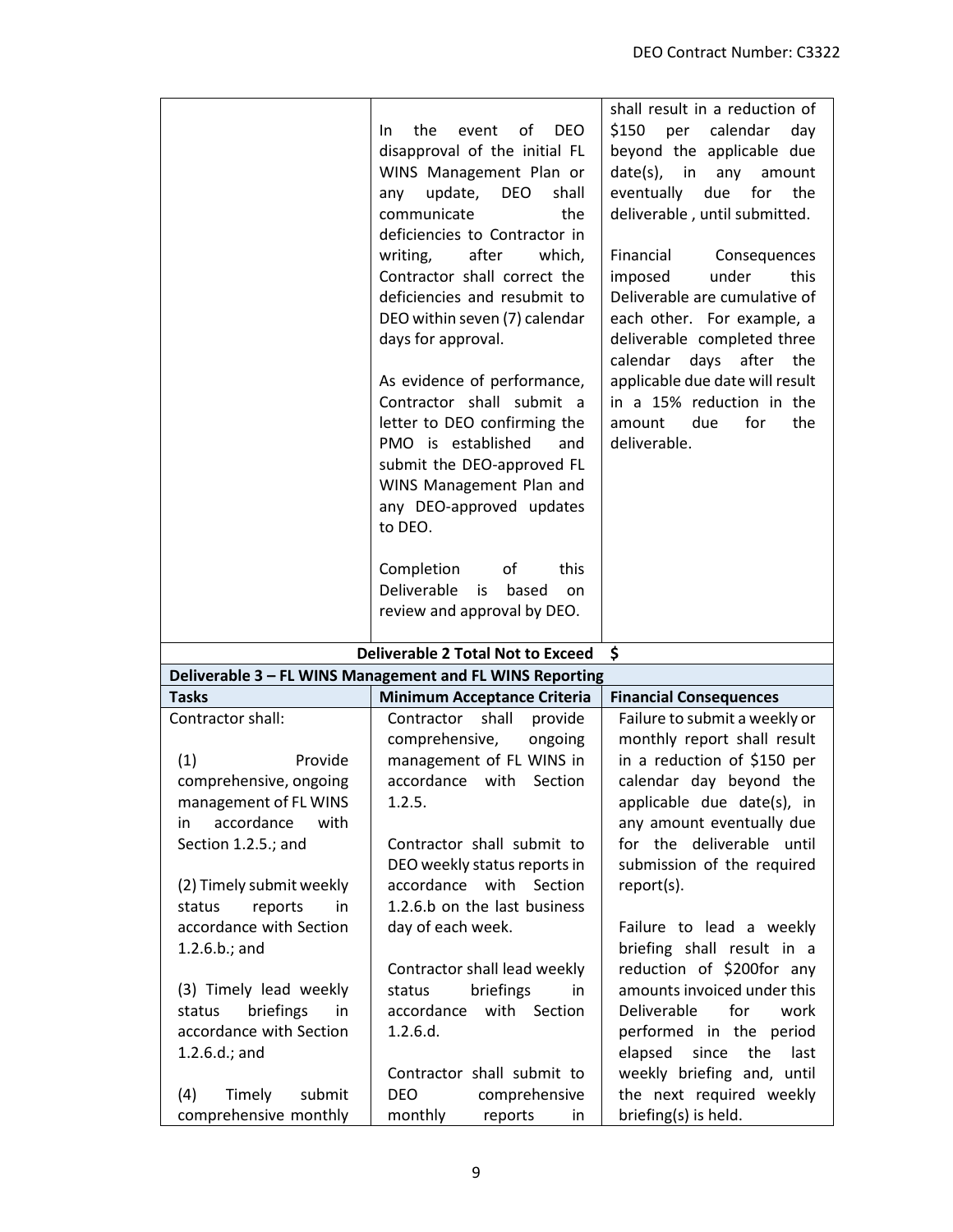| reports in accordance<br>with Section 1.2.6.c; and<br>(5)<br>Timely<br>lead<br>comprehensive monthly<br>briefings in accordance<br>with Section 1.2.6.d.<br>Notwithstanding<br>any<br>other provision of the<br>Contract,<br>Contractor<br>for<br>this<br>shall invoice<br>Deliverable<br>on<br>a<br>monthly basis. | with<br>Section<br>accordance<br>1.2.6.c on the last business<br>day of each month.<br>shall<br>lead<br>Contractor<br>comprehensive<br>monthly<br>briefings in accordance with<br>section 1.2.6.d.<br>Completion<br>of<br>this<br>Deliverable is<br>based<br>on<br>review and approval by DEO.                                                                                                                                                                                                                                                                                                             | Failure to lead a monthly<br>briefing shall result in a<br>reduction of \$500 for any<br>amounts invoiced under this<br>Deliverable<br>for<br>work<br>performed in the period<br>elapsed<br>since<br>the<br>last<br>monthly briefing and, until<br>the next required monthly<br>meeting is held.<br>Financial<br>Consequences<br>under<br>imposed<br>this<br>Deliverable are cumulative<br>of each other. For example,<br>a Task completed three days<br>after the applicable due<br>date will result in a 15%<br>reduction in the amount due<br>for the deliverable. |
|---------------------------------------------------------------------------------------------------------------------------------------------------------------------------------------------------------------------------------------------------------------------------------------------------------------------|------------------------------------------------------------------------------------------------------------------------------------------------------------------------------------------------------------------------------------------------------------------------------------------------------------------------------------------------------------------------------------------------------------------------------------------------------------------------------------------------------------------------------------------------------------------------------------------------------------|-----------------------------------------------------------------------------------------------------------------------------------------------------------------------------------------------------------------------------------------------------------------------------------------------------------------------------------------------------------------------------------------------------------------------------------------------------------------------------------------------------------------------------------------------------------------------|
|                                                                                                                                                                                                                                                                                                                     |                                                                                                                                                                                                                                                                                                                                                                                                                                                                                                                                                                                                            |                                                                                                                                                                                                                                                                                                                                                                                                                                                                                                                                                                       |
|                                                                                                                                                                                                                                                                                                                     | <b>Deliverable 3 Total Not to Exceed</b><br>Deliverable 4 - FL WINS Business Redesign and OCM - Business and Technical                                                                                                                                                                                                                                                                                                                                                                                                                                                                                     | \$                                                                                                                                                                                                                                                                                                                                                                                                                                                                                                                                                                    |
| <b>Requirements</b>                                                                                                                                                                                                                                                                                                 |                                                                                                                                                                                                                                                                                                                                                                                                                                                                                                                                                                                                            |                                                                                                                                                                                                                                                                                                                                                                                                                                                                                                                                                                       |
| <b>Tasks</b>                                                                                                                                                                                                                                                                                                        | <b>Minimum Acceptance</b><br><b>Criteria</b>                                                                                                                                                                                                                                                                                                                                                                                                                                                                                                                                                               | <b>Financial Consequences</b>                                                                                                                                                                                                                                                                                                                                                                                                                                                                                                                                         |
| accordance<br>with<br>In.<br>Section 1.2.2.a:<br>Contractor shall timely<br>collect the business and<br>technical<br>requirements<br>for the FL WINS Business<br>Redesign<br><b>OCM</b><br>and<br>project.                                                                                                          | Contractor shall collect and<br>provide, by the due date<br>specified in the FL WINS<br>Management<br>Plan,<br>the<br>complete<br>business<br>and<br>technical requirements for<br><b>WINS</b><br>the<br>FL.<br><b>Business</b><br>Redesign and OCM project,<br>if requested by DEO, in<br>accordance<br>with<br>Section<br>1.2.2.a.<br>the<br>event<br>of<br><b>DEO</b><br>In.<br>disapproval of the business<br>and technical requirements,<br>DEO shall communicate the<br>deficiencies to Contractor in<br>writing,<br>after<br>which,<br>Contractor shall correct the<br>deficiencies and resubmit to | If performance is requested,<br>failure to timely provide the<br>complete<br>business<br>and<br>technical<br>requirements<br>documentation for the FL<br>WINS Business Redesign and<br>OCM project shall result in a<br>5% reduction per day beyond<br>the applicable due date, in<br>any amount eventually due<br>for the deliverable,<br>until<br>completion.<br>Financial<br>Consequences<br>imposed<br>under<br>this<br>Deliverable are cumulative of<br>each other. For example, a<br>Task completed three days<br>after the applicable due date                 |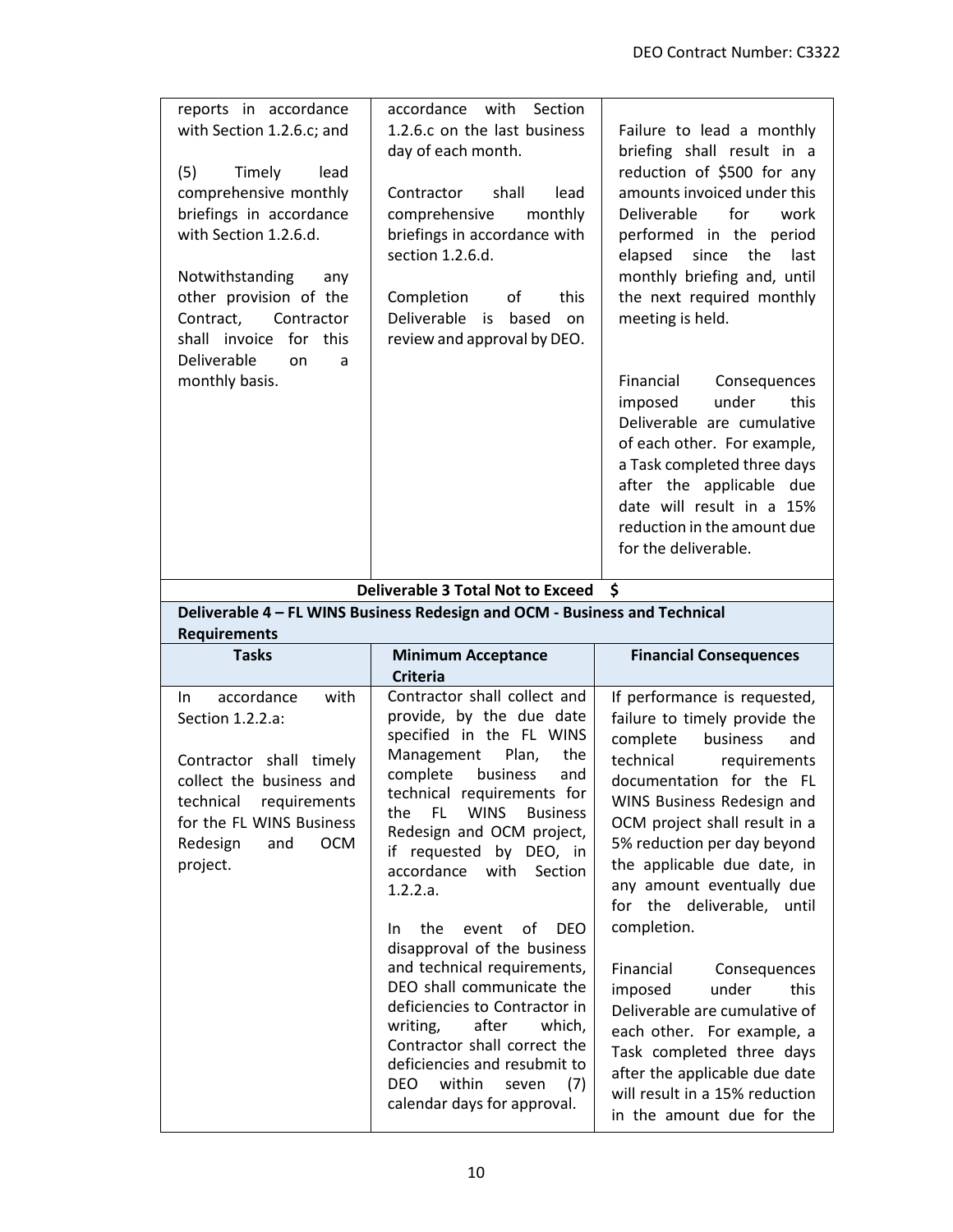|                                                                                                                                                                                                                                                                                                                                                                                                 | Completion<br>of<br>this<br>deliverable.<br>Deliverable is<br>based on                                                                                                                                                                                                                                                                                                                                                                                                                                                                                                                                                                                                                                                                                                                                                                                                                                        |                                                                                                                                                                                                                                                                                                                                                                                                                                                                                                                                                                                                          |  |  |
|-------------------------------------------------------------------------------------------------------------------------------------------------------------------------------------------------------------------------------------------------------------------------------------------------------------------------------------------------------------------------------------------------|---------------------------------------------------------------------------------------------------------------------------------------------------------------------------------------------------------------------------------------------------------------------------------------------------------------------------------------------------------------------------------------------------------------------------------------------------------------------------------------------------------------------------------------------------------------------------------------------------------------------------------------------------------------------------------------------------------------------------------------------------------------------------------------------------------------------------------------------------------------------------------------------------------------|----------------------------------------------------------------------------------------------------------------------------------------------------------------------------------------------------------------------------------------------------------------------------------------------------------------------------------------------------------------------------------------------------------------------------------------------------------------------------------------------------------------------------------------------------------------------------------------------------------|--|--|
|                                                                                                                                                                                                                                                                                                                                                                                                 | review and approval by DEO.                                                                                                                                                                                                                                                                                                                                                                                                                                                                                                                                                                                                                                                                                                                                                                                                                                                                                   |                                                                                                                                                                                                                                                                                                                                                                                                                                                                                                                                                                                                          |  |  |
|                                                                                                                                                                                                                                                                                                                                                                                                 | Deliverable 5 - FL WINS Business Redesign and OCM Procurement - Procurement                                                                                                                                                                                                                                                                                                                                                                                                                                                                                                                                                                                                                                                                                                                                                                                                                                   |                                                                                                                                                                                                                                                                                                                                                                                                                                                                                                                                                                                                          |  |  |
| <b>Tasks</b>                                                                                                                                                                                                                                                                                                                                                                                    | <b>Minimum Acceptance</b><br><b>Criteria</b>                                                                                                                                                                                                                                                                                                                                                                                                                                                                                                                                                                                                                                                                                                                                                                                                                                                                  | <b>Financial Consequences</b>                                                                                                                                                                                                                                                                                                                                                                                                                                                                                                                                                                            |  |  |
| with<br>accordance<br>In.<br>Section 1.2.2.b, and if<br>requested by DEO:<br>(1)<br>Contractor,<br>in.<br>coordination<br>with<br>the<br>Workforce<br>Partners<br>Procurement<br>and<br>shall<br>Contract Teams,<br>assist with drafting the<br>procurement; and<br>(2) Contractor shall assist<br>with<br>procurement<br>negotiations for the FL<br>WINS Business Redesign<br>and OCM project. | Contractor shall draft and<br>provide, by the due date<br>specified in the FL WINS<br>Management<br>Plan,<br>procurement documents for<br>FL.<br><b>WINS</b><br>the<br><b>Business</b><br>Redesign and OCM project,<br>if requested by DEO, in<br>accordance with Section<br>1.2.2.b.<br>the<br>of<br><b>DEO</b><br>event<br>In.<br>of<br>disapproval<br>the<br>procurement<br>documents,<br>DEO shall communicate the<br>deficiencies to Contractor in<br>after<br>writing,<br>which,<br>Contractor shall correct the<br>deficiencies and resubmit to<br>within<br>DEO.<br>seven<br>(7)<br>calendar days for approval.<br>Contractor shall assist with<br>procurement negotiations<br>for the FL WINS Business<br>Redesign and OCM project,<br>if requested by DEO, in<br>accordance with Section<br>1.2.2.b.<br>Completion<br>of<br>this<br>Deliverable<br>is<br>based<br>on<br>review and approval by DEO. | If performance is requested,<br>failure to timely provide<br>procurement documents for<br>the<br>FL WINS<br><b>Business</b><br>Redesign and OCM project<br>shall result in a 5% reduction<br>beyond<br>the<br>day<br>per<br>applicable due date, in any<br>amount eventually due for<br>deliverable,<br>the<br>until<br>completion.<br>Financial<br>Consequences<br>imposed<br>under<br>this<br>Deliverable are cumulative of<br>each other. For example, a<br>Task completed three days<br>after the applicable due date<br>will result in a 15% reduction<br>in the amount due for the<br>deliverable. |  |  |
|                                                                                                                                                                                                                                                                                                                                                                                                 | <b>Deliverable 5 Total Not to Exceed</b>                                                                                                                                                                                                                                                                                                                                                                                                                                                                                                                                                                                                                                                                                                                                                                                                                                                                      | \$                                                                                                                                                                                                                                                                                                                                                                                                                                                                                                                                                                                                       |  |  |
|                                                                                                                                                                                                                                                                                                                                                                                                 | Deliverable 6 - FL WINS Systems Integrator - Business and Technical Requirements                                                                                                                                                                                                                                                                                                                                                                                                                                                                                                                                                                                                                                                                                                                                                                                                                              |                                                                                                                                                                                                                                                                                                                                                                                                                                                                                                                                                                                                          |  |  |
| <b>Tasks</b>                                                                                                                                                                                                                                                                                                                                                                                    | <b>Minimum Acceptance</b><br><b>Criteria</b>                                                                                                                                                                                                                                                                                                                                                                                                                                                                                                                                                                                                                                                                                                                                                                                                                                                                  | <b>Financial Consequences</b>                                                                                                                                                                                                                                                                                                                                                                                                                                                                                                                                                                            |  |  |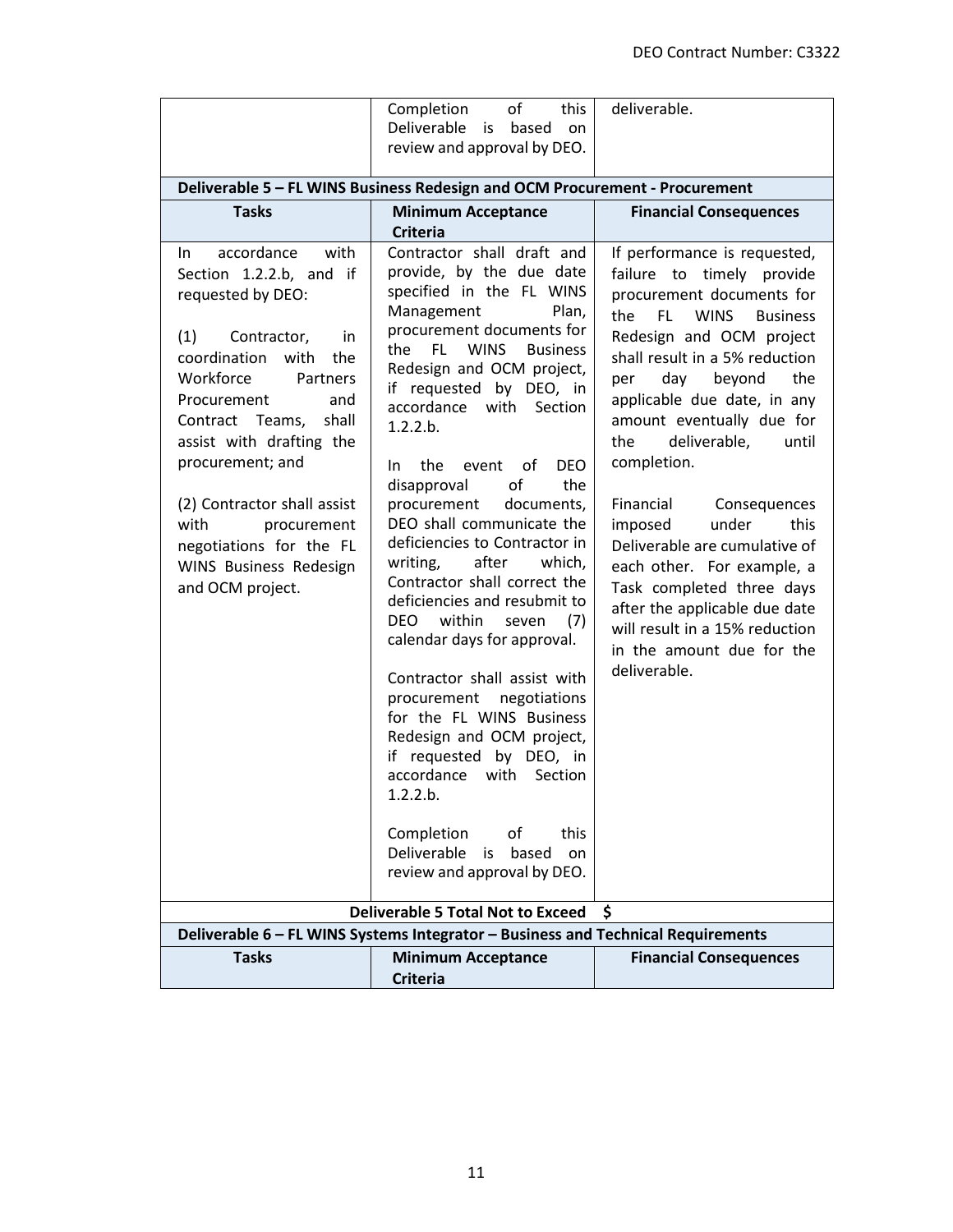| accordance<br>with<br>In.<br>Section 1.2.2.a, and if<br>requested by DEO:<br>Contractor shall timely<br>collect the business and<br>technical requirements<br>for the FL WINS Systems<br>Integrator project. | Contractor shall collect and<br>provide, by the due date<br>specified in the FL WINS<br>Management Plan,<br>the<br>complete<br>business<br>and<br>technical requirements for<br>FL.<br><b>WINS</b><br>Systems<br>the<br>if<br>Integrator<br>project,<br>requested by DEO.<br>of<br><b>DEO</b><br>the<br>event<br>In.<br>οf<br>the<br>disapproval<br>procurement<br>documents,<br>DEO shall communicate the<br>deficiencies to Contractor in<br>after<br>which,<br>writing,<br>Contractor shall correct the<br>deficiencies and resubmit to<br>DEO within<br>(7)<br>seven<br>calendar days for approval.<br>Completion<br>οf<br>this<br>Deliverable<br>based<br>is<br>on<br>review and approval by DEO. | If performance is requested,<br>failure to timely provide the<br>complete<br>business<br>and<br>technical<br>requirements<br>documentation for the FL<br>WINS Systems Integrator<br>project shall result in a 5%<br>reduction per day beyond the<br>applicable due date, in any<br>amount eventually due for<br>deliverable,<br>the<br>until<br>completion.<br>Financial<br>Consequences<br>under<br>this<br>imposed<br>Deliverable are cumulative of<br>each other. For example, a<br>deliverable completed three<br>days after the applicable due<br>date will result in a 15%<br>reduction in the amount due<br>for the deliverable. |
|--------------------------------------------------------------------------------------------------------------------------------------------------------------------------------------------------------------|--------------------------------------------------------------------------------------------------------------------------------------------------------------------------------------------------------------------------------------------------------------------------------------------------------------------------------------------------------------------------------------------------------------------------------------------------------------------------------------------------------------------------------------------------------------------------------------------------------------------------------------------------------------------------------------------------------|-----------------------------------------------------------------------------------------------------------------------------------------------------------------------------------------------------------------------------------------------------------------------------------------------------------------------------------------------------------------------------------------------------------------------------------------------------------------------------------------------------------------------------------------------------------------------------------------------------------------------------------------|
|                                                                                                                                                                                                              | <b>Deliverable 6 Total Not to Exceed</b><br>Deliverable 7 - FL WINS Systems Integrator - Procurement                                                                                                                                                                                                                                                                                                                                                                                                                                                                                                                                                                                                   | \$.                                                                                                                                                                                                                                                                                                                                                                                                                                                                                                                                                                                                                                     |
| <b>Tasks</b>                                                                                                                                                                                                 | <b>Minimum Acceptance</b>                                                                                                                                                                                                                                                                                                                                                                                                                                                                                                                                                                                                                                                                              | <b>Financial Consequences</b>                                                                                                                                                                                                                                                                                                                                                                                                                                                                                                                                                                                                           |
|                                                                                                                                                                                                              |                                                                                                                                                                                                                                                                                                                                                                                                                                                                                                                                                                                                                                                                                                        |                                                                                                                                                                                                                                                                                                                                                                                                                                                                                                                                                                                                                                         |
|                                                                                                                                                                                                              | <b>Criteria</b>                                                                                                                                                                                                                                                                                                                                                                                                                                                                                                                                                                                                                                                                                        |                                                                                                                                                                                                                                                                                                                                                                                                                                                                                                                                                                                                                                         |
| accordance<br>with<br>In.<br>Section 1.2.2.b, and if<br>requested by DEO:<br>(1)<br>Contractor,<br>in<br>coordination<br>with<br>the                                                                         | Contractor shall draft and<br>provide, by the due date<br>specified in the FL WINS<br>Management<br>Plan,<br>procurement documents for<br>the<br><b>WINS</b><br>FL.<br>Systems                                                                                                                                                                                                                                                                                                                                                                                                                                                                                                                         | If performance is requested,<br>failure to timely provide<br>procurement documents for<br>FL.<br><b>WINS</b><br>the<br>Systems<br>Integrator project shall result<br>in a 5% reduction per day                                                                                                                                                                                                                                                                                                                                                                                                                                          |
| Workforce<br>Partners<br>Procurement<br>and<br>Contract Teams,<br>shall<br>timely draft procurement                                                                                                          | if<br>Integrator<br>project,<br>requested<br>by<br>DEO, in<br>accordance<br>Section<br>with<br>1.2.2.b.                                                                                                                                                                                                                                                                                                                                                                                                                                                                                                                                                                                                | beyond the applicable due<br>date, in<br>any amount<br>eventually<br>due<br>for<br>the<br>deliverable, until completion.                                                                                                                                                                                                                                                                                                                                                                                                                                                                                                                |
| documents for the FL<br>WINS Systems Integrator<br>project; and<br>(2) Contractor shall assist                                                                                                               | Contractor shall assist with<br>procurement negotiations, if<br>requested by DEO, in<br>accordance with Section<br>1.2.2.b.                                                                                                                                                                                                                                                                                                                                                                                                                                                                                                                                                                            | Financial<br>Consequences<br>under<br>this<br>imposed<br>Deliverable are cumulative of<br>each other. For example, a                                                                                                                                                                                                                                                                                                                                                                                                                                                                                                                    |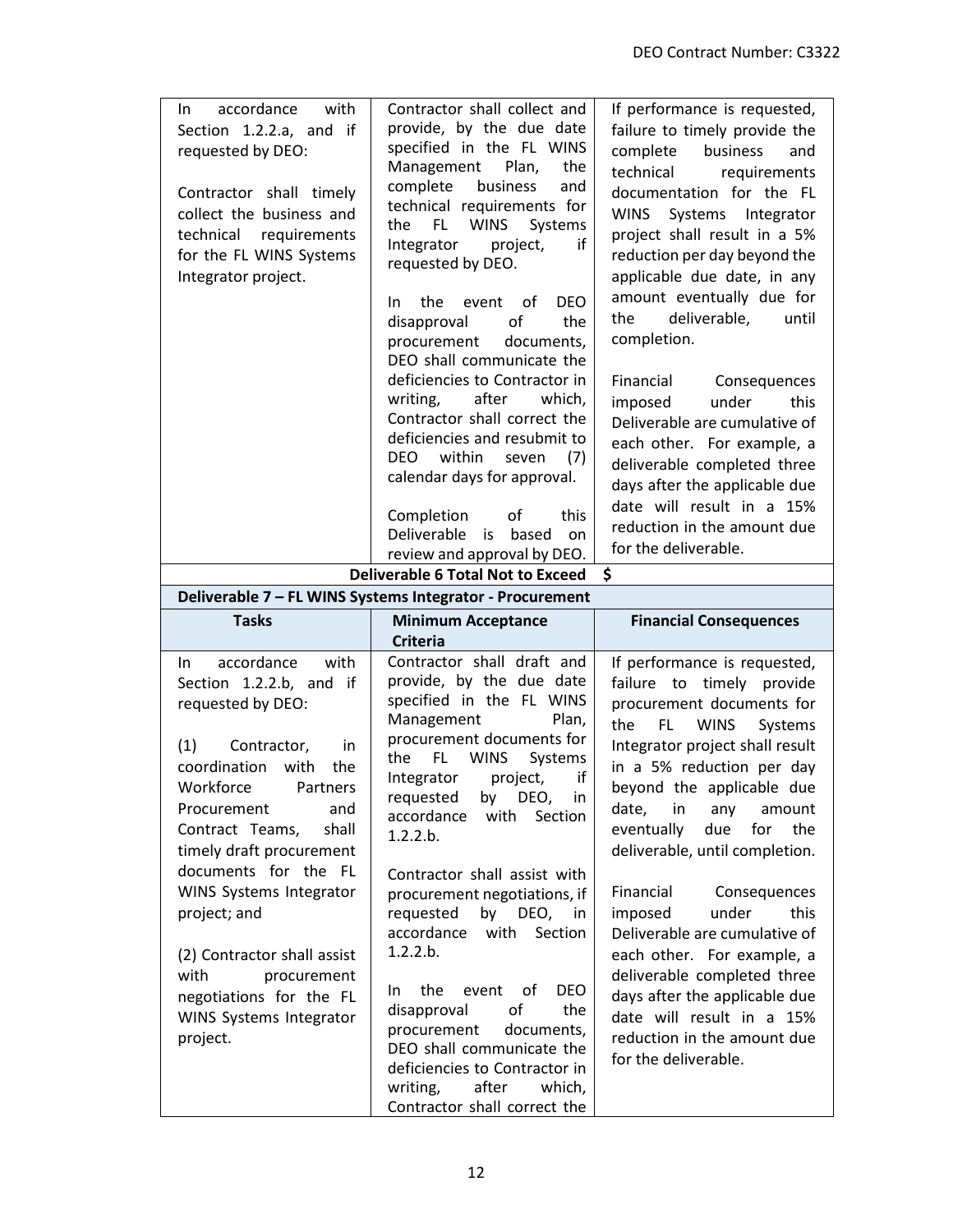|                                                                                                                                                                                                                                                                                                                                                                                                                                                                                                                                                                                           | deficiencies and resubmit to<br><b>DEO</b><br>within<br>(7)<br>seven<br>calendar days for approval.<br>Completion<br>of<br>this<br>Deliverable<br>is<br>based<br>on<br>review and approval by DEO.                                                                                                                                                                                                                                                                                                                                                                                                                                                                                                                                                                                                                                                                                |                                                                                                                                                                                                                                                                                                                                                                                                                                                                                                                                                                                                                                                                                                                                                                                                     |
|-------------------------------------------------------------------------------------------------------------------------------------------------------------------------------------------------------------------------------------------------------------------------------------------------------------------------------------------------------------------------------------------------------------------------------------------------------------------------------------------------------------------------------------------------------------------------------------------|-----------------------------------------------------------------------------------------------------------------------------------------------------------------------------------------------------------------------------------------------------------------------------------------------------------------------------------------------------------------------------------------------------------------------------------------------------------------------------------------------------------------------------------------------------------------------------------------------------------------------------------------------------------------------------------------------------------------------------------------------------------------------------------------------------------------------------------------------------------------------------------|-----------------------------------------------------------------------------------------------------------------------------------------------------------------------------------------------------------------------------------------------------------------------------------------------------------------------------------------------------------------------------------------------------------------------------------------------------------------------------------------------------------------------------------------------------------------------------------------------------------------------------------------------------------------------------------------------------------------------------------------------------------------------------------------------------|
|                                                                                                                                                                                                                                                                                                                                                                                                                                                                                                                                                                                           | <b>Deliverable 7 Total Not to Exceed</b><br>Deliverable 8 - FL WINS Data Hub - Business and Technical Requirements / Procurement                                                                                                                                                                                                                                                                                                                                                                                                                                                                                                                                                                                                                                                                                                                                                  | - S                                                                                                                                                                                                                                                                                                                                                                                                                                                                                                                                                                                                                                                                                                                                                                                                 |
| <b>Tasks</b>                                                                                                                                                                                                                                                                                                                                                                                                                                                                                                                                                                              | <b>Minimum Acceptance</b>                                                                                                                                                                                                                                                                                                                                                                                                                                                                                                                                                                                                                                                                                                                                                                                                                                                         | <b>Financial Consequences</b>                                                                                                                                                                                                                                                                                                                                                                                                                                                                                                                                                                                                                                                                                                                                                                       |
|                                                                                                                                                                                                                                                                                                                                                                                                                                                                                                                                                                                           | <b>Criteria</b>                                                                                                                                                                                                                                                                                                                                                                                                                                                                                                                                                                                                                                                                                                                                                                                                                                                                   |                                                                                                                                                                                                                                                                                                                                                                                                                                                                                                                                                                                                                                                                                                                                                                                                     |
| accordance<br>with<br>In.<br>1.2.2.a<br><b>Sections</b><br>and<br>1.2.2.b and if requested<br>by DEO:<br>shall<br>(1)<br>Contractor<br>collect<br>timely<br>the<br>business and technical<br>requirements for the FL<br>WINS Data Hub project;<br>and<br>(2)<br>Contractor,<br>in.<br>coordination with<br>the<br>Workforce<br>Partners<br>Procurement<br>and<br>Contract Teams,<br>shall<br>timely draft procurement<br>documents for the FL<br>WINS Data Hub project;<br>and<br>(3) Contractor shall assist<br>with<br>procurement<br>negotiations for the FL<br>WINS Data Hub project. | Contractor shall collect and<br>provide, by the due date<br>specified in the FL WINS<br>Management<br>Plan,<br>the<br>complete<br>business<br>and<br>technical requirements for<br><b>WINS</b><br>the FL<br>Data<br><b>Hub</b><br>project, if requested by DEO,<br>in accordance with Section<br>1.2.2.a.<br>Contractor shall draft and<br>provide, by the due date<br>specified in the FL WINS<br>Management<br>Plan,<br>procurement documents for<br>the FL WINS Data<br>Hub<br>project, if requested by DEO,<br>in accordance with Section<br>1.2.2.b.<br><b>DEO</b><br>the<br>οf<br>In.<br>event<br>the<br>of<br>disapproval<br>procurement<br>documents,<br>DEO shall communicate the<br>deficiencies to Contractor in<br>writing,<br>after<br>which,<br>Contractor shall correct the<br>deficiencies and resubmit to<br>DEO within seven (7) calendar<br>days for approval. | If performance is requested,<br>failure to timely provide the<br>complete<br>business<br>and<br>technical requirements for<br>the FL WINS Data Hub<br>project shall result in a 5%<br>reduction per day beyond<br>the applicable due date, in<br>any amount eventually due<br>for the deliverable, until<br>completion.<br>If performance is requested,<br>failure to timely provide<br>procurement documents for<br>the FL WINS Data Hub<br>project shall result in a 5%<br>reduction per day beyond<br>the applicable due date, in<br>any amount eventually due<br>for the deliverable, until<br>completion.<br>Financial<br>Consequences<br>imposed<br>under<br>this<br>Deliverable are cumulative<br>of each other. For example,<br>a deliverable<br>completed<br>after<br>three<br>days<br>the |
|                                                                                                                                                                                                                                                                                                                                                                                                                                                                                                                                                                                           | Contractor shall assist with<br>procurement negotiations, if<br>requested<br>by<br>DEO,<br>in.<br>accordance<br>with<br>Section<br>1.2.2.b.                                                                                                                                                                                                                                                                                                                                                                                                                                                                                                                                                                                                                                                                                                                                       | applicable due date will<br>result in a 15% reduction in<br>the amount due for the<br>deliverable.                                                                                                                                                                                                                                                                                                                                                                                                                                                                                                                                                                                                                                                                                                  |
|                                                                                                                                                                                                                                                                                                                                                                                                                                                                                                                                                                                           | Completion<br>of<br>this<br>Deliverable<br>based<br>is<br>on                                                                                                                                                                                                                                                                                                                                                                                                                                                                                                                                                                                                                                                                                                                                                                                                                      |                                                                                                                                                                                                                                                                                                                                                                                                                                                                                                                                                                                                                                                                                                                                                                                                     |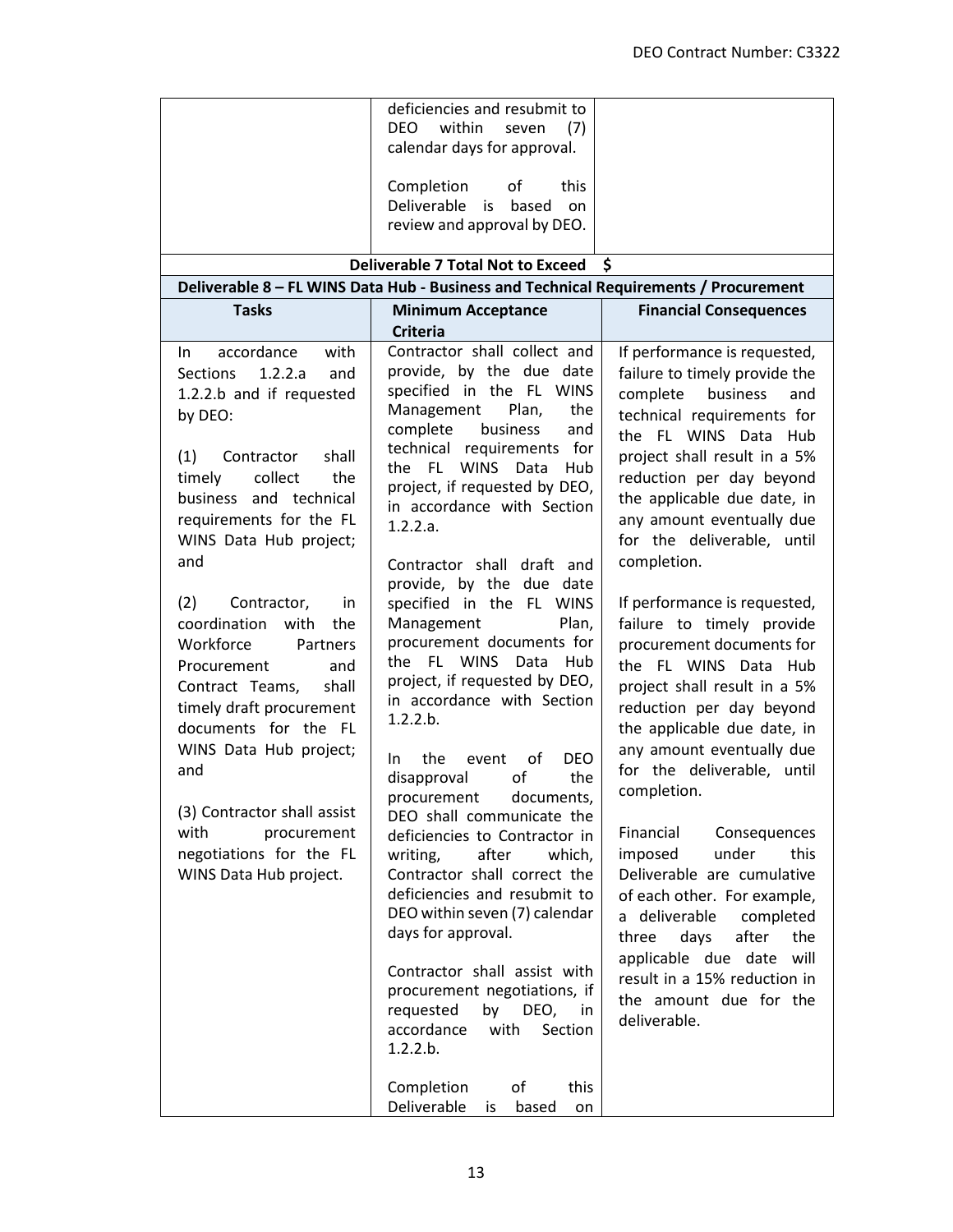|                                                                                                                                                                                                                                                                                                                                                                                                                                                                                                                                                                                                               | review and approval by DEO.                                                                                                                                                                                                                                                                                                                                                                                                                                                                                                                                                                                                                                                                                                                                                                                                                                                                                                                                                                                                              |                                                                                                                                                                                                                                                                                                                                                                                                                                                                                                                                                                                                                                                                                                                                                                                                                                                                                                                                                          |
|---------------------------------------------------------------------------------------------------------------------------------------------------------------------------------------------------------------------------------------------------------------------------------------------------------------------------------------------------------------------------------------------------------------------------------------------------------------------------------------------------------------------------------------------------------------------------------------------------------------|------------------------------------------------------------------------------------------------------------------------------------------------------------------------------------------------------------------------------------------------------------------------------------------------------------------------------------------------------------------------------------------------------------------------------------------------------------------------------------------------------------------------------------------------------------------------------------------------------------------------------------------------------------------------------------------------------------------------------------------------------------------------------------------------------------------------------------------------------------------------------------------------------------------------------------------------------------------------------------------------------------------------------------------|----------------------------------------------------------------------------------------------------------------------------------------------------------------------------------------------------------------------------------------------------------------------------------------------------------------------------------------------------------------------------------------------------------------------------------------------------------------------------------------------------------------------------------------------------------------------------------------------------------------------------------------------------------------------------------------------------------------------------------------------------------------------------------------------------------------------------------------------------------------------------------------------------------------------------------------------------------|
|                                                                                                                                                                                                                                                                                                                                                                                                                                                                                                                                                                                                               |                                                                                                                                                                                                                                                                                                                                                                                                                                                                                                                                                                                                                                                                                                                                                                                                                                                                                                                                                                                                                                          |                                                                                                                                                                                                                                                                                                                                                                                                                                                                                                                                                                                                                                                                                                                                                                                                                                                                                                                                                          |
|                                                                                                                                                                                                                                                                                                                                                                                                                                                                                                                                                                                                               | <b>Deliverable 8 Total Not to Exceed</b>                                                                                                                                                                                                                                                                                                                                                                                                                                                                                                                                                                                                                                                                                                                                                                                                                                                                                                                                                                                                 | \$                                                                                                                                                                                                                                                                                                                                                                                                                                                                                                                                                                                                                                                                                                                                                                                                                                                                                                                                                       |
| Procurement                                                                                                                                                                                                                                                                                                                                                                                                                                                                                                                                                                                                   | Deliverable 9 - FL WINS Customer Portal - Business and Technical Requirements /                                                                                                                                                                                                                                                                                                                                                                                                                                                                                                                                                                                                                                                                                                                                                                                                                                                                                                                                                          |                                                                                                                                                                                                                                                                                                                                                                                                                                                                                                                                                                                                                                                                                                                                                                                                                                                                                                                                                          |
| <b>Tasks</b>                                                                                                                                                                                                                                                                                                                                                                                                                                                                                                                                                                                                  | <b>Minimum Acceptance</b><br><b>Criteria</b>                                                                                                                                                                                                                                                                                                                                                                                                                                                                                                                                                                                                                                                                                                                                                                                                                                                                                                                                                                                             | <b>Financial Consequences</b>                                                                                                                                                                                                                                                                                                                                                                                                                                                                                                                                                                                                                                                                                                                                                                                                                                                                                                                            |
| accordance<br>with<br>In.<br>1.2.2.a<br><b>Sections</b><br>and<br>1.2.2.b and if requested<br>by DEO:<br>shall<br>(1)<br>Contractor<br>collect<br>timely<br>the<br>business and technical<br>requirements for the FL<br>WINS Customer Portal<br>project;<br>(2)<br>Contractor,<br>in.<br>coordination with<br>the<br>Workforce<br>Partners<br>Procurement<br>and<br>Contract Teams,<br>shall<br>timely draft procurement<br>documents for the FL<br>WINS Customer Portal<br>project; and<br>(3) Contractor shall assist<br>with<br>procurement<br>negotiations for the FL<br>WINS Customer Portal<br>project. | Contractor shall collect and<br>provide, by the due date<br>specified in the FL WINS<br>the<br>Management<br>Plan,<br>complete<br>business<br>and<br>technical requirements for<br>the FL WINS Customer Portal<br>project, if requested by DEO,<br>in accordance with Section<br>1.2.2.a.<br>Contractor shall draft and<br>provide, by the due date<br>specified in the FL WINS<br>Management<br>Plan,<br>procurement documents for<br>the FL WINS Customer Portal<br>project, if requested by DEO,<br>in accordance with Section<br>1.2.2.b.<br><b>DEO</b><br>the<br>οf<br>event<br>In.<br>οf<br>the<br>disapproval<br>procurement<br>documents,<br>DEO shall communicate the<br>deficiencies to Contractor in<br>after<br>which,<br>writing,<br>Contractor shall correct the<br>deficiencies and resubmit to<br>DEO within seven (7) calendar<br>days for approval.<br>Contractor shall assist with<br>procurement negotiations, if<br>requested by DEO, for the FL<br><b>WINS</b><br>Customer<br>Portal<br>project in accordance with | If performance is requested,<br>failure to timely provide the<br>business<br>complete<br>and<br>technical requirements for<br>the FL WINS Customer<br>Portal project shall result in<br>a 5% reduction per day<br>beyond the applicable due<br>date, in<br>any<br>amount<br>due<br>for<br>the<br>eventually<br>deliverable,<br>until<br>completion.<br>If performance is requested,<br>failure to timely provide<br>procurement documents for<br>FL.<br>WINS Customer<br>the<br>Portal project shall result in<br>a 5% reduction per day<br>beyond the applicable due<br>in<br>date,<br>any<br>amount<br>eventually<br>due<br>for the<br>deliverable,<br>until<br>completion.<br>Financial<br>Consequences<br>imposed<br>under<br>this<br>Deliverable are cumulative<br>of each other. For example,<br>a deliverable<br>completed<br>days<br>after<br>the<br>three<br>applicable due date will<br>result in a 15% reduction in<br>the amount due for the |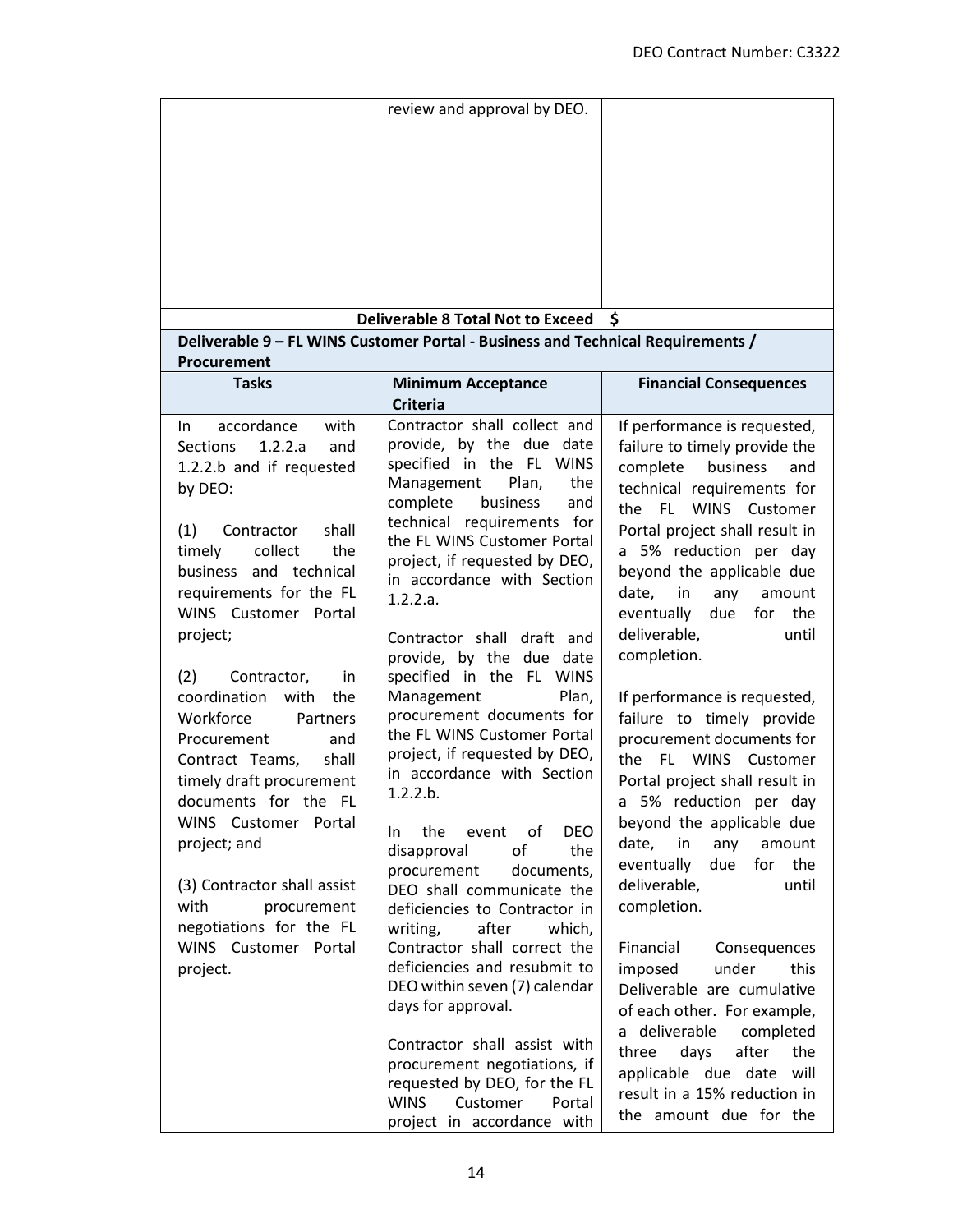|                                                                                                                                                                                              | Section 1.2.2.b.                                                                                                                                                                                                                                                                                                                                                                                                                                                                                                                                                                                                                                                                                                                                                                                                         | deliverable.                                                                                                                                                                                                                                                                                                                                                                                                                                                                                                                                                                                                                                                                                                                                                                                                                                                                                                                                                                                                                       |
|----------------------------------------------------------------------------------------------------------------------------------------------------------------------------------------------|--------------------------------------------------------------------------------------------------------------------------------------------------------------------------------------------------------------------------------------------------------------------------------------------------------------------------------------------------------------------------------------------------------------------------------------------------------------------------------------------------------------------------------------------------------------------------------------------------------------------------------------------------------------------------------------------------------------------------------------------------------------------------------------------------------------------------|------------------------------------------------------------------------------------------------------------------------------------------------------------------------------------------------------------------------------------------------------------------------------------------------------------------------------------------------------------------------------------------------------------------------------------------------------------------------------------------------------------------------------------------------------------------------------------------------------------------------------------------------------------------------------------------------------------------------------------------------------------------------------------------------------------------------------------------------------------------------------------------------------------------------------------------------------------------------------------------------------------------------------------|
|                                                                                                                                                                                              | Completion<br>of<br>this<br>Deliverable<br>based<br>is<br>on<br>review and approval by DEO.                                                                                                                                                                                                                                                                                                                                                                                                                                                                                                                                                                                                                                                                                                                              |                                                                                                                                                                                                                                                                                                                                                                                                                                                                                                                                                                                                                                                                                                                                                                                                                                                                                                                                                                                                                                    |
|                                                                                                                                                                                              | <b>Deliverable 9 Total Not to Exceed</b>                                                                                                                                                                                                                                                                                                                                                                                                                                                                                                                                                                                                                                                                                                                                                                                 | \$                                                                                                                                                                                                                                                                                                                                                                                                                                                                                                                                                                                                                                                                                                                                                                                                                                                                                                                                                                                                                                 |
| Deliverable 10 - Knowledge Transfer                                                                                                                                                          |                                                                                                                                                                                                                                                                                                                                                                                                                                                                                                                                                                                                                                                                                                                                                                                                                          |                                                                                                                                                                                                                                                                                                                                                                                                                                                                                                                                                                                                                                                                                                                                                                                                                                                                                                                                                                                                                                    |
| <b>Tasks</b>                                                                                                                                                                                 | <b>Minimum Acceptance</b><br><b>Criteria</b>                                                                                                                                                                                                                                                                                                                                                                                                                                                                                                                                                                                                                                                                                                                                                                             | <b>Financial Consequences</b>                                                                                                                                                                                                                                                                                                                                                                                                                                                                                                                                                                                                                                                                                                                                                                                                                                                                                                                                                                                                      |
| accordance<br>with<br>In.<br>Section 1.2.8, Contractor<br>shall:<br>(1) Timely provide Ad hoc<br>Knowledge<br>Transfers;<br>and<br>(2) Timely provide the<br>Final<br>Knowledge<br>Transfer. | Contractor shall provide an<br>Ad hoc Knowledge Transfer,<br>upon DEO's written request,<br>in accordance with Section<br>1.2.8.<br>of performance<br>Evidence<br>will<br>found<br>be<br>in<br>the<br>complete procedures, tools,<br>templates, training,<br>and<br>governance documentation<br>provided by Contractor for<br>the subject-matter specified<br>in DEO's written request.<br>Contractor shall provide the<br>Final Knowledge Transfer to<br>DEO in accordance with<br>Section 1.2.8.<br>of performance<br>Evidence<br>found<br>will<br>be<br>in<br>the<br>complete procedures, tools,<br>templates, training,<br>and<br>governance documentation<br>provided by Contractor for<br>the entire FL WINS.<br>Completion<br>οf<br>this<br>Deliverable<br>is based<br>on<br>review<br>and approval<br>by<br>DEO. | If an Ad hoc Knowledge<br>Transfer<br>is<br>requested,<br>failure to timely complete<br>the Transfer shall result in a<br>reduction<br>5%<br>day<br>per<br>beyond the applicable due<br>date,<br>in<br>any<br>amount<br>eventually<br>due<br>for the<br>deliverable,<br>until<br>completion.<br>Failure to timely complete<br>Knowledge<br>the<br>Final<br>Transfer shall result in a 5%<br>reduction per day beyond<br>the applicable due date, in<br>any amount eventually due<br>for the deliverable, until<br>Additionally,<br>completion.<br>failure to timely complete<br>Final<br>Knowledge<br>the<br>Transfer shall result in non-<br>payment of any outstanding<br>amounts<br>due<br>for<br>the<br>Contract, until completion.<br>Financial<br>Consequences<br>under<br>imposed<br>this<br>Deliverable are cumulative<br>of each other. For example,<br>a deliverable<br>completed<br>three<br>days<br>after<br>the<br>applicable due date will<br>result in a 15% reduction in<br>the amount due for the<br>deliverable. |
|                                                                                                                                                                                              | <b>Deliverable 10 Total Not to Exceed</b>                                                                                                                                                                                                                                                                                                                                                                                                                                                                                                                                                                                                                                                                                                                                                                                | \$                                                                                                                                                                                                                                                                                                                                                                                                                                                                                                                                                                                                                                                                                                                                                                                                                                                                                                                                                                                                                                 |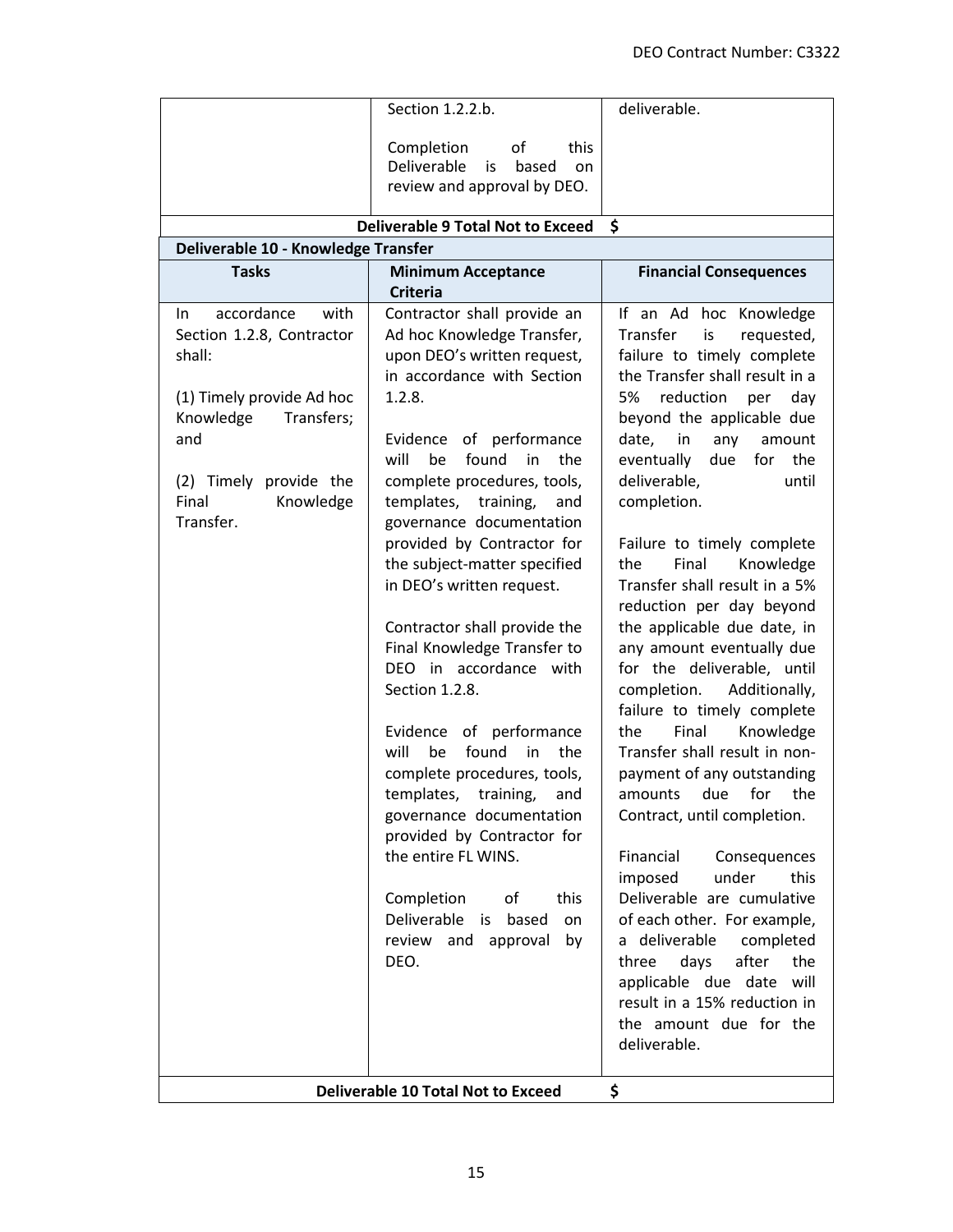All deliverables shall be submitted to DEO for review, approval, and acceptance in accordance with the terms of the Contract, unless otherwise approved by DEO in writing.

DEO reserves the right to award multiple purchase orders to one or more Contractors in response to this Request for Quote (RFQ). DEO reserves the right to split the Deliverables and their tasks between two or more Contractors, awarding each a separate contract for its assigned Deliverable(s). Contractors responding to this RFQ should provide their best cost estimate for each Deliverable.

## **2.0 Staff Qualifications and Performance Criteria**

Contractor shall possess the professional and technical staff necessary to perform the services required by this Contract, and the staff shall have sufficient skill and experience to perform the services assigned to them.

All the services to be furnished by Contractor under this Contract shall meet the professional standard and quality that prevail among professionals in the same discipline and of similar knowledge and skill engaged in related work throughout Florida under the same or similar circumstances. Contractor shall provide, at its own expense, training necessary for keeping Contractor staff abreast of industry advances and for maintaining proficiency in equipment and systems that are available on the commercial market.

Contractor staff shall render services identified by DEO and shall be paid on an hourly basis.

Contractor shall maintain during the term of the Contract all licenses, permits, qualifications, insurance, and approvals of whatever nature that are legally required to perform the management consulting services.

During the term of this Contract, Contractor shall be responsible for ensuring its employees, agents, and subcontractors, whenever on DEO (or workforce partner) premises, obey and comply with all rules, policies, and any other standards and procedures which must be adhered to by DEO's employees and vendors.

Contractor's staff assigned to this Contract must successfully complete DEO's Security Awareness Training and any applicable workforce partner trainings. Contractor's staff assigned to this Contract shall use information available in any format compatible with existing DEO software and applications only for the purpose of carrying out the provisions of the Contract. Information obtained in the performance of this Contract, such as deliverable drafts, draft schedules and strategies, contract artifacts, and state data, will be treated as confidential and will not be divulged by Contractor or Contractor's employees, agents, or subcontractors or made known in any manner to any person or entity except as may be necessary in the performance of this Contract with the express direction or consent of DEO.

Due to the complexity of the FL WINS project, Contractor personnel may be assigned to work in-house at different workforce partner locations in effort to facilitate, coordinate, and maintain the continuity of a shared vision of the project objectives and ensure a successful project completion.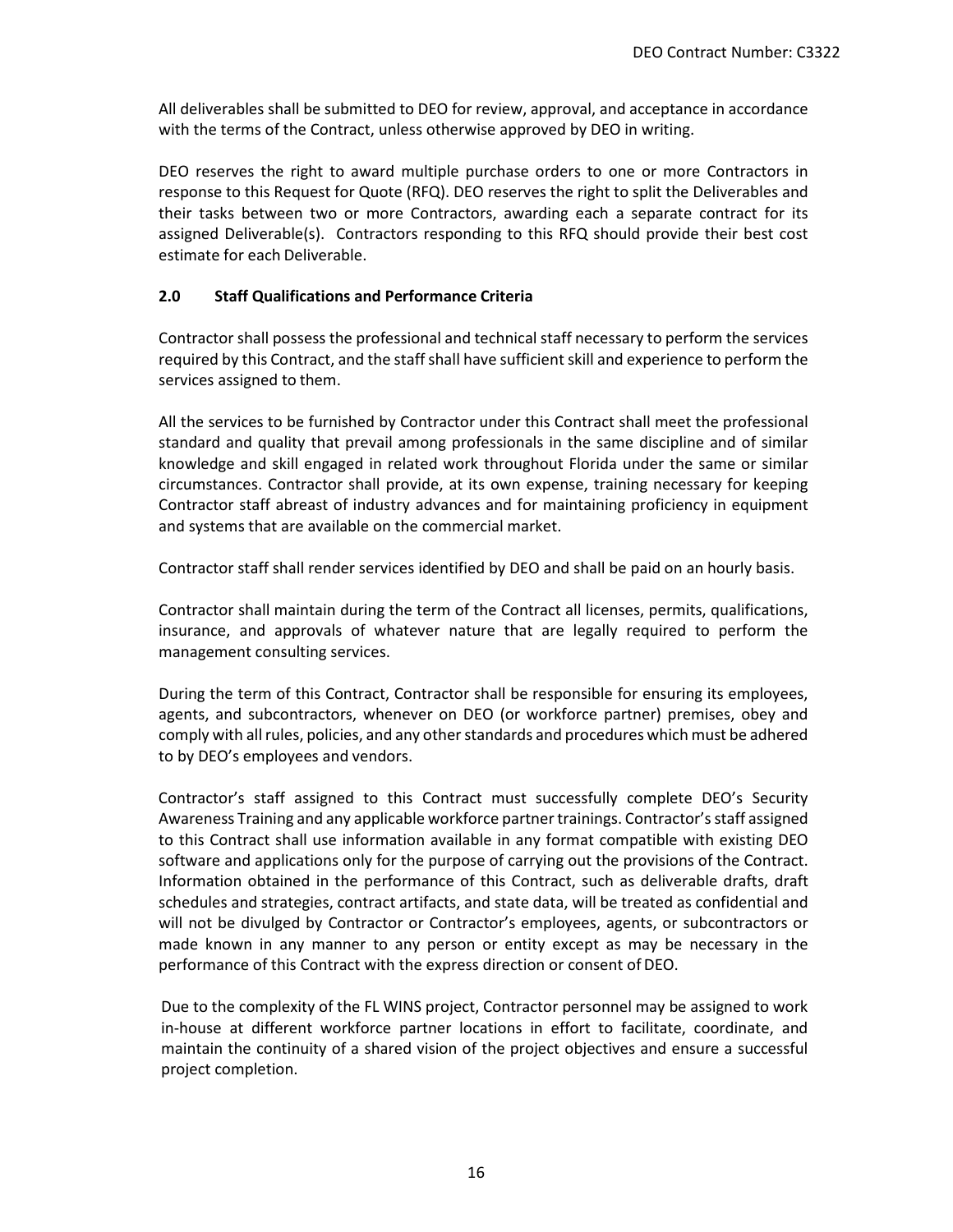## **2.1 Background Screenings**

Pursuant to section 110.1127, F.S., certain duties and positions are designated as positions of special trust because they involve special trust responsibilities, are located in sensitive locations, or have key capabilities with access to sensitive or confidential information. The designation of a special trust position or duties is at the sole discretion of DEO and the applicable Workforce Partner(s).

Contractor or Contractor's employees, agents, or subcontractors who in the performance of this Contract will be assigned to work in a position determined by DEO to be a position of special trust are required to submit to a Level 2 background screening and be approved to work in a special trust position prior to being assigned to this Contract.

Contractor or Contractor's employees, agents, or subcontractors who in the performance of this Contract will be assigned to work in a position determined by a Workforce Partner to be a position of special trust are required to submit to a Level 2 background screening and be approved to work in a special trust position prior to being assigned to this Contract.

Level 2 screenings include Livescan fingerprinting of individuals and submission of the fingerprints through the Florida Department of Law Enforcement (FDLE) for a local, state and National Crime Information Center (NCIC) check of law enforcement records through the Federal Bureau of Investigation (FBI).

In accordance with section 112.011, F.S., Contractor or Contractor's employees, agents, or subcontractors who have been convicted of Disqualifying Offenses, shall not be assigned to this Contract. Disqualifying Offenses include, but are not limited to, theft, fraud, forgery, embezzlement, crimes of violence, or any similar felony or first-degree misdemeanor offenses directly related to the position sought. Screening results indicating convictions of Disqualifying Offenses will result in a Contractor, Contractor employee, agent, or subcontractor not being allowed to work on this Contract.

All costs incurred in obtaining background screening shall be the responsibility of Contractor. The results of the screenings are confidential and will be provided by secure email transmission from FDLE to DEO, or from FDLE to the applicable Workforce Partner, and will be maintained by DEO and the applicable Workforce Partner. DEO's Contract Manager will provide written approval/disapproval of Contractor's employees, agent, or subcontractor to Contractor. A designated liaison from the applicable Workforce Partner will provide written approval/disapproval of Contractor's employees, agent, or subcontractor to Contractor. Contractor's employees, agents, or subcontractors are prohibited from performing any work under this Contract until written approval of the employee is received from DEO's Contract Manager and the applicable Workforce Partner's designated liaison. DEO reserves the right to make final determinations on suitability of all Contractor's employees, agents, or subcontractors assigned to this Contract.

# **2.2 Staffing Changes**

Contractor will not remove any Key Personnel from their assigned roles prior to its submission of the initial FL WINS Management Plan. Contractor must provide prior written notice for DEO review and approval (submitted to the DEO Contract Manager) at least 10 calendar days prior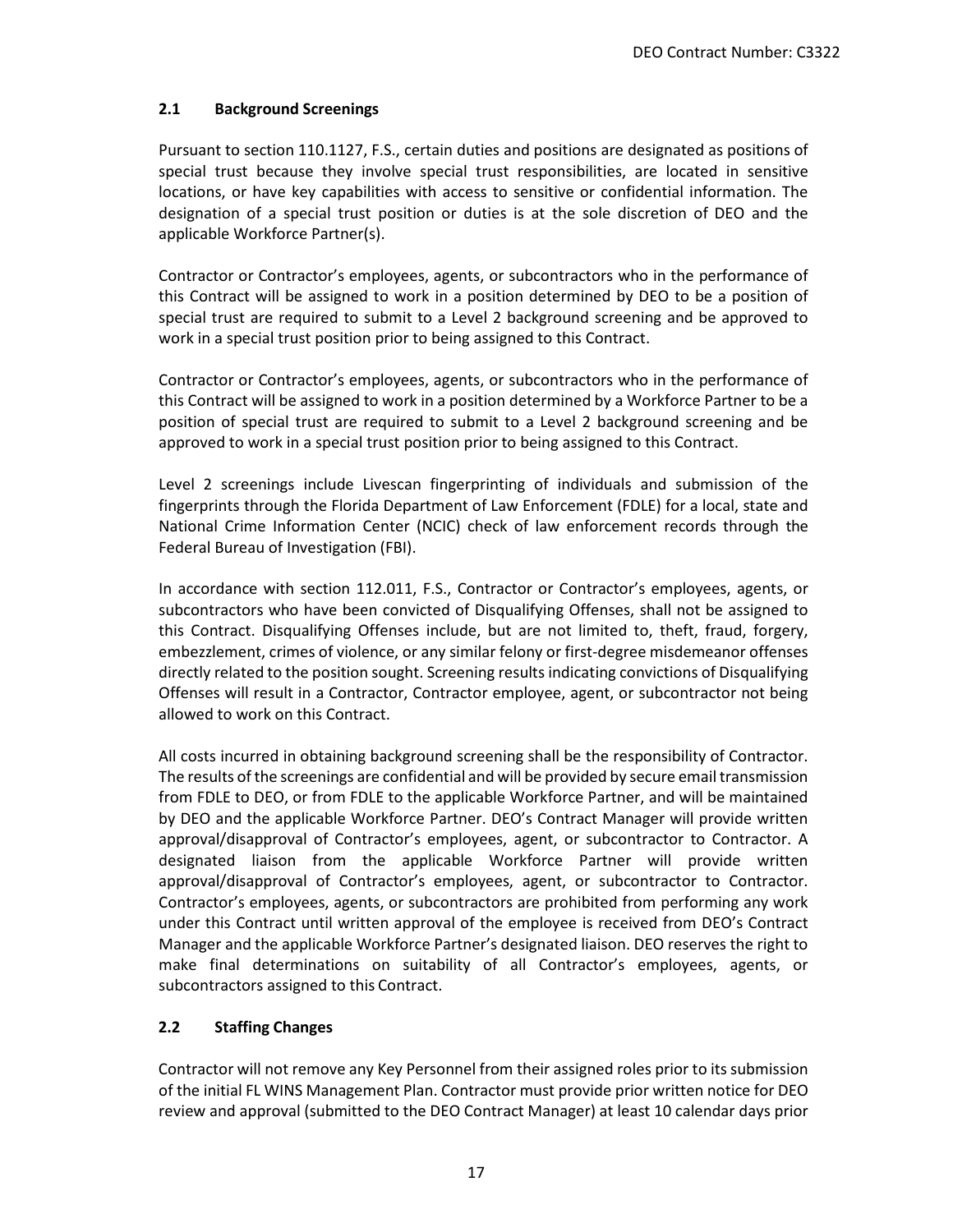to the removal of any Key Personnel from their assigned roles. Contractor is responsible for training any replacement Contractor personnel of any type. Replacement personnel for any removed person shall have equal or superior experience and qualifications and are subject to DEO's approval as provided herein. DEO reserves the right to require the removal from the Contract any Contractor personnel deemed unacceptable. Replacement contractor staff is responsible for complying with all established requirements listed in section 2.0, Staff Qualifications and Performance Criteria.

Contractor may make staffing changes or cost shifting of staff assigned to this Contract only with prior review and written approval of DEO's Contract Manager. DEO's Contract Manager must be notified in writing at least 10 calendar days prior to a potential change in staff. Notifications must include the candidate's name, résumé, position, title, starting date, and references. DEO's Contract Manager reserves the right to interview all potential staff prior to beginning work on the Contract. DEO reserves the right to request the replacement of any staff through written notification to Contractor. In the event of a staff change or cost shifting, an amendment to this Contract (and the corresponding change order to the Purchase Order) shall only be required if the change of staff also results in a change of the hourly rate.

If a staffing change occurs, with each invoice submitted thereafter, Contractor shall also submit a copy of the notification letter citing the applicable staffing changes as approved, signed, and dated by DEO's Contract Manager.

### **2.3 Employment Verification** (E-Verify)

- 1. Section 448.095, F.S., requires the following:
	- a. Every public employer, contractor, and subcontractor shall register with and use the E-Verify system to verify the work authorization status of all newly hired employees. A public employer, contractor, or subcontractor may not enter into a contract unless each party to the contract registers with and uses the E-Verify system.
	- b. A private employer shall, after making an offer of employment which has been accepted by a person, verify such person's employment eligibility. A private employer is not required to verify the employment eligibility of a continuing employee hired before January 1, 2021. However, if a person is a contract employee retained by a private employer, the private employer must verify the employee's employment eligibility upon the renewal or extension of his or her contract.
- 2. E-Verify is an Internet-based system that allows an employer, using information reported on an employee's Form I-9, Employment Eligibility Verification, to determine the eligibility of all new employees hired to work in the United States. There is no charge to employers to use E-Verify. The Department of Homeland Security's E-Verify system can be found at: [https://www.e-verify.gov/.](https://www.e-verify.gov/)
- 3. If Contractor does not use E-Verify, Contractor shall enroll in the E-Verify system prior to hiring any new employee or retaining any contract employee after the effective date of this Agreement.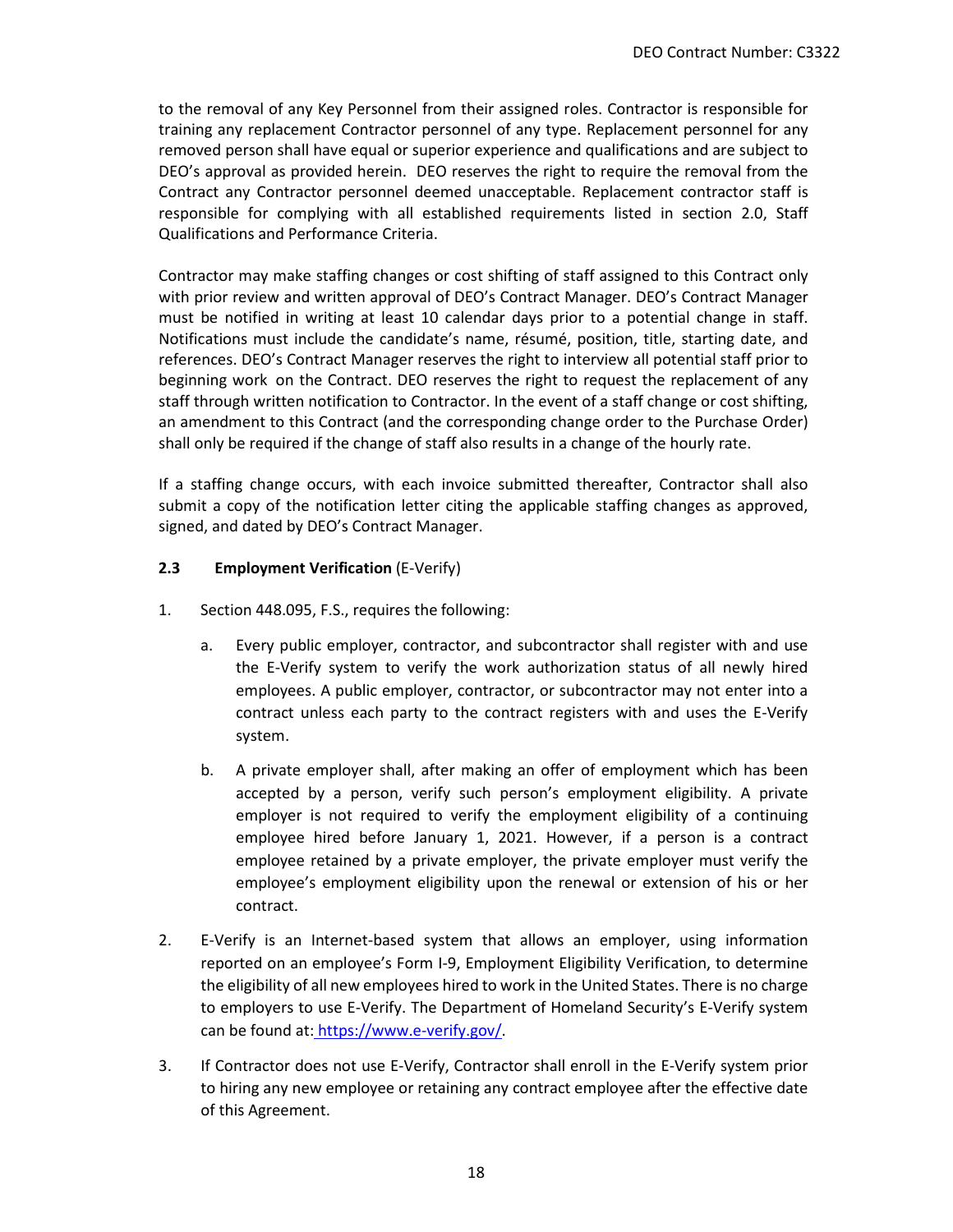## **2.4 Prohibition Against Contracting with Scrutinized Companies; ContractorCertifications**

Contractor is ineligible to, and may not, bid on, submit a proposal for, or enter into or renew this Contract with DEO if, at the time of bidding on, submitting a proposal for, or entering into or renewing such Contract, Contractor is on the Scrutinized Companies that Boycott Israel List, created pursuant to section 215.4725, F.S., or is engaged in a boycott of Israel. At the time Contractor submits a bid or proposal for this Contract, Contractor must certify that it is not participating in a boycott of Israel. DEO may terminate this Contract at its option if Contractor is found to have been placed on the Scrutinized Companies that Boycott Israel List or is engaged in a boycott of Israel.

In addition to the provisions in the preceding paragraph, If the value of this Contract is \$1,000,000 or more, not including renewal years, Contractor is ineligible to, and may not, bid on, submit a proposal for, or enter into or renew this Contract with DEO if, at the time of bidding on, submitting a proposal for, or entering into or renewing such Contract, Contractor is on the Scrutinized Companies with Activities in Sudan List or the Scrutinized Companies with Activities in the Iran Petroleum Energy Sector List, created pursuant to section 215.473, F.S., or is engaged in business operations in Cuba or Syria. Furthermore, at the time Contractor submits a bid or proposal for such a contract, Contractor must also certify that Contractor is not on the Scrutinized Companies with Activities in Sudan List or the Scrutinized Companies with Activities in the Iran Petroleum Energy Sector List and that it does not have business operations in Cuba or Syria. DEO may terminate this Contract at its option if Contractor is found to have submitted a false certification under this section 2.4, been placed on the Scrutinized Companies with Activities in Sudan List or the Scrutinized Companies with Activities in the Iran Petroleum Energy Sector List or been engaged in business operations in Cuba or Syria.

# **2.5 Antitrust Violations**

Pursuant to section 287.137(2)(a), F.S., "a person or an affiliate who has been placed on the antitrust violator vendor list following a conviction or being held civilly liable for an antitrust violation may not submit a bid, proposal, or reply for any new contract to provide any goods or services to a public entity; may not submit a bid, proposal, or reply for a new contract with a public entity for the construction or repair of a public building or public work; may not submit a bid, proposal, or reply on new leases of real property to a public entity; may not be awarded or perform work as a contractor, supplier, subcontractor, or consultant under a new contract with a public entity; and may not transact new business with a public entity."

### **3.0 DEO Contract Liaisons**

DEO designates as its Contract Manager, Claudia Gunnels, who can be contacted by telephone at (850) 599-0310 or by email at [Claudia.Gunnels@deo.myflorida.com.](mailto:Claudia.Gunnels@deo.myflorida.com)

In the event any of the information provided in Section 3.0 changes, DEO will notify Contractor in writing of such change. Such changes shall not require an amendment to this Scope of Work.

# **4.0 Contract Period**

Services under this Contract shall be in effect for the maximum time allowable under State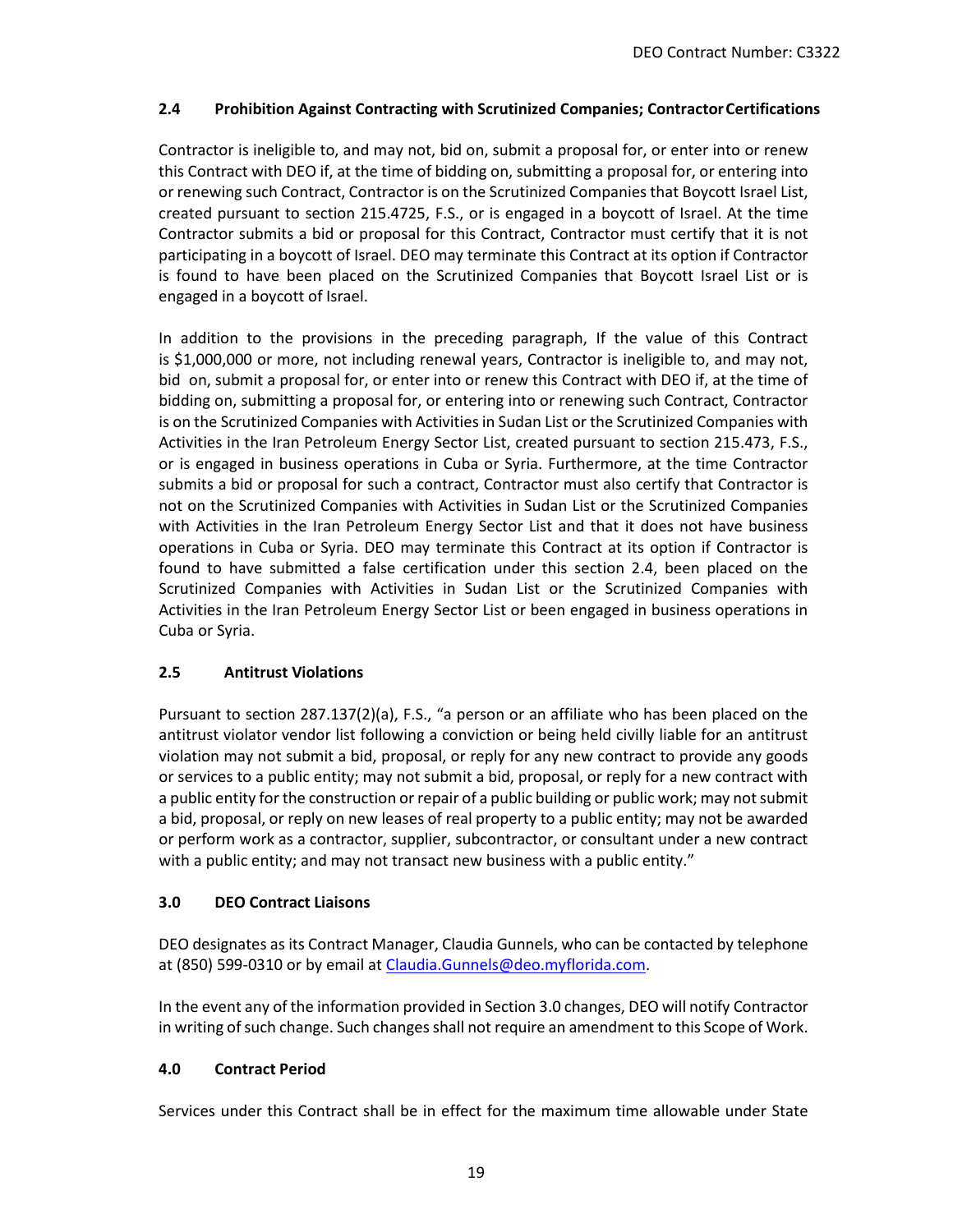Term Contract Number 80101500-20-1 not to exceed 60 months and will require purchase orders as the binding agreement between DEO and the Contractor.

### **5.0 Invoicing Instructions**

In accordance with subsection 287.058(1)(a), F.S., Contractor will provide DEO's Contract Manager invoices in sufficient detail for a proper pre-audit and post-audit thereof. All invoices must be submitted on a monthly basis to DEO's Contract Manager in accordance with the State of Florida Reference Guide for State Expenditures at: [https://www.myfloridacfo.com/division/aa/manuals/documents/ReferenceGuideforStateEx](https://www.myfloridacfo.com/division/aa/manuals/documents/ReferenceGuideforStateExpen) [pen](https://www.myfloridacfo.com/division/aa/manuals/documents/ReferenceGuideforStateExpen) [ditures.pdf](https://www.myfloridacfo.com/division/aa/manuals/documents/ReferenceGuideforStateExpenditures.pdf)

The invoice requirements of the State of Florida Reference Guide for State Expenditure are hereby incorporated by reference. Contractor shall be paid upon submission of monthly invoices after delivery and acceptance of services.

To be payable:

- a. Invoices shall contain the State Term Contract ("STC") number, DEO Contract number, the Purchase Order number, Contractor's Federal Employer Identification Number (FEIN), Contractor's invoice number, and the invoice period.
- b. Invoices must clearly reflect the services/deliverables that were provided according to the terms of the Contract and include the number of hours worked at the hourly rate for each STC position, STC job title, and the tasks that were provided during the invoice period.
- c. Invoices must include a corresponding timesheet and status report which clearly identifies the services rendered for each deliverable in compliance with the Contract and supports the hours reported on said invoice.
- d. Invoices must be accepted and approved by DEO.

Total invoices billed for hourly services cannot exceed \$ .00. Travel expenses must be included in the hourly rate proposed. DEO will not pay for travel to or from the Tallahassee are for this Contract. In addition, DEO will not pay for vicinity travel. Travel, if approved by DEO, will only be reimbursed in accordance with section 112.061, F.S. Travel must be preapproved in writing by DEO's Contract Manager. Each request to incur travel expenses should be submitted following procedures specified in the following link: [https://sharepoint.deo.myflorida.com/finan\\_mgt/Manuals/Travel%20Manual%203.05.pdf](https://sharepoint.deo.myflorida.com/finan_mgt/Manuals/Travel%20Manual%203.05.pdf)

The procedures described in the DEO Travel Manual are hereby incorporated by reference. Performance under this Contract shall be done on an hourly basis, not to exceed the number of hours authorized per job number, job title, and scope variant as specified in Attachment One, Cost Page.

**The State of Florida and DEO's performance and obligation to pay under this Contract is contingent upon an annual appropriation by the Legislature as referenced in section 287.0582, F.S., and availability of any and all applicable federal funds. DEO shall be the final**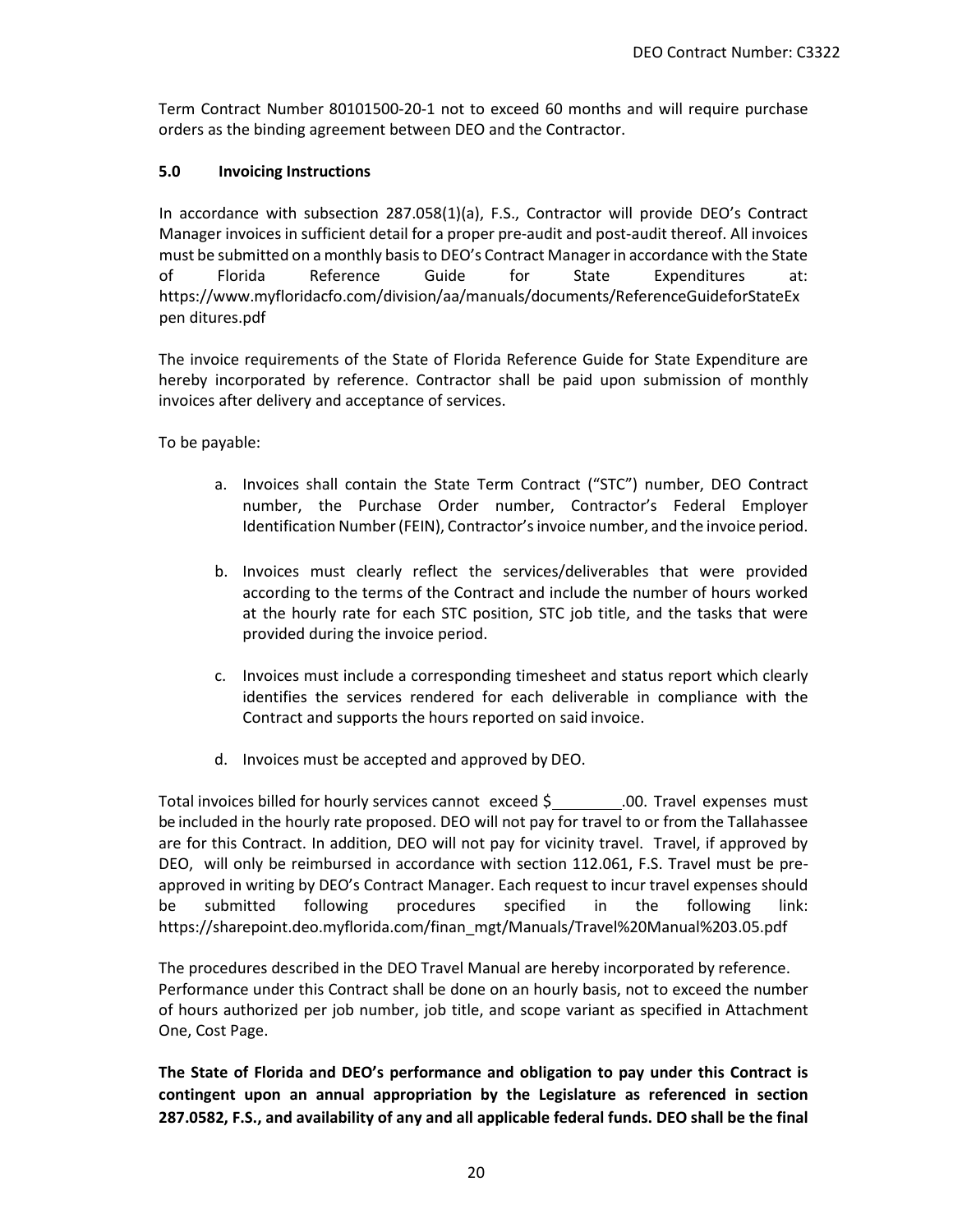**authority as to the availability of funds for this Contract, and as to what constitutes an "annual appropriation" of funds to complete this Contract.** 

# **6.0 Confidentiality and Safeguarding Information**

Each Party may have access to confidential information made available by the other. The provisions of the Florida Public Records Act, Chapter 119, F.S., and other applicable state and federal laws will govern disclosure of any confidential information received by the State of Florida.

**IF CONTRACTOR HAS QUESTIONS REGARDING THE APPLICATION OF CHAPTER 119, FLORIDA STATUTES, TO THE CONTRACTOR'S DUTY TO PROVIDE PUBLIC RECORDS RELATING TO THIS CONTRACT, CONTACT THE CUSTODIAN OF PUBLIC RECORDS by telephone at 850-245-7140, via email at [PRRequest@deo.myflorida.com,](mailto:PRRequest@deo.myflorida.com) or by mail at Department of Economic Opportunity, Public Records Coordinator, 107 East Madison Street, Caldwell Building, Tallahassee, Florida 32399-4128.**

Contractor must implement procedures to ensure the protection and confidentiality of all data, files, and records involved with this Contract.

Contractor shall keep and maintain public records, as defined in section 119.011(12), F.S., required by DEO to perform this Contract. Upon request from DEO, Contractor shall provide DEO with a copy of the requested records or allow the records to be inspected or copied within a reasonable time at a cost that does not exceed the cost provided in chapter 119, F.S., or as otherwise provided by law.

Except as necessary to fulfill the terms of this Contract and only with the permission of DEO, Contractor shall not divulge to third parties any confidential information obtained by Contractor or its agents, distributors, resellers, subcontractors, officers, or employees in the course of performing Contract work, including, but not limited to, security procedures, business operations information, or commercial proprietary information in the possession of the State or DEO.

Contractor agrees not to use or disclose any information concerning a recipient of services under this Contract for any purpose not in conformity with state and federal law or regulations except upon written consent of the recipient, or his responsible parent or guardian when authorized by law, if applicable.

If Contractor has access to confidential information in order to fulfill Contractor's obligations under this Contract, Contractor agrees to abide by all applicable DEO Information Technology Security procedures and policies. Contractor (including its employees, subcontractors, agents, or any other individuals to whom Contractor exposes confidential information obtained under this Contract), shall not store, or allow to be stored, any confidential information on any portable storage media (*e.g*., laptops, thumb drives, hard drives, *etc*.) or peripheral device with the capacity to hold information. Failure to strictly comply with this provision shall constitute a breach of Contract.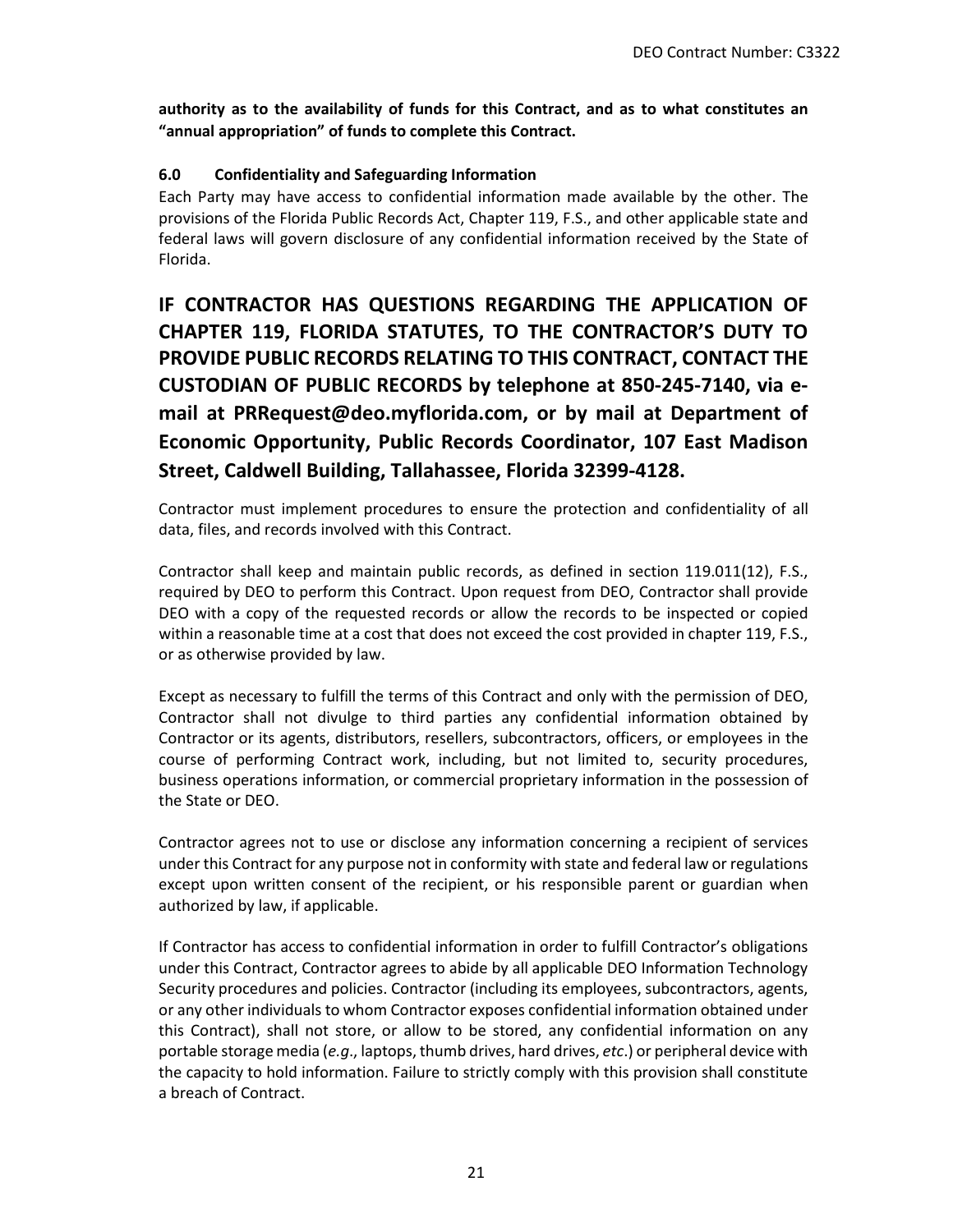Contractor shall notify DEO in writing of any disclosure of unsecured confidential information of DEO by Contractor, its employees, agents, or representatives which is not in compliance with the terms of the Contract (of which it becomes aware). Contractor also shall report to DEO any Security Incidents of which it becomes aware, including those incidents reported to Contractor by its sub-contractors or agents. For purposes of this Contract, "Security Incident" means the attempted or successful unauthorized access, use, disclosure, modification, or destruction of DEO information in Contractor's possession or electronic interference with DEO operations; however, random attempts at access shall not be considered a security incident. Contractor shall make a report to DEO not more than seven (7) business days after Contractor learns of such use or disclosure. Contractor's report shall identify, to the extent known: (i) the nature of the unauthorized use or disclosure, (ii) the confidential information used or disclosed, (iii) who made the unauthorized use or received the unauthorized disclosure, (iv) what Contractor has done or shall do to mitigate any deleterious effect of the unauthorized use or disclosure, and (v) what corrective action Contractor has taken or shall take to prevent future similar unauthorized use or disclosure. Contractor shall provide such other information, including a written report, as reasonably requested by DEO's Information Security Manager, at Contractor's sole expense.

In the event of a breach of security concerning confidential personal information involved with this Contract, Contractor shall comply with the provisions of section 501.171, F.S. When notification to affected persons is required under this section of the statute, Contractor shall provide that notification, at Contractor's sole expense, but only after receipt of DEO's approval of the contents of the notice. If requested by DEO, Contractor will include credit monitoring services at Contractor's sole expense for those individuals affected or potentially affected by a breach of security for a two-year period of time following the breach. Defined statutorily, and for purposes of this Contract, "breach of security" or "breach" means the unauthorized access of data in electronic form containing personal information. Good faith acquisition of personal information by an employee or agent of Contractor is not a breach, provided the information is not used for a purpose unrelated to Contractor's obligations under this Contract or is not subject to further unauthorized use.

Upon completion of this Contract, Contractor shall transfer to DEO all public records in possession of Contractor or keep and maintain public records required by DEO to perform work under this Contract. If Contractor transfers all public records to DEO upon completion of the contract, Contractor shall destroy any duplicate public records that are exempt or confidential and exempt from public records disclosure requirements. If Contractor keeps and maintains public records upon completion of the contract, Contractor shall meet all applicable requirements for retaining public records. All records stored electronically must be provided to DEO, upon request from DEO's custodian of public records, in a format that is compatible with the information technology systems of DEO.

### **6.1 Confidentiality and Safeguarding Reemployment Assistance Information**

A. Contractor staff may have access to confidential Reemployment Assistance information while performing the services described in this Contract. Contractor must implement procedures to ensure protection and confidentiality of data, files and records involved with the Contract. All Contractor staff assigned to the Contract must sign a confidentiality statement. Contractor's confidentiality procedures must comply with all state and federal confidentiality requirements, including but not limited to section 443.1715, F.S., and 20 CFR Part 603.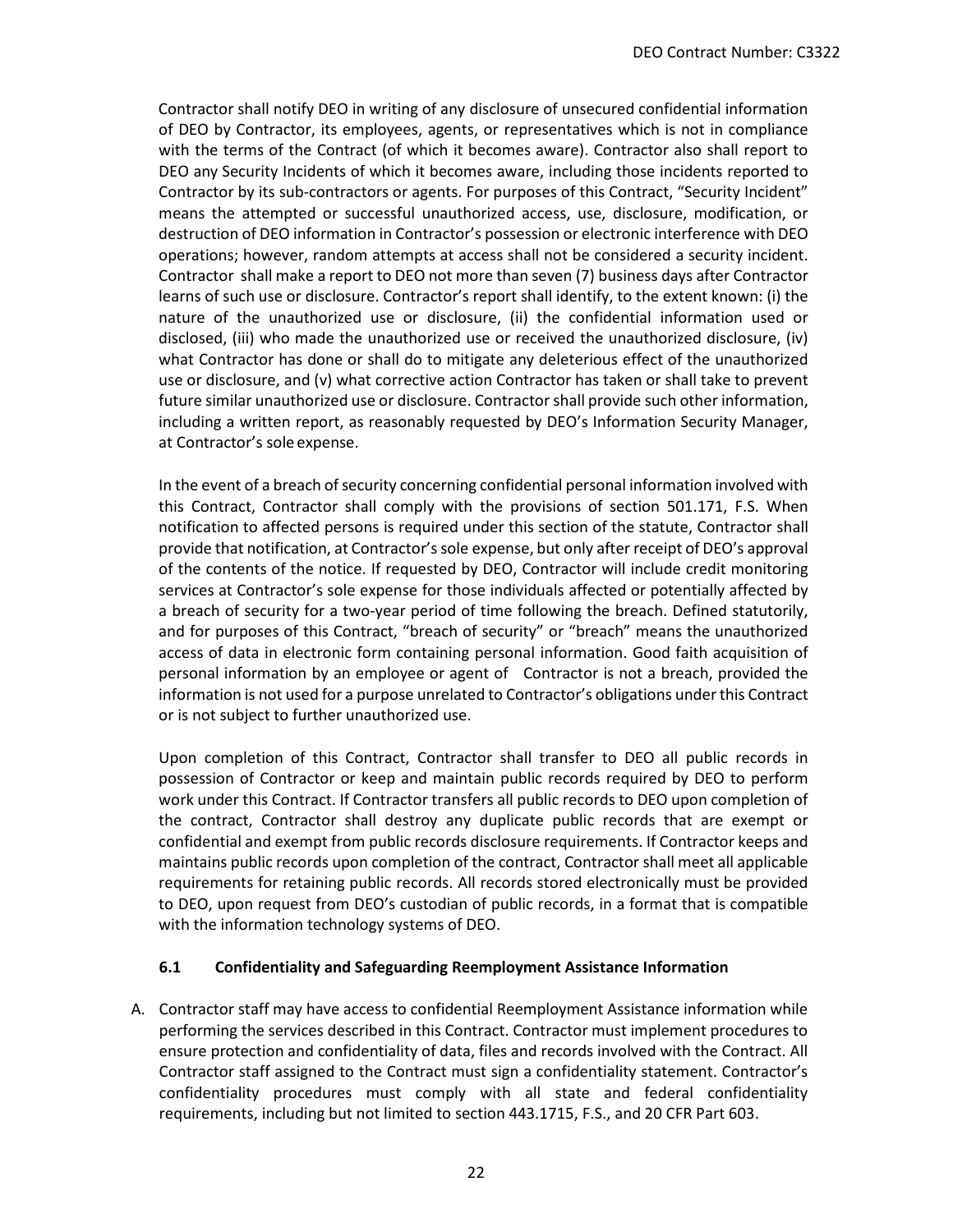- B. Any confidential Reemployment Assistance information received under this Contract will not be stored on any portable storage media or peripheral devices (e.g., laptops, thumb drives, iPads, cell phones, etc.) capable of storing the information.
- C. Contractor and Contractor staff will adhere to the provisions of this section to protect the confidentiality of Reemployment Assistance information obtained from DEO under the Contract against unauthorized access or disclosure and agrees:
	- (1) Reemployment Assistance information will be used only to the extent necessary to assist in the valid administrative needs of Contractor staff assigned to this Contract and shall be disclosed only for those purposes as defined in the Contract or as authorized by law.
	- (2) Any Reemployment Assistance information obtained from DEO shall be stored in a place physically secure from access by unauthorized persons.
	- (3) Reemployment Assistance information shall not be used for any purposes not specifically authorized by the Contract.
	- (4) Contractor will safeguard access to the confidential information in such a way that unauthorized persons cannot view, print, copy, or retrieve the information by any means.
	- (5) Contractor will instruct all personnel granted access to Reemployment Assistance information provided by DEO regarding the confidential nature of the information, the safeguards and requirements of this section, and the provisions specified in sections 443.1715, F.S., and 20 CFR Part 603.
	- (6) Contractor will take precautions to ensure that only authorized personnel who have a recognized need to know, as attested by the Contractor, are given access to the Reemployment Assistance information.
	- (7) Contractor understands and agrees the provisions of these terms and conditions regarding the requirements to safeguard Reemployment Assistance information are considered material conditions of the Contract.
- D. Contractor shall permit DEO, its agents, or other state and federal representatives authorized to conduct inspections described in this section, or their designees, to make on-site inspections of records relevant to the purchase order, to ensure compliance with section 443.1715, F.S., 20 CFR Part 603, and any other applicable state and federal law, regulations, or rules. Such inspections may take place with notice during normal Contractor business hours wherever the records are maintained. Contractor will ensure a system is maintained that is sufficient to permit an audit of the Contractor's compliance with these terms and conditions and the requirements specified above. Failure to allow such inspections or maintain such a system constitutes a material breach of the purchase order.
- E. All data, both electronic and hard copies, received by the Contractor or Contractor staff from DEO during the Contract are the property of DEO and must be, at DEO's discretion,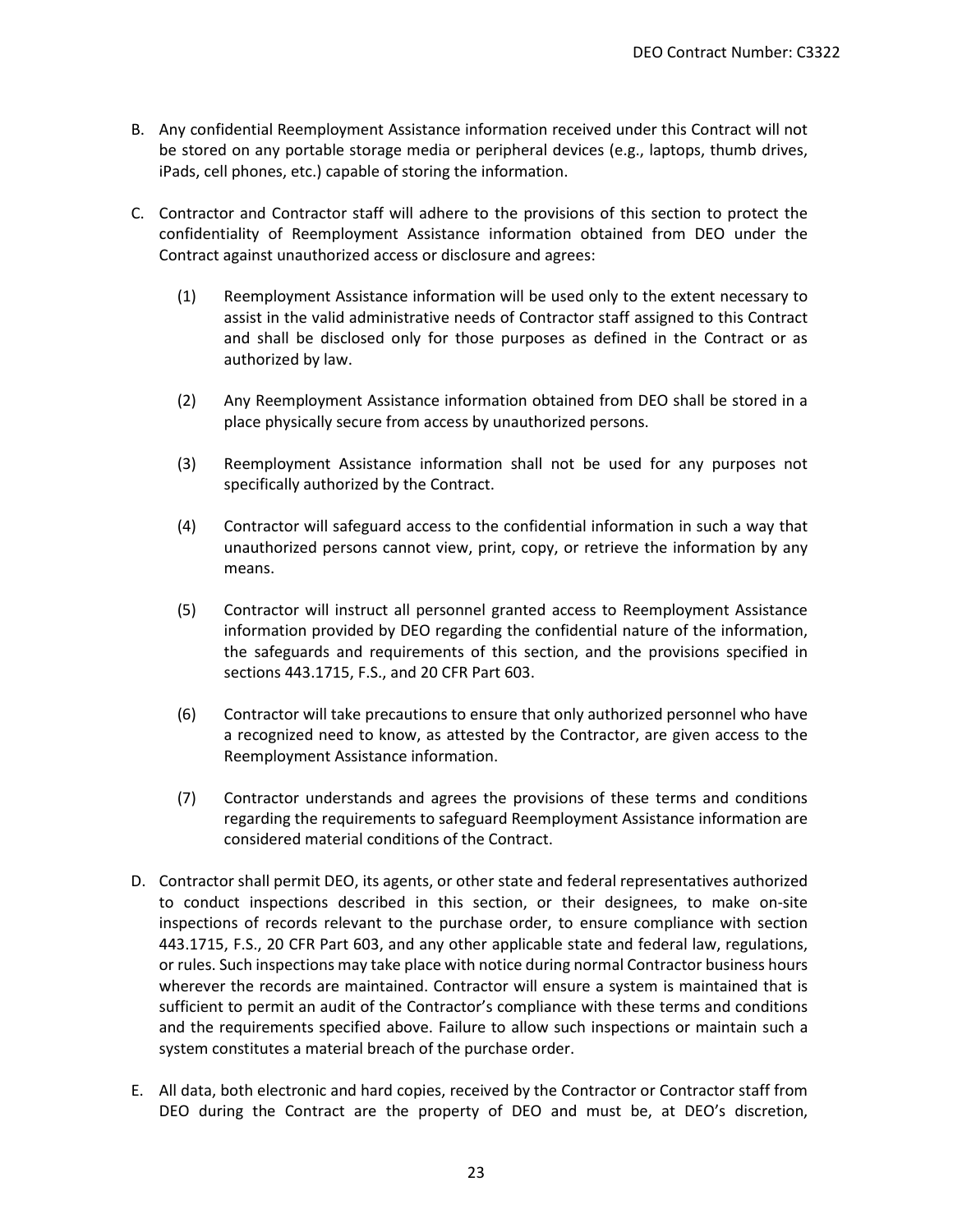surrendered to DEO or destroyed, upon expiration, termination, or cancellation of the Contract at no cost to DEO.

F. Contractor shall not be responsible or liable for unauthorized disclosure or use of personally identifiable information or any other data provided by or otherwise relating to Reemployment Assistance applicants due to security incidents, breaches, or intrusions of DEO networks, systems, applications, databases, environments, or materials not owned or controlled by the Contractor.

## **7.0 Indemnification**

Contractor shall be fully liable for the actions of its agents, employees, partners, and subcontractors and shall fully indemnify, defend, and hold harmless the State and DEO, and their officers, agents, and employees, from suits, actions, damages, and costs of every name and description, including attorneys' fees, arising from or relating to personal injury and damage to real or personal tangible property alleged to be caused in whole or in part by Contractor, its agents, employees, partners, or subcontractors, provided, however, that Contractor shall not indemnify for that portion of any loss or damages proximately caused by the negligent act or omission of the State or DEO.

Further, Contractor shall fully indemnify, defend, and hold harmless the State and DEO from any suits, actions, damages, and costs of every name and description, including attorneys' fees, arising from or relating to violation or infringement of a trademark, copyright, patent, trade secret or intellectual property right, provided, however, that the foregoing obligation shall not apply to DEO's misuse or modification of Contractor's products or DEO's operation or use of Contractor's products in a manner not contemplated by the Contract. If any product is the subject of an infringement suit, or in Contractor's opinion is likely to become the subject of such a suit, Contractor may at its sole expense procure for DEO the right to continue using the product or to modify it to become non-infringing. If Contractor is not reasonably able to modify or otherwise secure DEO the right to continue using the product, Contractor shall remove the product and refund DEO the amounts paid in excess of a reasonable rental for past use. DEO shall not be liable for any royalties.

Contractor's obligations under the preceding two paragraphs with respect to any legal action are contingent upon the State or DEO giving Contractor: (1) written notice of any action or threatened action, (2) the opportunity to take over and settle or defend any such action at Contractor's sole expense, and (3) assistance in defending the action at Contractor's sole expense. Contractor shall not be liable for any cost, expense, or compromise incurred or made by the State or DEO in any legal action without Contractor's prior written consent, which shall not be unreasonably withheld.

### **8.0 Termination**

# **8.1 Termination Due to the Lack of Funds**

In the event funds to finance this Contract become unavailable, or if federal or state funds upon which this Contract is dependent are withdrawn or redirected, DEO may terminate this Contract upon no less than 24 hours' notice in writing to Contractor. Said notice shall be delivered by certified mail, return receipt requested or in person with proof of delivery. DEO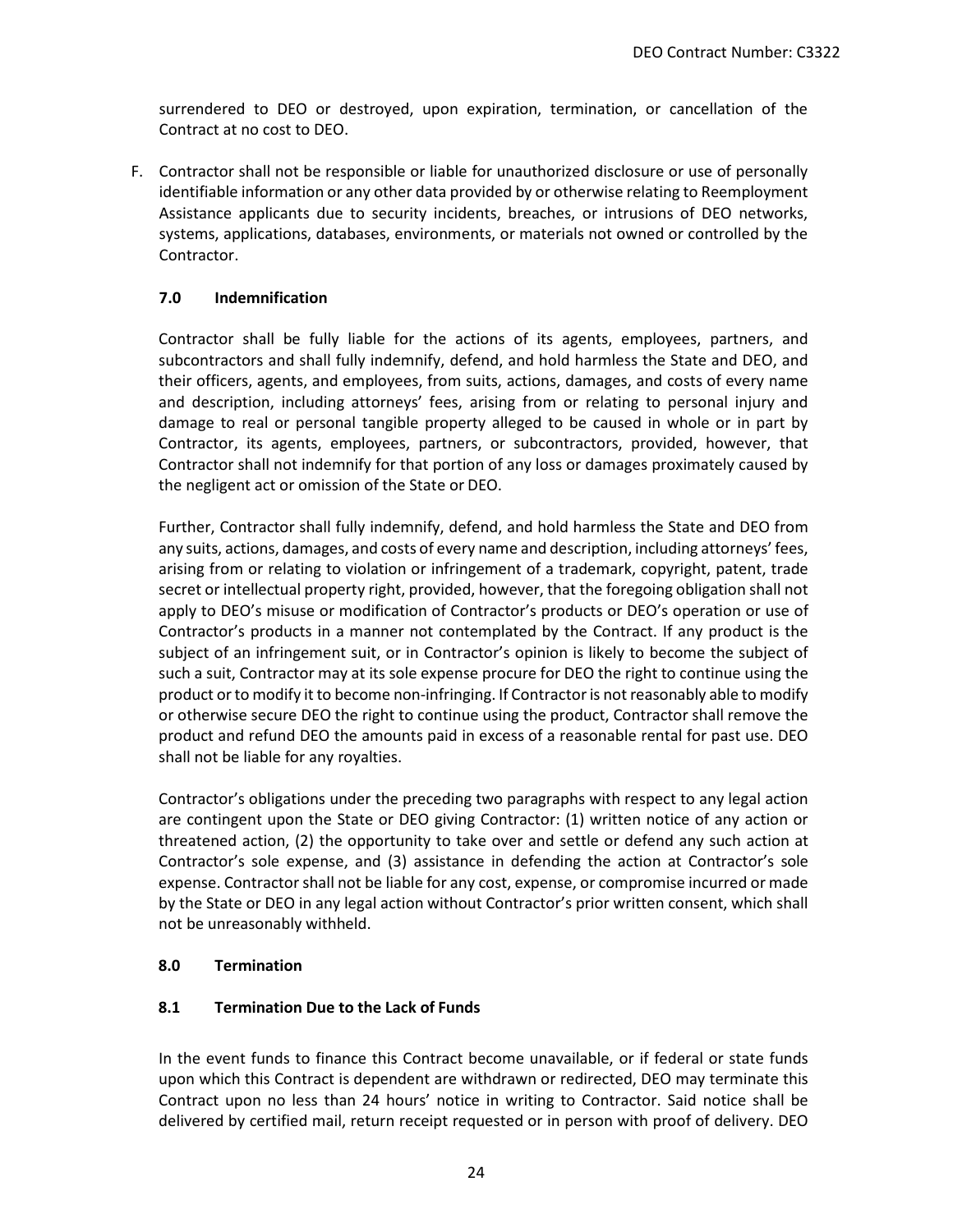shall be the final authority as to the availability of funds and will not reallocate funds earmarked for this Contract to another program thus causing "lack of funds." In the event of termination of this Contract, Contractor will be compensated for any work satisfactorily completed prior to notification of termination.

### **8.2 Termination for Cause**

DEO may terminate the Contract if Contractor fails to: (1) deliver the product within the time specified in the Contract or any extension; (2) maintain adequate progress, as determined solely by DEO, thus endangering performance of the Contract; (3) honor any term of the Contract; or (4) abide by any statutory, regulatory, or licensing requirement. Contractor shall continue work on any work not terminated. The rights and remedies of DEO in this clause are in addition to any other rights and remedies provided by law or under the Contract.

### **8.3 Termination for Convenience**

DEO, by written notice to Contractor, may terminate the Contract in whole or in part when DEO determines in its sole discretion that it is in the State's interest to do so. Contractor shall not furnish any product after it receives the notice of termination, except as necessary to complete the continued portion of the Contract, if any. Contractor shall not be entitled to recover any cancellation charges or lost profits.

## **9.0 Financial Consequences for Failure to Timely and Satisfactorily Perform**

Contractor and DEO agree that Contractor's failure to timely and satisfactorily perform all or a portion of the Deliverables and Tasks set forth in this Scope of Work, Section 1.3, in accordance with the requirements of this Contract, and in particular, as specified in this Scope of Work, Section 1.2, shall result in substantial injury to DEO; however, damages arising from such failure cannot be calculated with any degree of certainty. Consequently, Contractor and DEO agree that the Financial Consequences and Liquidated Damages set forth in this Contract, individually and cumulatively, are intended to compensate DEO for same and not intended to penalize or punish Contractor.

In the event that Contractor's performance of a Deliverable or Task is deemed unsatisfactory by DEO, Contractor shall not be entitled to payment for same until Contractor re-performs as needed for submittal of a satisfactory Deliverable or Task at no additional cost to DEO. Furthermore, in the event that Contractor's performance of a Deliverable or Task is deemed unsatisfactory or untimely by DEO, the Financial Consequences set forth in this Scope of Work, Section 1.3, shall be imposed.

Nothing in this Contract, including but not limited to this Scope of Work, Section 9.0, shall be construed to waive, hinder, or otherwise interfere with any other rights, remedies, and privileges, in law or in equity, held by DEO with respect to this Contract and Contractor's performance hereunder, including but not limited to, DEO's right to terminate the Contract as provided.

Notwithstanding any other terms in the Contract., if Contractor's non-compliance with any provision of the Contract results in additional cost or monetary loss to DEO or the State of Florida, DEO can recoup that cost or loss from monies owed to Contractor under this Contract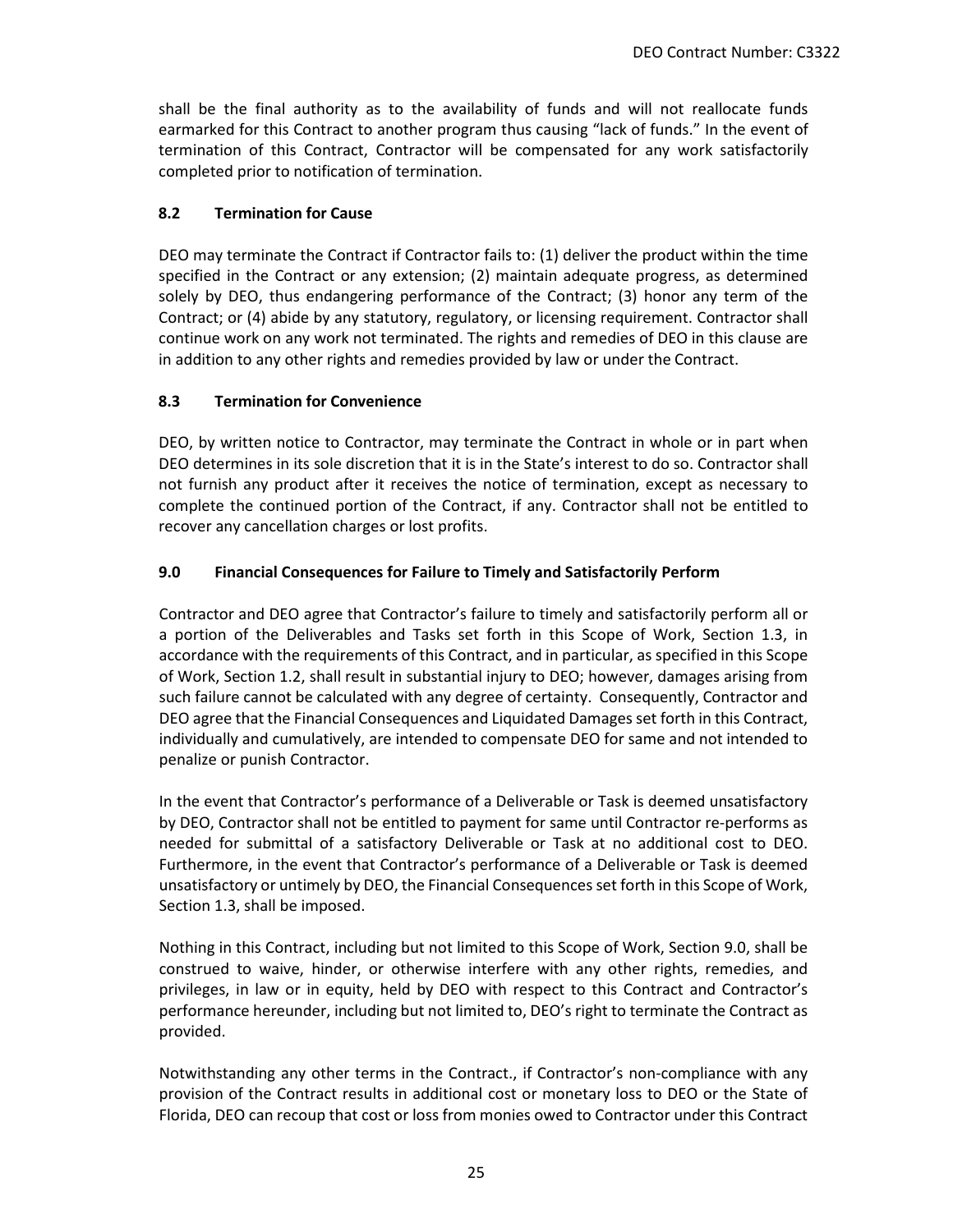or any other contract between Contractor and any State entity. In the event the discovery of this cost or loss arises when no monies are available under this Contract or any other contract between Contractor and any State entity, Contractor will repay such cost or loss in full to DEO within 30 days of the date of notice of the amount owed, unless DEO agrees, in writing, to an alternative timeframe.

### **9.1 Financial Consequences for Failure to Comply with Purchase Order Requirements:**

In addition to those remedies outlined in Section 9.0, and any other remedies provided by law, if Contractor fails to comply with the requirements of the DEO Purchase Order, Contractor shall pay to DEO financial consequences for such failures, unless DEO, in its sole and absolute discretion, waives such financial consequences for such failure in writing based upon its determination that the failure was due to factors beyond the control of Contractor. A financial consequence in the amount of one (1) times the hourly rate(s) of each Contractor employee assigned to the Purchase Order will be assessed against Contractor for each submittal of an invoice during the period that Contractor is out of compliance with the Purchase Order. This amount shall be reflected as a credit on the invoice submitted to DEO. DEO at its sole discretion shall determine when Contractor is failing to comply, and DEO at its sole discretion shall determine when Contractor has remedied the failure.

These consequences for non-performance are not to be considered penalties and are solely intended to compensate for damages.

## **10.0 Exceptions to Application of the Financial Consequences Provision of the STC:**

Contractor may be excused for failing to provide qualified staff as required by the terms of this Contract (hereinafter "services") if such failure is beyond the control of Contractor and is approved, in writing, by DEO. Excusals may be approved for such events as, but not limited to:

- a. Acts or omissions of DEO, any other State agency, or third parties other than Contractor's subcontractors providing services to or for DEO;
- b. Announcement of new legislation affecting services;
- c. Unofficial media announcements relating to state/federal changes to legislation;or
- d. Federal guidance impacting services.

Contractor shall advise DEO in writing as soon as possible after learning of any circumstance or occurrence which has affected or will affect Contractor's ability to achieve any of the required services. In no event shall notice to DEO be provided more than 72 hours after such circumstance or occurrence. DEO shall be the sole determiner of whether Contractor's failure to provide services in accordance with the terms of this Contract is excusable.

# **11.0 Contract Documents**

DEO reserves the right to issue a Purchase Order as the Contract agreement or may require Contractor to enter into another form of a definitive contract. The Purchase Order will incorporate State Term Contract Number 80101500-20-1, the My Florida Marketplace (MFMP) Purchase Order Terms and Conditions, this Scope of Work, and any Addenda thereto, and the DEO vendor Core Contract, which is attached as Attachment 1 and incorporated herein. Any pre- printed terms and conditions included in the Contractor's forms or invoices shall be null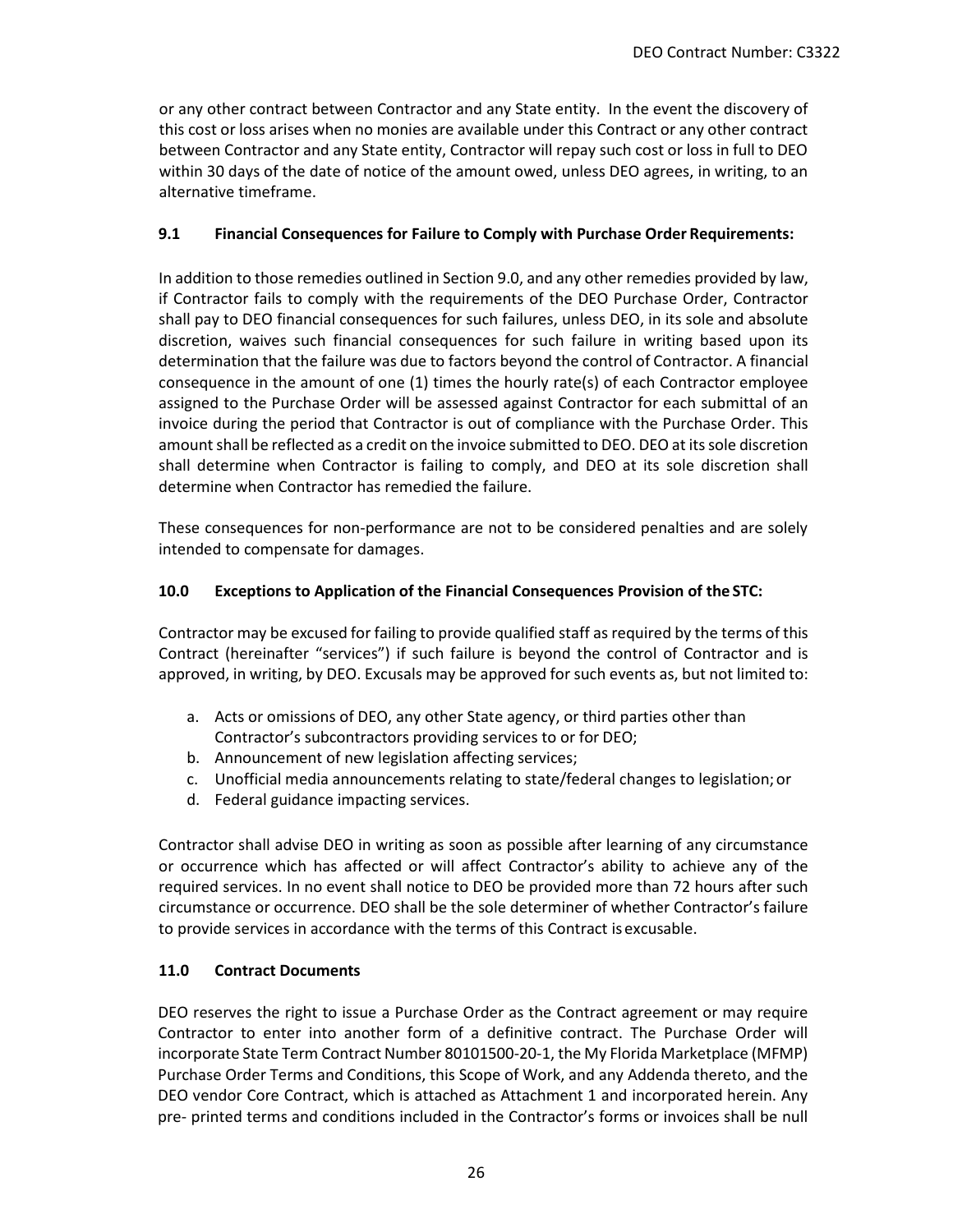### and void.

If there are conflicting provisions between the documents that make up the Contract or Purchase Order, the order of precedence for the documents is as follows:

- a. Scope of Work and Addenda
- b. DEO Vendor Core Contract
- c. State Term Contract Number 80101500-20-1
- d. Purchase Order
- e. MFMP Purchase Order Terms and Conditions

## **12.0 Governing Laws**

Contractor agrees that this Contract is executed and entered into in the State of Florida, and shall be construed, performed, and enforced in all respects in accordance with the laws, rules, and regulations of the State of Florida. Each Party shall perform its obligations herein in accordance with the terms and conditions of the Contract. The exclusive venue of any legal or equitable action that arises out of or relates to the Contract shall be the appropriate state court in Leon County, Florida; in any such action, the Parties waive any right to jury trial. For avoidance of doubt, should any term of this Contract conflict with any applicable law, rule, or regulation, the law, rule, or regulation shall control over the provisions of this Contract.

## **13.0 Non-Disclosure**

Contractor and Contractor personnel shall not divulge, disclose, or communicate information pertaining to the services provided in accordance with this Contract to any third party for any purpose not in conformity with this Contract without the express written consent of DEO. Contractor and Contractor personnel shall not divulge, disclose, or communicate information regarding the services rendered including but not limited to product development plans, products, processes, procurement documents, ideas, strategies and information, program methods, program plans, customer names and related information, contracts, contractual relationships, pricing, financial information, designs, software, hardware, works-in-progress, development tools, source code, specifications, improvements, enhancements, and databases. However, information which is or becomes part of the public domain through no direct or indirect act or omission of Contractor is excluded from this section. Contractor shall ensure that any agent, including a subcontractor, providing services in accordance with this Contract agrees to the same terms, conditions, and restrictions that apply to Contractor with respect to this section. Violation of this section shall constitute a material breach of the Contract, and DEO may avail itself of all appropriate legal and equitable remedies.

### **14.0 Conflicts of Interest**

Contractor and Contractor personnel assigned to this Contract shall not participate in any matter that would inure to Contractor's or Contractor personnel's special private gain or loss, or which he or she knows will inure to the special private gain or loss of any relative or business associate. Contractor personnel assigned to this Contract shall disclose to DEO's Contract Manager any conflicts of interest that arise during the performance of this Contract. DEO has the ultimate authority to determine if a conflict of interest exists. For purposes of this section, conflict of interest includes a situation that has the potential to undermine the impartiality of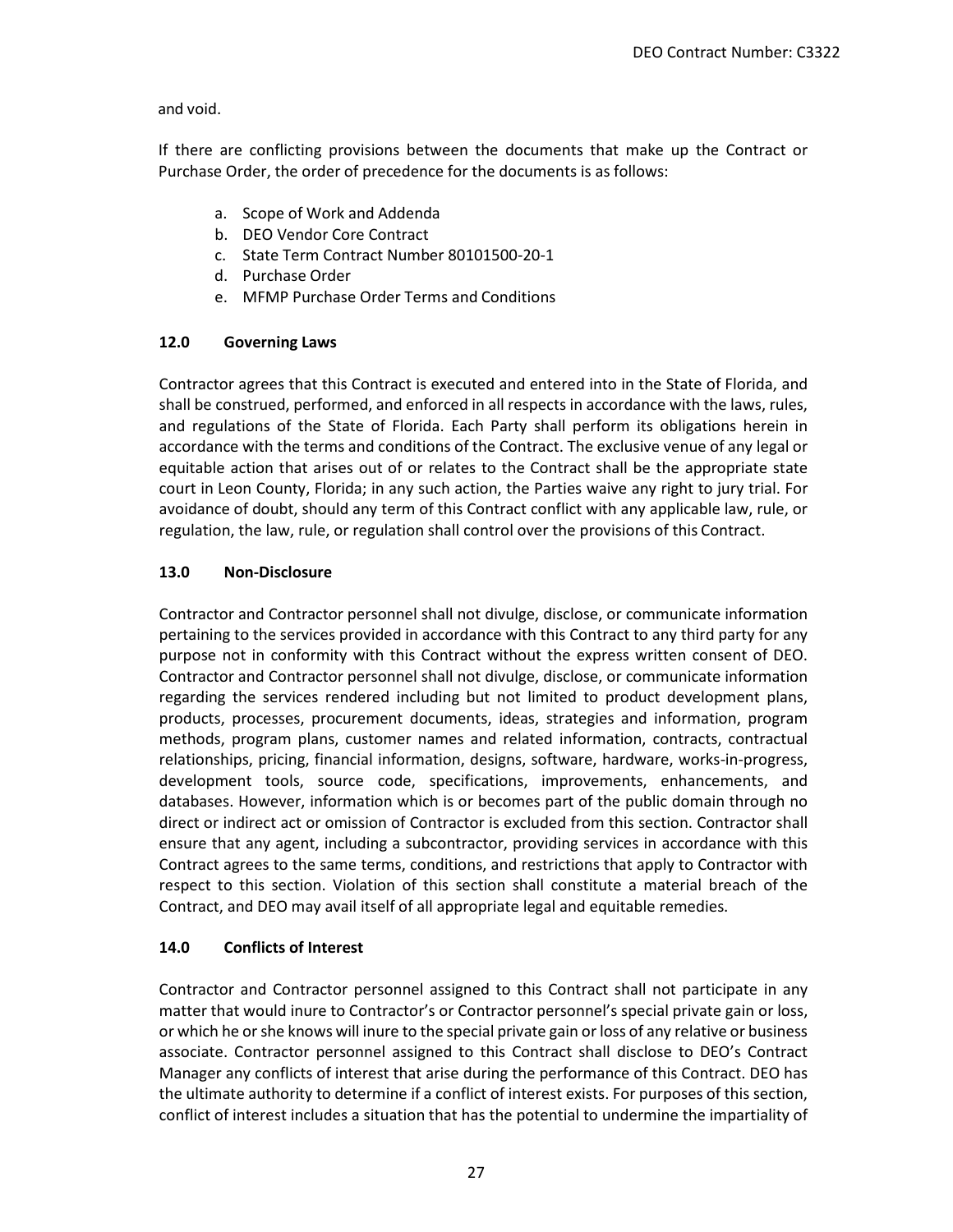a person because of the possibility of a clash between the person's self-interest and professional interest or public interest. Violation of this section may constitute a material breach of the Contract, and DEO may avail itself of all appropriate legal and equitable remedies.

#### **15.0 Value Added Services – Innovative Ideas**

Value added services are services beyond those services previously outlined that you may provide to offer additional benefits to DEO. Describe any value-added services offered to DEO. Although DEO has provided a statement of need and mandatory requirements for Respondents to meet in order to be selected for this Contract, it is not intended to limit Contractor's innovations or creativity in preparing a response to accomplish these goals. Innovative ideas, new concepts, and partnership arrangements other than those presented in this RFQ may be considered. For example, these might include unique business features, special services, offer costs or shared savings, or discounts specific to each Respondent. The Respondent must describe any value-added benefits, services, and/or deliverables/tasks that are not required by this RFQ that the Respondent proposes to provide within the fixed price proposal and, thus, at no additional cost to the State.

Additional costs or shared savings associated with value added services or innovative ideas must be shown on Attachment Two, Cost Page.

### **16.0 Unknown, Unanticipated, Unspecified tasks**

During the term of the Contract, including any renewals and extensions, DEO reserves the right to negotiate with the Respondent for the provision of additional commodities and/or services within the general scope of the initial Contract. At such time, if DEO and the Contractor successfully negotiate cost, schedule, deliverables, etc. the Contractor will provide a written proposal to DEO. DEO reserves the right to utilize other pricing sources available to ensure that it is receiving competitive market rates for additional products/services.

All additional services requested and approved by DEO shall be done in the form of a Contract Amendment and/or change order. The Contractor is not authorized to provide/commence any additional product/services until DEO's project manager/contract manager has secured all required state, federal, and other applicable approvals necessary to issue a written Contract Amendment and/or change order executed by DEO.

### **17.0 Submission of Responses**

- 1. Responses must be submitted electronically through MFMP sourcing. DEO will award the Contract to the Response deemed to be the best overall value to the state. The Response must include:
	- a. Pricing Format. The Respondent will propose a pricing approach that does not exceed the Respondent's rates in STC Number 80101500-20-1.
	- b. Introductory Letter and Letter of Commitment. The letter shall include:
		- i. An executive summary that demonstrates the Respondent's and proposed team members' previous experience with Workforce System and/or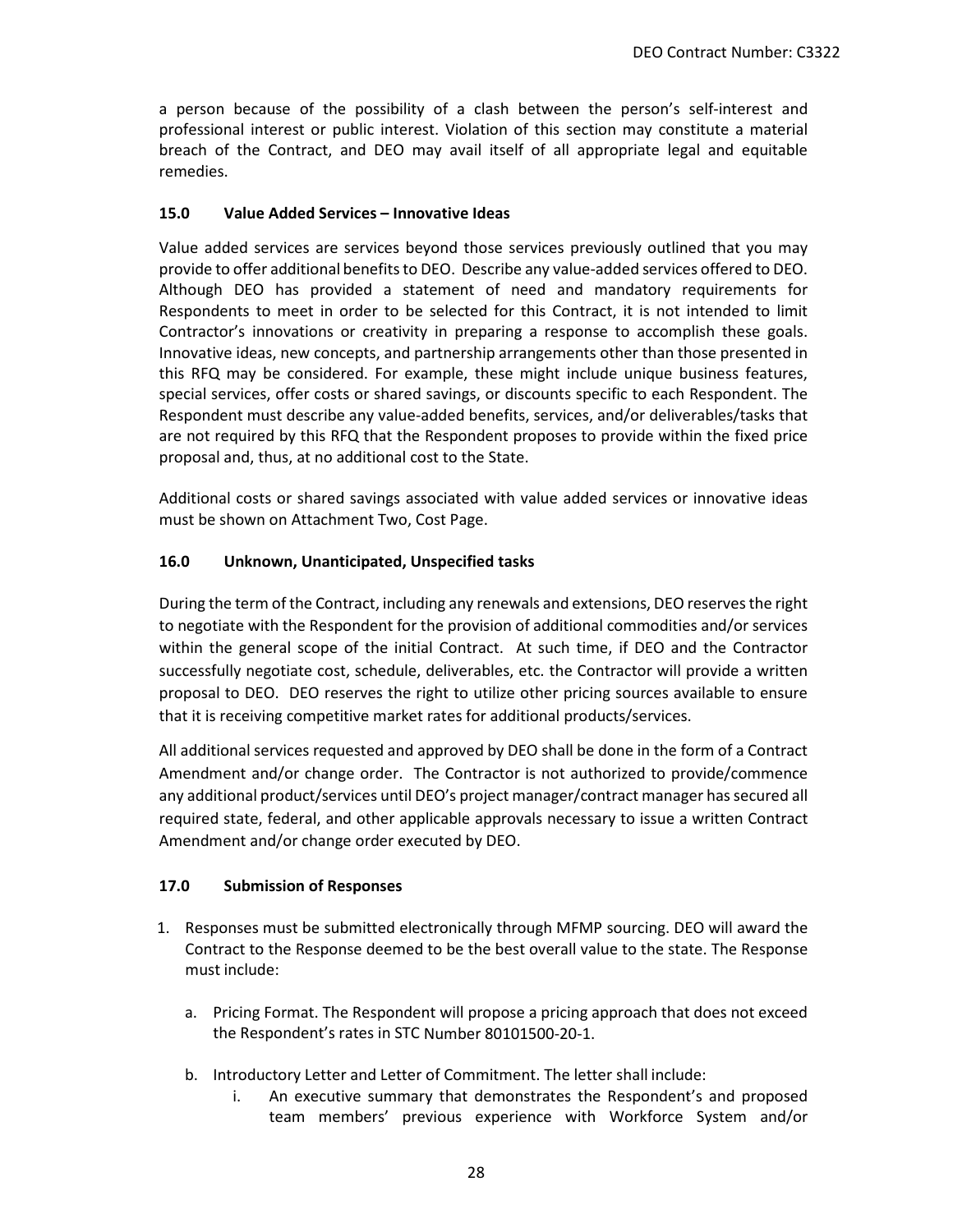technology projects of similar size and nature;

- ii. The Respondent will include a bibliography and/or links to the company's public sponsored studies, published research, or similar analysis for another governmental entity related to of Workforce Systems and/or technology projects of similar size and nature;
- iii. The Respondent's Lead Project Manager, and optionally, its Senior Project Managers, as defined in Section 1.2.1;
- iv. Confirmation that the identified full-time Respondent staff will be dedicated to FL WINS and the FL WINS projects full-time conducting their work Monday through Friday during the normal business hours of 8:00 AM to 5:00 PM ET;
- v. Confirmation that the Respondent can develop and execute the FL WINS Management Plan described in Section 1.2.5; and
- vi. The length of time the Response is valid, which shall be no less than 180 days.
- c. Cost Response. The Cost Response shall:
	- i. Include a proposal for a pricing approach to complete each deliverable, along with the corresponding job title, estimated hours, and hourly rate to provide all services and deliverables specified in this RFQ;
	- ii. Include pricing not to exceed the Respondent's STC rates;
	- iii. Include renewal pricing not to exceed the Respondent's STC rates; and
	- iv. Complete Attachment 2, Cost Response in its entirety.
- d. Resume. The Resume for each proposed team member shall:
	- i. Include a detailed and accurate resume of Key Personnel's experience and qualifications (limited to three (3) pages per). "Key Personnel" means any Principal Consultant and Senior Consultant as those job titles are defined in State Term Contract 80101500-20-1 and used throughout the Contract, as well as those other Contractor personnel whose continuity in their assigned roles and participation are key to successful delivery of services; and
	- ii. Identify the percentage of time Key Personnel will devote to this Contract versus other contracts or work of any kind.
- 2. Responses are due according to the schedule below:

| <b>Activity</b>                      | <b>Anticipated Date</b>        |
|--------------------------------------|--------------------------------|
| <b>Issue RFQ</b>                     | 05/04/2022                     |
| Deadline to submit written questions | 05/11/2022 at 12:00PM, Eastern |
| via MFMP Sourcing                    | Time $(E.T.)$                  |
| Answers to submitted questions       | 05/18/2022                     |
| Deadline to submit Response using    | 05/25/2022 at 5:00PM, E.T.     |
| <b>MFMP Sourcing</b>                 |                                |
| Anticipated Award date               | 06/02/2022                     |
| Anticipated Contract start date      | 06/09/2022                     |

### **18.0 Conflict of Interest for the Award of this RFQ**

A contractor who had previous access to information regarding the FL WINS project that was not available to the public will be precluded from being awarded this Contract pursuant to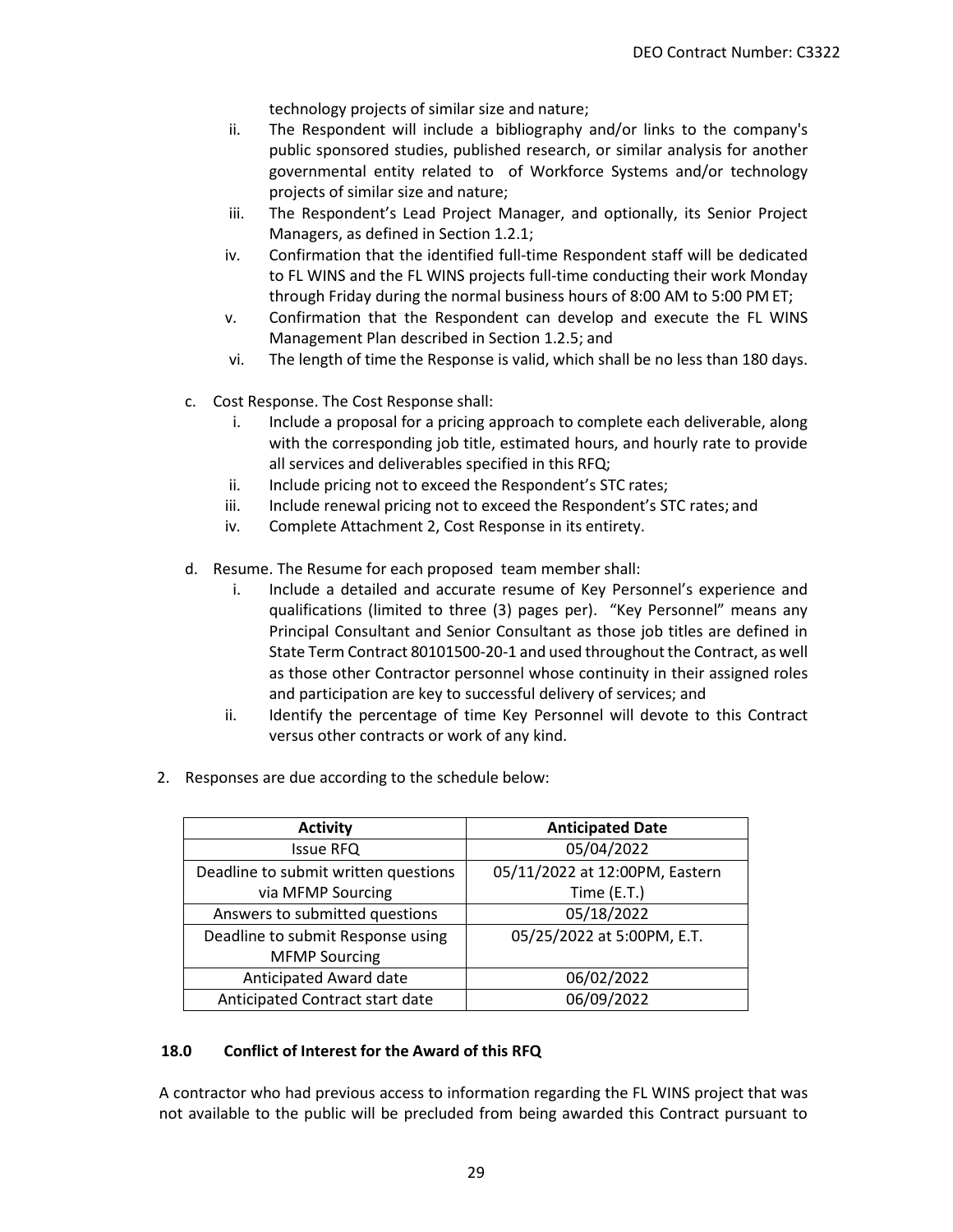section 287.057(19)(b), F.S. Pursuant to Section 287.057(19), F.S., the Contractor and any subcontractors performing services as part of this Contract may be excluded from the award of future procurements dealing with the specific subject matter of this Contract. Contractor and Contractor personnel, and any firm Contractor or Contractor personnel has any interest in, will be excluded from the award of future procurements dealing with the FL WINS projects pursuant to section 287.057(19)(c), F.S.

#### *Remainder of Page Intentionally Left Blank*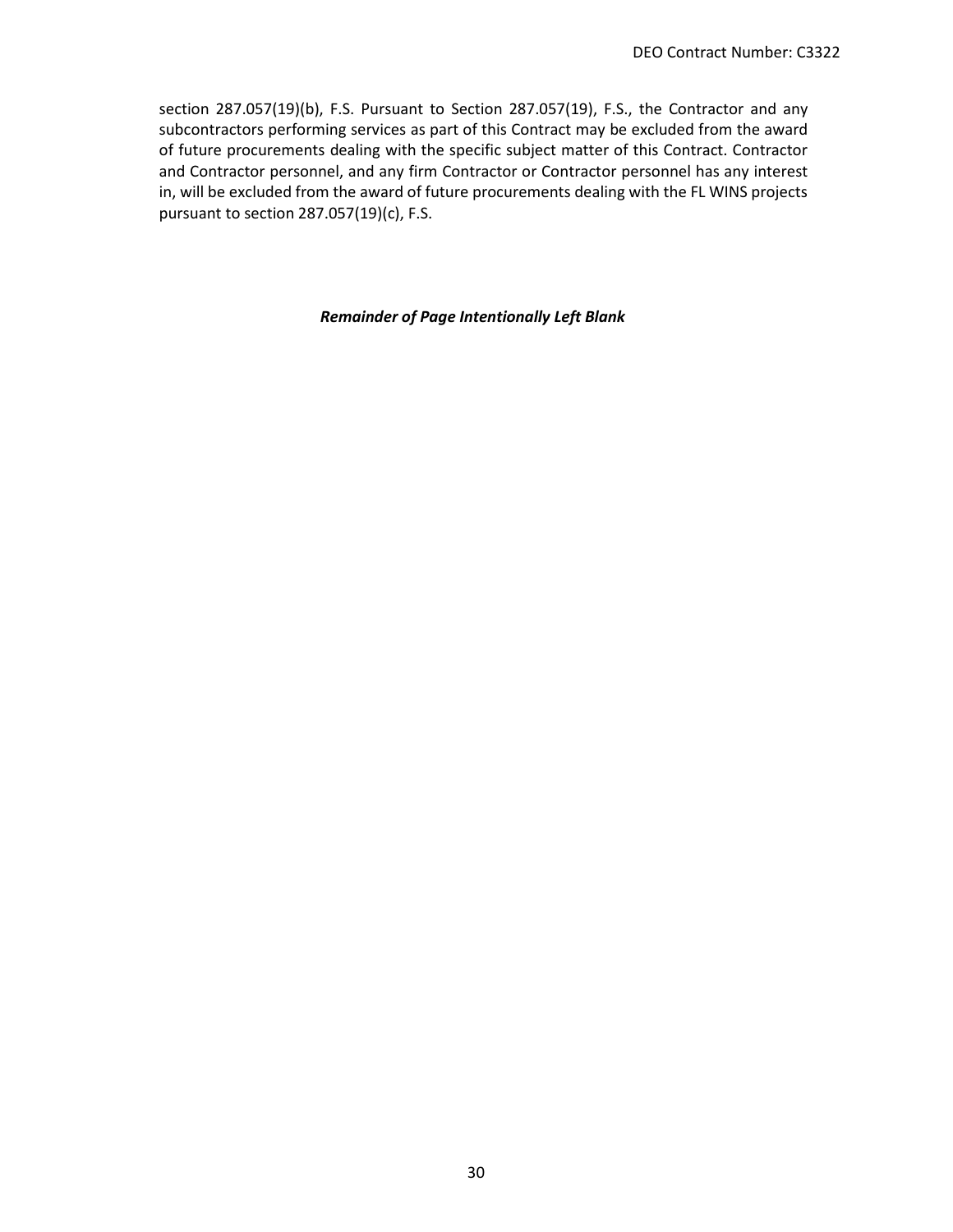### **Attachment 1 DEO Vendor Core Contract**

### **A. Requirements of paragraphs (a) – (i) of subsection 287.058(1), Florida Statutes (F.S.):**

- **1**. Contractor shall submit bills for fees or other compensation for services or expenses in sufficient detail for a proper pre-audit and post-audit thereof.
- **2.** If travel expenses are authorized, Contractor shall submit bills for such travel expenses and shall be reimbursed only in accordance with section 112.061, F.S.
- **3.** Contractor shall allow public access to all documents, papers, letters or other materials made or received by Contractor in conjunction with this Contract, unless the records are exempt from section 24(a) of Article I of the State Constitution and section 119.07(1), F.S. It is expressly understood that DEO may unilaterally cancel this Contract for Contractor's refusal to comply with this provision.
- **4**. Contractor shall perform all tasks contained in the Scope of Work.
- **5**. Receipt by Contractor of DEO's written acceptance of the units of deliverables specified herein is a condition precedent to payment under this Contract and is contingent upon Contractor's compliance with the specified performance measure (i.e., each deliverable must satisfy at least the minimum acceptable level of service specified in the Scope of Work and DEO shall apply the applicable criteria stated in the Scope of Work to determine satisfactory completion of each deliverable).
- **6.** Contractor shall comply with the criteria and final date by which such criteria must be met for completion of this Contract.
- **7. Renewal and Extension:** If the Contract was procured by an exceptional purchase pursuant to subsections 287.057(3)(a) or (3)(c), F.S., it may not be renewed. If the Contract was competitively procured, the price of the renewal must be included in the response to the Invitation to Bid (ITB), Request for Proposal (RFP), or Invitation to Negotiate (ITN) and the renewal price for the Contract shall not exceed that as set forth in the response to the ITB, RFP, or ITN. Subsection 287.057(13), F.S., provides that contracts for commodities or contractual services may be renewed on a yearly basis for a period of up to three years after the initial contract, or for a period no longer than the term of the original contract, whichever is longer. Renewals are contingent upon the availability of funds, satisfactory performance evaluations by DEO, and at the discretion of DEO. Costs for any renewal may not be charged. Extension of the contract shall be at DEO's sole discretion and in compliance with section 287.057(12), F.S.
- **8.** If Contractor fails to perform in accordance with the Contract, DEO shall apply the financial consequences specified herein.
- **9**. Unless otherwise agreed in writing, intellectual property rights to preexisting property will remain with Contractor; whereas, intellectual property rights to all property created or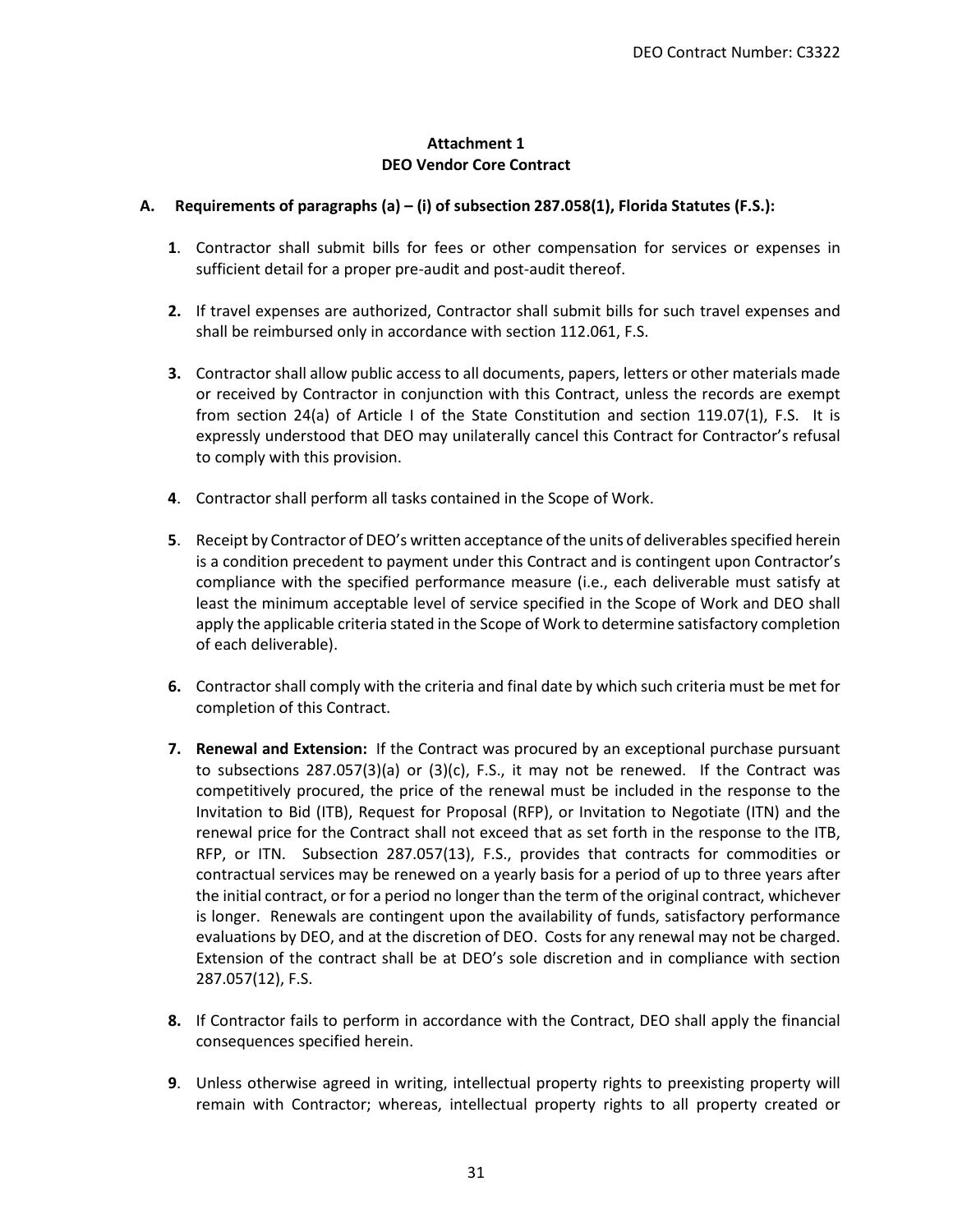otherwise developed by Contractor in performance of this Agreement will be owned by the State of Florida through DEO. Proceeds derived from the sale, licensing, marketing, or other authorization related to any such DEO-controlled intellectual property right shall be handled in the manner specified by applicable state statute.

### **B. Governing Laws:**

### **1. State of Florida Law:**

- **a.** Contractor agrees that this Contract is executed and entered into in the State of Florida, and shall be construed, performed, and enforced in all respects in accordance with the laws, rules, and regulations of the State of Florida. Each Party shall perform its obligations herein in accordance with the terms and conditions of the Contract. Without limiting the provisions of Section II.D., Dispute Resolution, the exclusive venue of any legal or equitable action that arises out of or relates to the Contract shall be the appropriate state court in Leon County, Florida; in any such action, the Parties waive any right to jury trial. For avoidance of doubt, should any term of this Contract conflict with any applicable law, rule, or regulation, the law, rule, or regulation shall control over the provisions of this Contract.
- **b.** If applicable, Contractor agrees that it is in compliance with the rules for e-procurement as directed by Rule 60A-1.033, F.A.C. and that it will maintain eligibility for this Contract through the MyFloridaMarketplace.com system.
- **c.** DEO shall ensure compliance with section 11.062, F.S., and section 216.347, F.S. Contractor shall not, in connection with this or any other agreement with the State, directly or indirectly: (1) offer, confer, or agree to confer any pecuniary benefit on anyone as consideration for any State officer or employee's decision, opinion, recommendation, vote, other exercise of discretion, or violation of a known legal duty; or (2) offer, give, or agree to give to anyone any gratuity for the benefit of, or at the direction or request of, any State officer or employee. For purposes of clause (2), "gratuity" means any payment of more than nominal monetary value in the form of cash, travel, entertainment, gifts, meals, lodging, loans, subscriptions, advances, deposits of money, services, employment, or contracts of any kind. Upon request of DEO's Inspector General, or other authorized State official, Contractor shall provide any type of information the Inspector General deems relevant to Contractor's integrity or responsibility. Such information may include, but shall not be limited to, Contractor's business or financial records, documents, or files of any type or form that refer to or relate to this Contract. Contractor shall retain such records for the longer of: (1) five years after the expiration of the Contract; or (2) the period required by the General Records Schedules maintained by the Florida Department of State available at:

[http://dlis.dos.state.fl.us/recordsmgmt/gen\\_records\\_schedules.cfm.](http://dlis.dos.state.fl.us/recordsmgmt/gen_records_schedules.cfm)

**d.** Contractor agrees to reimburse the State for the reasonable costs of investigation incurred by the Inspector General or other authorized State official for investigations of Contractor's compliance with the terms of this or any other agreement between Contractor and the State which results in the suspension or debarment of Contractor. Such costs shall include, but shall not be limited to: salaries of investigators, including overtime; travel and lodging expenses; and expert witness and documentary fees.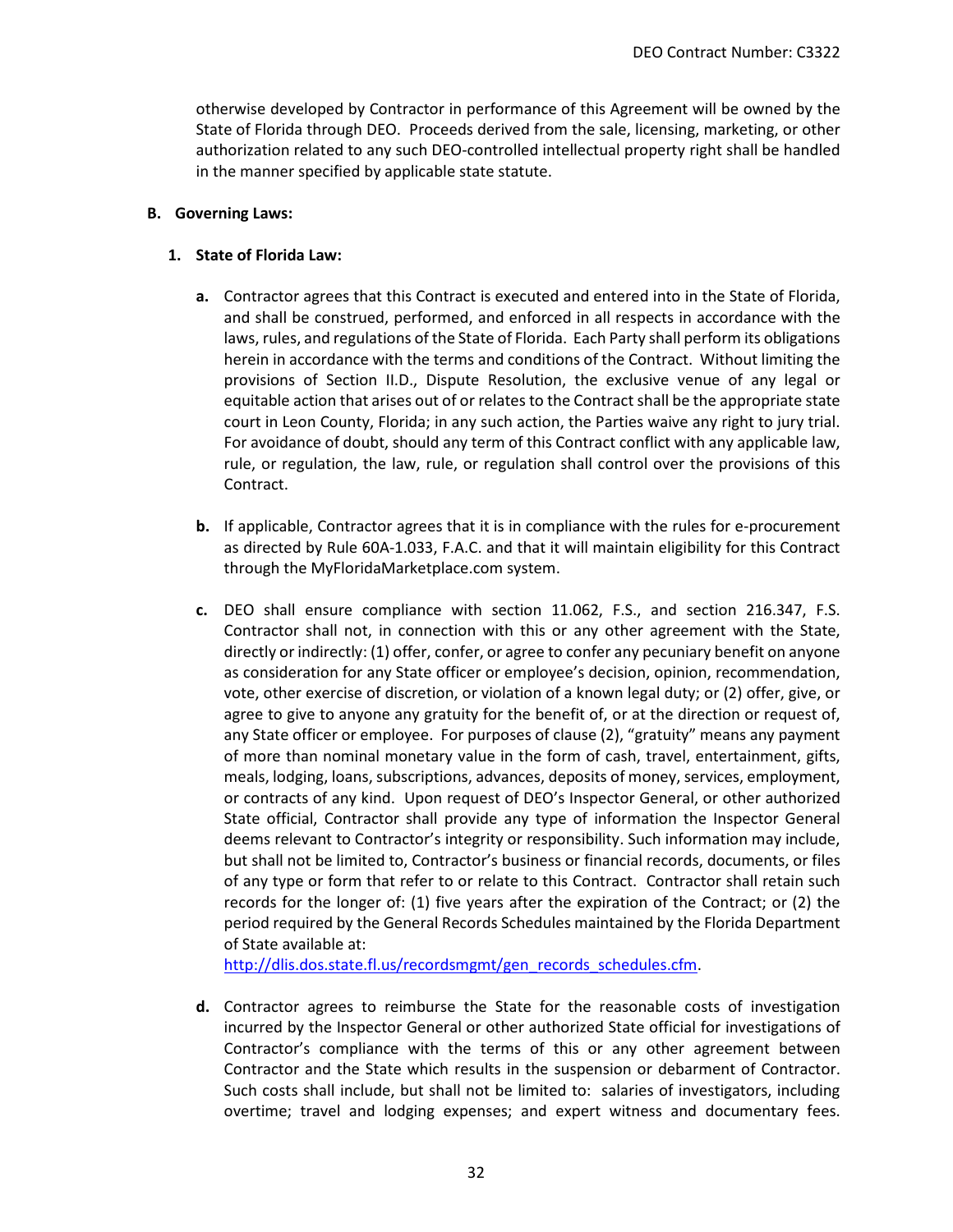Contractor shall not be responsible for any costs of investigations that do not result in Contractor's suspension or debarment. Contractor understands and will comply with the requirements of subsection 20.055(5), F.S., including but not necessarily limited to, the duty of Contractor and any of Contractor's subcontractors to cooperate with the inspector general in any investigation, audit, inspection, review, or hearing pursuant to section 20.055, F.S.

- **e. Public Entity Crime:** Pursuant to subsection 287.133(2)(a), F.S., a person or affiliate who has been placed on the convicted vendor list following a conviction for a public entity crime may not submit a bid, proposal, or reply on a contract to provide any goods or services to a public entity; may not submit a bid, proposal, or reply on a contract with a public entity for the construction or repair of a public building or public work; may not submit bids, proposals, or replies on leases of real property to a public entity; may not be awarded or perform work as a contractor, supplier, subcontractor or consultant under a contract with any public entity and may not transact business with any public entity in excess of the threshold amount provided in section 287.017, F.S., for **Category Two** for a period of thirty-six (36) months from the date of being placed on the convicted vendor list. Furthermore, Contractor will complete and provide the certification in Attachment 2.
- **f. Advertising:** Subject to chapter 119, F.S., Contractor shall not publicly disseminate any information concerning the Contract without prior written approval from DEO, including, but not limited to mentioning the Contract in a press release or other promotional material, identifying DEO or the State as a reference, or otherwise linking Contractor's name and either a description of the Contract or the name of DEO or the State in any material published, either in print or electronically, to any entity that is not a Party to the Contract, except potential or actual authorized distributors, dealers, resellers, or service representatives.
- **g. Sponsorship**: As required by section 286.25, F.S., if Contractor is a nongovernmental organization which sponsors a program financed wholly or in part by state funds, including any funds obtained through this Contract, it shall, in publicizing, advertising, or describing the sponsorship of the program, state: "Sponsored by (Contractor's name) and the State of Florida, Department of Economic Opportunity." If the sponsorship reference is in written material, the words "State of Florida, Department of Economic Opportunity" shall appear in the same size letters or type as the name of the organization.

### **h. Mandatory Disclosure Requirements:**

- **(1) Conflict of Interest:** This Contract is subject to chapter 112, F.S. Contractors shall disclose the name of any officer, director, employee, or other agent who is also an employee of the State. Contractors shall also disclose the name of any State employee who owns, directly or indirectly, more than a five percent (5%) interest in Contractor or its affiliates.
- **(2) Convicted Vendors:** Contractor shall disclose to DEO if it, or any of its affiliates, as defined in section 287.133(1)(a) of the Florida Statutes, is on the convicted vendor list. A person or affiliate placed on the convicted vendor list following a conviction for a public entity crime is prohibited from doing any of the activities listed in Section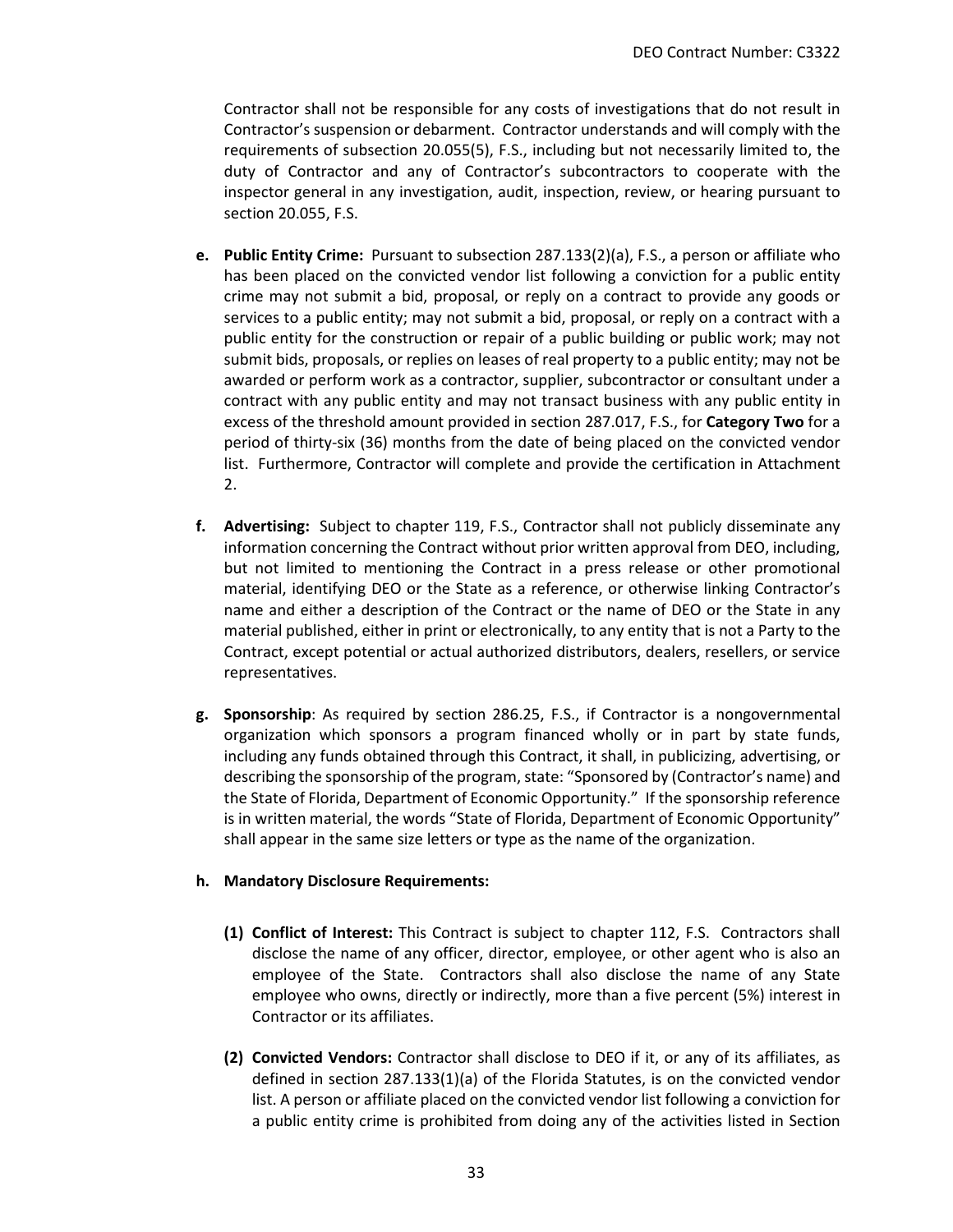I.F.1.e. above for a period of thirty-six (36) months from the date of being placed on the convicted vendor list.

- **(3) Vendors on Scrutinized Companies Lists:** In executing this Contract, Contractor certifies that it is not listed on the Scrutinized Companies that Boycott Israel List created pursuant to section 215.4725, F.S., or is engaged in a boycott of Israel, that it is not listed on either the Scrutinized Companies with Activities in Sudan List or the Scrutinized Companies with Activities in the Iran Petroleum Energy Sector List, created pursuant to section 215.473, F.S., engaged in business operations in Cuba or Syria , or engaged in business operations with the government of Venezuela.
	- (a) Pursuant to section 287.135(5), F.S., DEO may immediately terminate this Contract for cause if Contractor is found to have submitted a false certification or if Contractor is placed on the Scrutinized Companies that Boycott Israel List, or is engaged in boycott of Israel or placed on the Scrutinized Companies with Activities in Sudan List, the Scrutinized Companies with Activities in the Iran Petroleum Energy Sector List, has been engaged in business operations in Cuba Syria, or Venezuela, during the term of the Contract.
	- (b) If DEO determines that Contractor has submitted a false certification, DEO will provide written notice to Contractor. Unless Contractor demonstrates in writing, within ninety (90) days of receipt of the notice, that DEO's determination of false certification was made in error, DEO shall bring a civil action against Contractor. If DEO's determination is upheld, a civil penalty equal to the greater of \$2 million or twice the amount of this Contract shall be imposed on Contractor, and Contractor will be ineligible to bid on any contract with an agency or local governmental entity for three (3) years after the date of DEO's determination of false certification by Contractor.
	- (c) In the event that federal law ceases to authorize the states to adopt and enforce the contracting prohibition identified herein, this provision shall be null and void.
- **(4) Discriminatory Vendors:** Contractor shall disclose to DEO if it or any of its affiliates, as defined by section 287.134(1)(a.), F.S., appears on the discriminatory vendor list. An entity or affiliate placed on the discriminatory vendor list pursuant to section 287.134, F.S. may not:
	- (a) submit a bid, proposal, or reply on a contract or agreement to provide any goods or services to a public entity;
	- (b) submit a bid, proposal, or reply on a contract or agreement with a public entity for the construction or repair of a public building or public work;
	- (c) submit bids, proposals, or replies on leases of real property to a public entity;
	- (d) be awarded or perform work as a contractor, supplier, sub-contractor, or consultant under a contract or agreement with any public entity; or
	- (e) transact business with any public entity.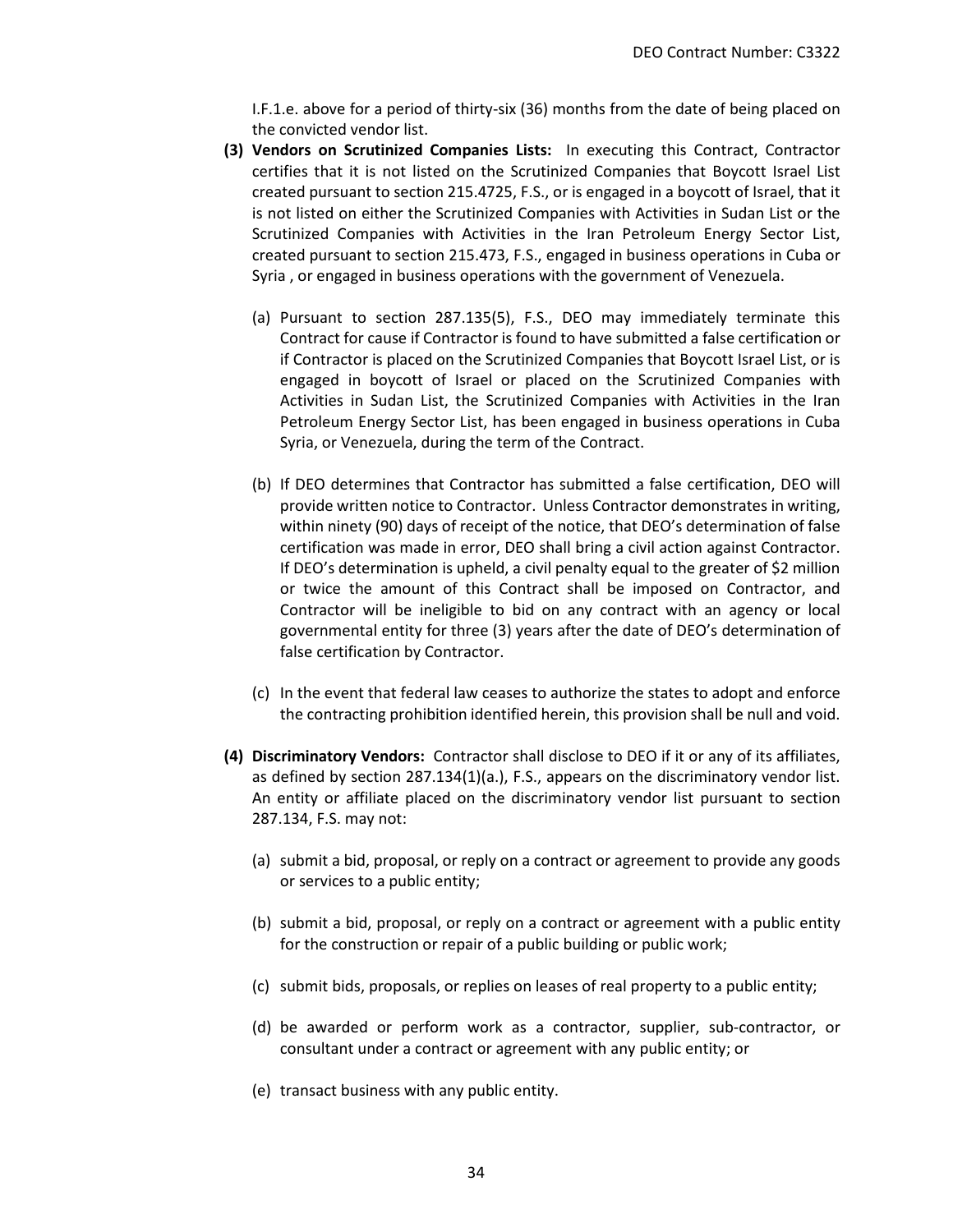### **i. Abuse, Neglect, and Exploitation Incident Reporting:**

In compliance with sections 39.201 and 415.1034, F.S., an employee of Contractor who knows or has reasonable cause to suspect that a child, aged person, or disabled adult is or has been abused, neglected, or exploited shall immediately report such knowledge or suspicion to the Florida Abuse Hotline by calling 1-800-96ABUSE, or via the web reporting option at **<http://www.dcf.state.fl.us/abuse/report/>**, or via fax at 1-800-914-0004.

## **j. Information Release**

- **(1)** Contractor shall keep and maintain public records required by DEO to perform Contractor's responsibilities hereunder. Contractor shall, upon request from DEO's custodian of public records, provide DEO with a copy of the requested records or allow the records to be inspected or copied within a reasonable time per the cost structure provided in chapter 119, F.S., and in accordance with all other requirements of chapter 119, F.S., or as otherwise provided by law. Upon expiration or termination of this Contract, Contractor shall transfer, at no cost, to DEO all public records in possession of Contractor or keep and maintain public records required by DEO to perform the service. If the Contractor keeps and maintains public records upon completion of the Contract, the Contractor shall meet all applicable requirements for retaining public records. All records stored electronically must be provided to DEO, upon request from the DEO's custodian of records, in a format that is compatible with the information technology systems of DEO.
- **(2)** If DEO does not possess a record requested through a public records request, DEO shall notify the Contractor of the request as soon as practicable, and Contractor must provide the records to DEO or allow the records to be inspected or copied within a reasonable time. If Contractor does not comply with DEO's request for records, DEO shall enforce the provisions set forth in this Contract. A Contractor who fails to provide public records to DEO within a reasonable time may be subject to penalties under section 119.10, F.S.
- **(3)** DEO does not endorse any contractor, commodity or service. No public disclosure or news release pertaining to this Contract shall be made without the prior written approval of DEO. Contractor is prohibited from using contract information, sales values/volumes and/or DEO customers in sales brochures or other promotions, including press releases, unless prior written approval is obtained from DEO.
- **(4)** Contractor acknowledges that DEO is subject to the provisions of chapter 119, F.S., relating to public records and that reports, invoices, and other documents Contractor submits to DEO under this Contract may constitute public records under Florida Statutes. Contractor shall cooperate with DEO regarding DEO's efforts to comply with the requirements of chapter 119, F.S.
- **(5)** If Contractor submits records to DEO that are confidential and exempt from public disclosure as trade secrets or proprietary confidential business information, such records should be identified as such by Contractor prior to submittal to DEO. Failure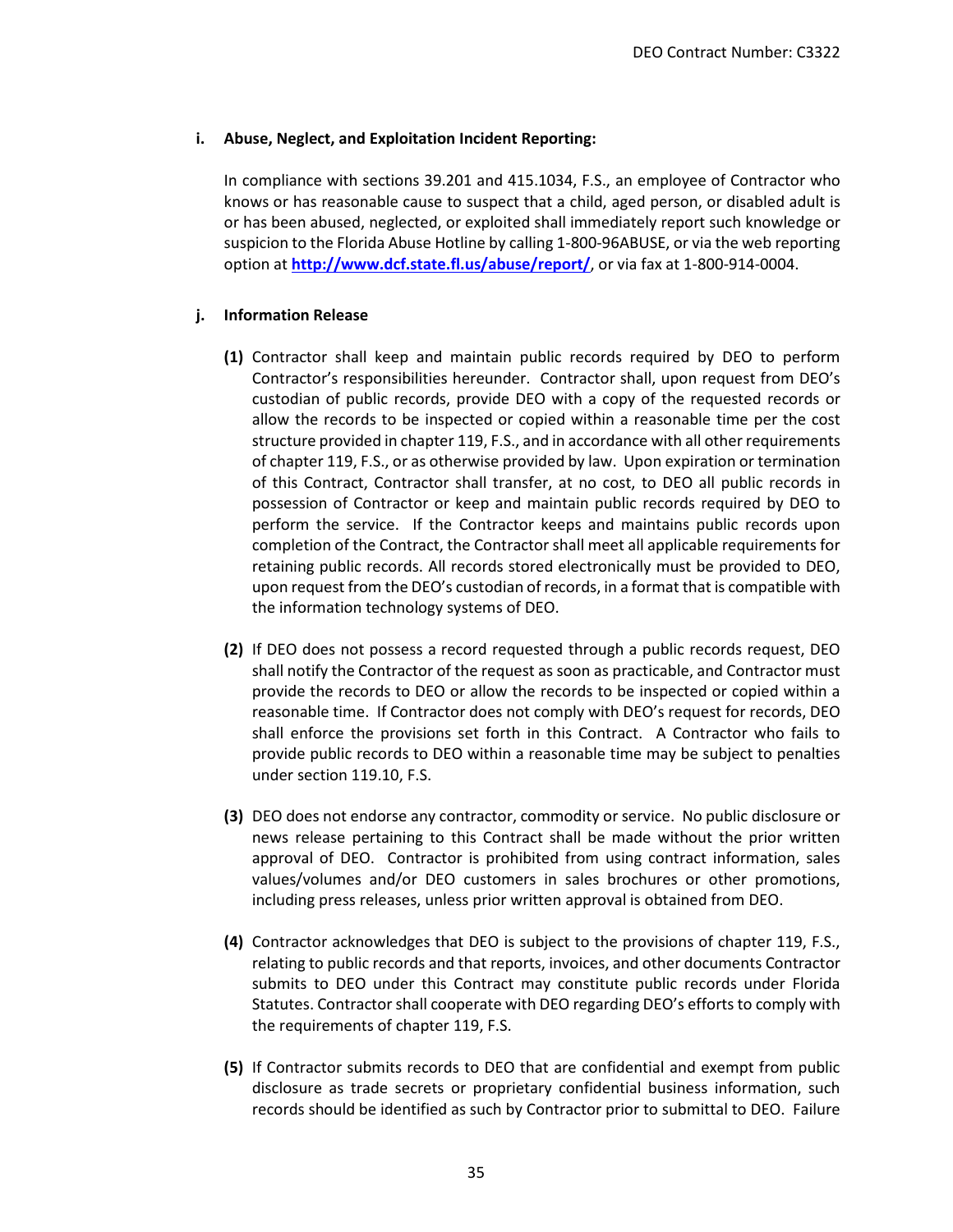to identify the legal basis for each exemption from the requirements of chapter 119, F.S., prior to submittal of the record to DEO serves as Contractor waiver of a claim of exemption. Contractor shall ensure that public records that are exempt or confidential and exempt from public records disclosure requirements are not disclosed except as authorized by law for the duration of the Contract term and following completion of the Contract if the Contractor does not transfer the records to DEO upon termination of the Contract.

- **(6)** Contractor shall allow public access to all records made or received by Contractor in conjunction with this Contract, unless the records are exempt from section 24(a) of Article I of the State Constitution and section 119.07(1), F.S. For records made or received by Contractor in conjunction with this Contract, Contractor shall respond to requests to inspect or copy such records in accordance with chapter 119, F.S.
- **(7)** In addition to Contractor's responsibility to directly respond to each request it receives for records made or received by Contractor in conjunction with this Contract and to provide the applicable public records in response to such request, Contractor shall notify DEO of the receipt and content of such request by sending an e-mail to [PRRequest@deo.myflorida.com](mailto:PRRequest@deo.myflorida.com) within one (1) business day from receipt of such request.
- **(8)** Contractor shall notify DEO verbally within twenty-four (24) chronological hours and in writing within seventy-two (72) chronological hours if any data in Contractor's possession related to this Contract is subpoenaed or improperly used, copied, or removed (except in the ordinary course of business) by anyone except an authorized representative of DEO. Contractor shall cooperate with DEO in taking all steps as DEO deems advisable to prevent misuse, regain possession, and/or otherwise protect the State's rights and the data subject's privacy.
- **(9) IF THE CONTRACTOR HAS QUESTIONS REGARDING THE APPLICATION OF CHAPTER 119, FLORIDA STATUTES, TO THE CONTRACTOR'S DUTY TO PROVIDE PUBLIC RECORDS RELATING TO THIS CONTRACT, CONTACT THE CUSTODIAN OF PUBLIC RECORDS by telephone at 850-245-7140, via e-mail at**  [PRRequest@deo.myflorida.com](mailto:PRRequest@deo.myflorida.com)**, or by mail at Department of Economic Opportunity, Public Records Coordinator, 107 East Madison Street, Caldwell Building, Tallahassee, Florida 32399- 4128.**
- **k. Funding Requirements. Intentionally Blank.**
- **2. Federal Law and Regulations:**
	- **a.** Contractor shall ensure that all its activities under this Contract shall be conducted in conformance with these provisions, as applicable: 45 C.F.R. Part 75, 29 C.F.R. Part 95, 2 CFR Part 200, 20 CFR Part 601, *et seq*., and all other applicable federal regulations.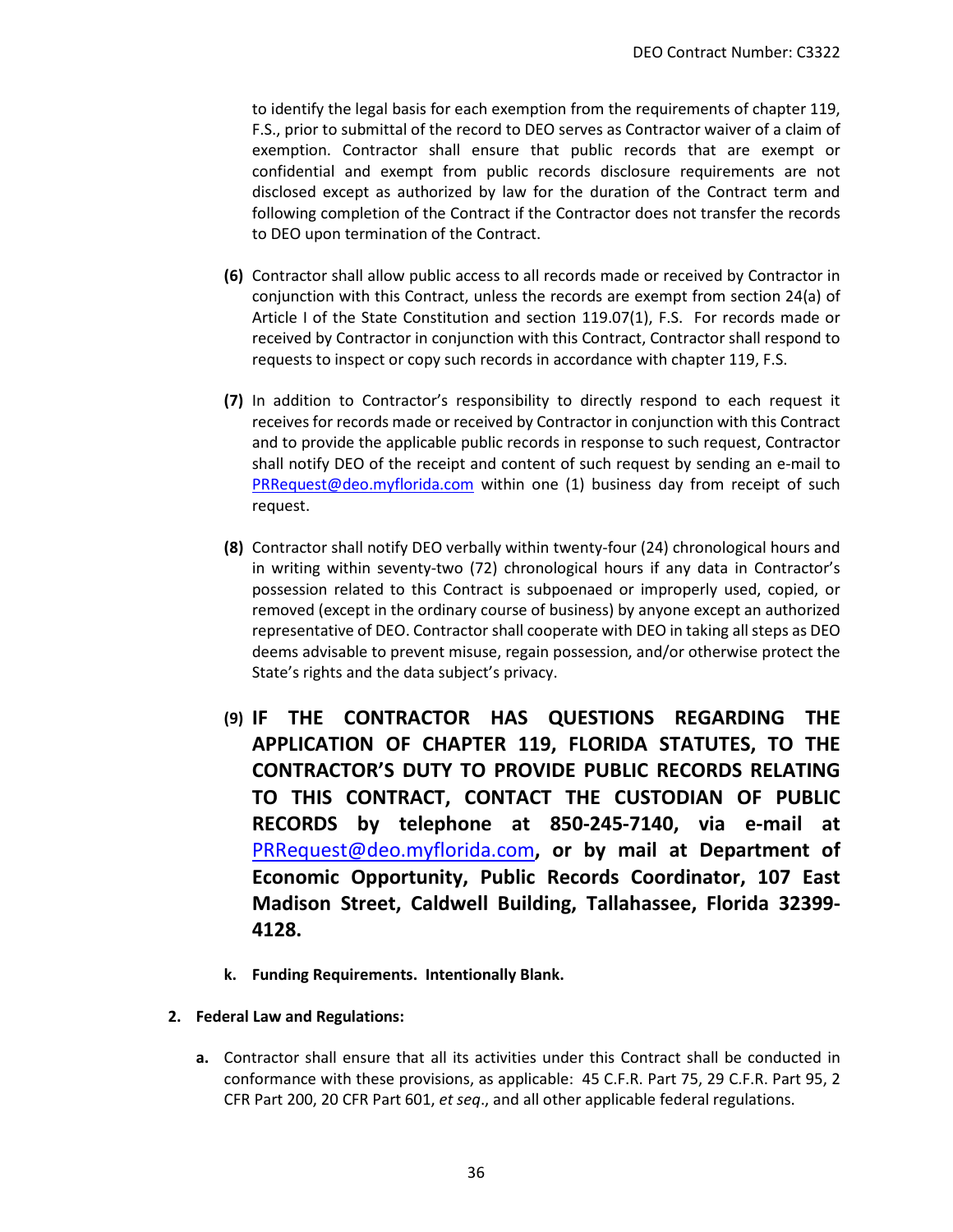- **b**. Contractor shall comply with all applicable federal laws, including but not limited to:
	- **(1)** The Temporary Assistance for Needy Families Program ("TANF"), 45 CFR Parts 260- 265, the Social Services Block Grant ("SSBG"), 42 U.S.C. 1397d, and other applicable federal regulations and policies promulgated thereunder.
	- **(2)** Title VI of the Civil Rights Act of 1964, as amended, 42 U.S.C. 2000d, *et seq*., which prohibits discrimination on the basis of race, color or national origin.
	- **(3)** Section 504 of the Rehabilitation Act of 1973, as amended, 29 U.S.C. 794, which prohibits discrimination on the basis of disability.
	- **(4)** Title IX of the Education Amendments of 1972, as amended, 20 U.S.C. 1681, *et seq*., which prohibits discrimination on the basis of sex in educational programs.
	- **(5)** The Age Discrimination Act of 1975, as amended, 42 U.S.C. 6101, *et seq*., which prohibits discrimination on the basis of age.
	- **(6)** Section 654 of the Omnibus Budget Reconciliation Act of 1981, as amended, 42 U.S.C. 9849, which prohibits discrimination on the basis of race, creed, color, national origin, sex, handicap, political affiliation or beliefs.
	- **(7)** The American with Disabilities Act of 1990, Public Law 101-336, which prohibits discrimination on the basis of disability and requires reasonable accommodation for persons with disabilities.
	- **(8)** The Pro-Children Act: Contractor agrees to comply with the Pro-Children Act of 1994, 20 U.S.C. 6083. Failure to comply with the provisions of the law may result in the imposition of civil monetary penalty up to \$1,000 for each violation and/or the imposition of an administrative compliance order on the responsible entity. This clause is applicable to all approved sub-contracts. In compliance with Public Law (Pub. L.) 103-277, the Contract shall not permit smoking in any portion of any indoor facility used for the provision of federally funded services including health, day care, early childhood development, education or library services on a routine or regular basis, to children up to age 18.
	- **(9)** The Davis-Bacon Act, as amended, 40 U.S.C. 276a to 276a-7, and as supplemented by the Department of Labor (DOL) regulations 29 CFR Part 5, the Copeland Anti-Kickback Act, 40 U.S.C. 276c and 18 U.S.C. 874, as supplemented by the DOL regulations 29 CFR Part 3, and the Contract Work Hours and Safety Standards Act, 40 U.S.C. 327-333, as supplemented by the DOL regulations 29 CFR Part 5, regarding labor standards for federally assisted construction sub-agreements.
	- **(10)** The Clean Air and Water Act:If this Contract is in excess of \$100,000, Contractor shall comply with all applicable standards, orders or regulations issued under the Clean Air Act, as amended, 42 U.S.C. 7401, Section 508 of the Clean Water Act, as amended, 33 U.S.C. 1368, *et seq*., Executive Order 11738 and Environmental Protection Agency regulations. Contractor shall report any violation of the above to DEO.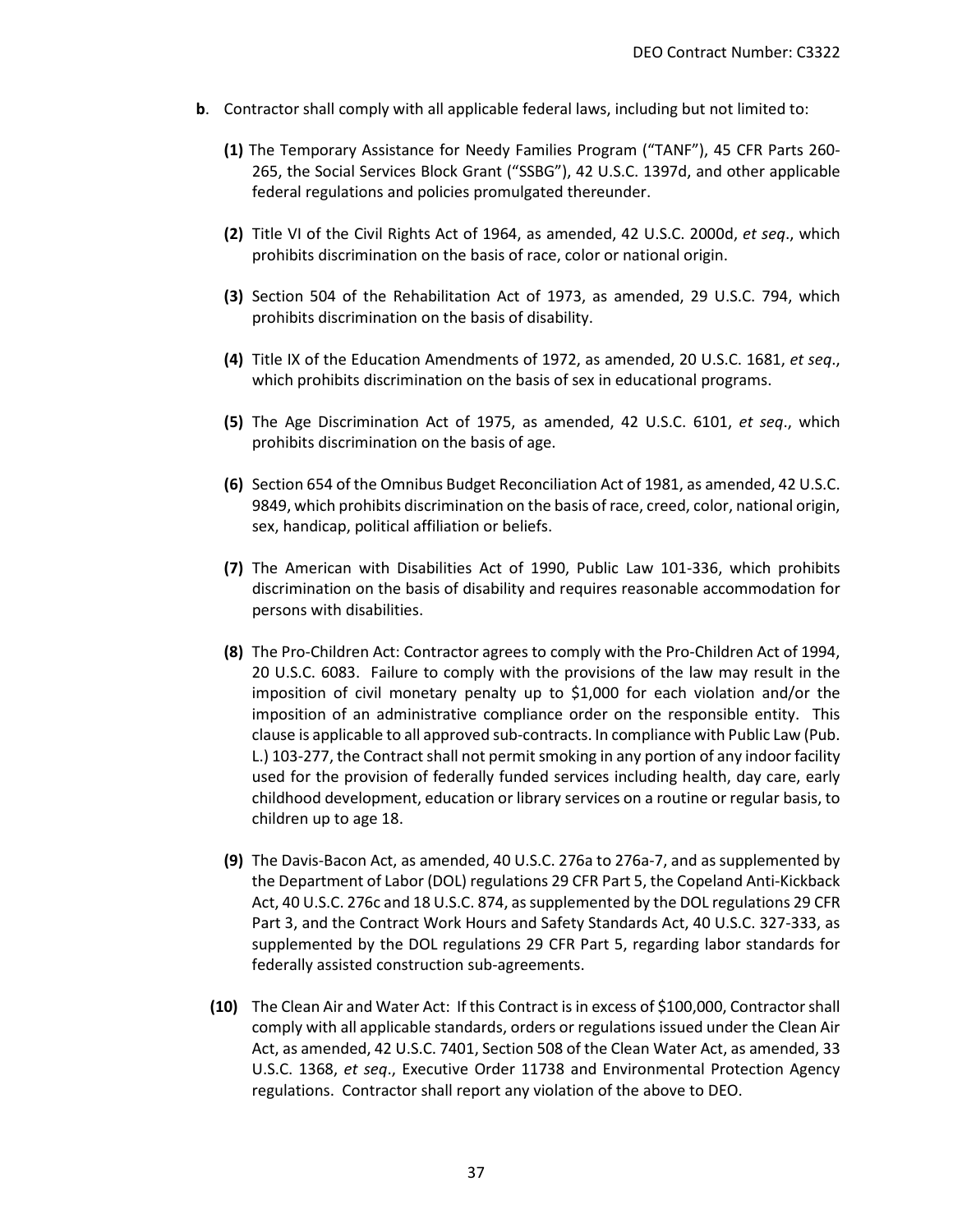- **(11)** Energy Efficiency: Contractor shall comply with mandatory standards and policies relating to energy efficiency which are contained in the State of Florida's energy conservation plan issued in compliance with the Energy Policy and Conservation Act, Pub. L. 94-163.
- **(12)** The Byrd Anti-Lobbying Amendment (31 U.S.C. 1352: Contractors who apply or bid for an award of \$100,000 or more shall file the required certification (see Certification Regarding Lobbying Form within Attachment 2 of this Contract). Each tier certifies to the tier above that it will not and has not used Federal appropriated funds to pay any person or organization for influencing or attempting to influence an officer or employee of any agency, a member of Congress, officer or employee of Congress, or an employee of a member of Congress in connection with obtaining any federal contract, grant or any other award covered by 31 U.S.C. 1352. Each tier shall also disclose any lobbying with non-federal funds that takes place in connection with obtaining any federal award. Such disclosures are forwarded from tier to tier up to the recipient.
- **(13)** Debarment and Suspension: When applicable, as required by the regulation implementing Executive Order (EO) No. 12549 and EO No. 12689, Debarment and Suspension, 2 CFR Part 2998, Contractor must not be, nor within the three-year period preceding the effective date of the Contract have been, debarred, suspended, proposed for debarment, declared ineligible, or voluntarily excluded from covered transactions by any federal department or agency. No contract shall be awarded to parties listed on the U. S. Government Services Administration List of Parties Excluded from Federal Procurement or Non-Procurement Programs. Contractor must provide a completed Certification Regarding Debarment, Suspension, and Other Responsibility Matters, included in Attachment 2 of this Contract.
- **(14)** Public Announcements and Advertising: When issuing statements, press releases, requests for proposals, bid solicitations and other documents describing projects or programs funded in whole or in part with federal money, Contractor shall clearly state (1) the percentage of the total costs of the program or project which will be financed with federal money, (2) the dollar amount of federal funds for the project or program, and (3) percentage and dollar amount of the total costs of the project or program that will be financed by nongovernmental sources.
- **(15)** Purchase of American-Made Equipment and Products: Contractor assures that, to the greatest extent practicable, all equipment and products purchased with funds made available under this Agreement will be American-made.
- **(16)** Equal Treatment for Faith-Based Organizations. Prohibits any State or local government receiving funds under any Department program, or any intermediate organization with the same duties as a governmental entity, from discriminating for or against an organization on the basis of the organization's religious character or affiliation. Prohibits religious organizations from engaging in inherently religious activities, such as worship, religious instruction, or proselytization, as part of the programs or services funded with direct financial assistance. Prohibits an organization that participates in programs funded by direct financial assistance from the Department, in providing services, from discriminating against a program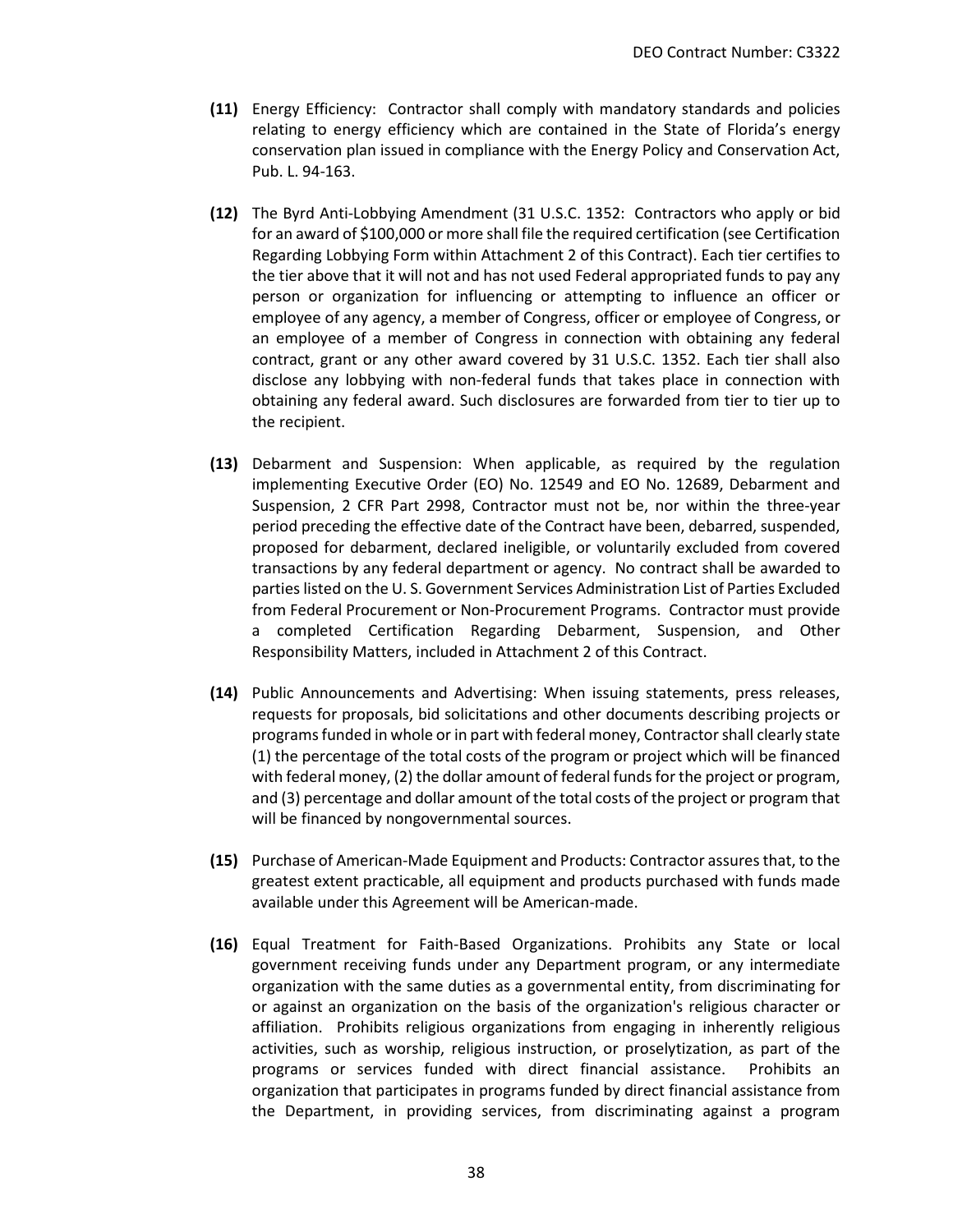beneficiary or prospective program beneficiary on the basis of religion or religious belief. Any restrictions on the use of grant funds shall apply equally to religious and non-religious organizations.

- **(17)** Rights to Inventions Made Under Contract or Agreement: Contracts or agreements for the performance of experimental, development, or research work shall provide for the rights of the Federal Government and Contractor in any resulting invention in accordance with 37 CFR Part 401, "Rights to Inventions Made by Nonprofit Organizations and Small Business Firms Under Government Grants, Contract and Cooperative Agreements," and any implementing regulations issued by the awarding agency.
- **(18)** The Consolidated Appropriations Act, 2010, Division E, Section 511 (Pub. L. 111-117), which prohibits distribution of federal funds made available under the Act to the Association of Community Organizations for Reform Now (ACORN) or its subsidiaries. The Continuing Appropriations Act, 2011, Sections 101 and 103 (Pub. L. 111-242), provides that appropriations made under Pub. L. 111-117 are available under the conditions provided by Pub. L. 111-117.
- **(19)** E.O. 11246, "Equal Employment Opportunity," as amended by E.O. 11375, "Amending Executive Order 11246 Relating to Equal Employment Opportunity," and as supplemented by regulations at 41 CFR Part 60, "Office of Federal Contract Compliance Programs, Equal Employment Opportunity, Department of Labor.
- **(20)** Contract Work Hours and Safety Standards Act (40 U.S.C. §327–333) If this Contract involves federal funding in excess of \$2,000 for construction contracts or in excess of \$2,500 for other contracts that involve the employment of mechanics or laborers, compliance with sections 102 and 107 of the Contract Work Hours and Safety Standards Act (40 U.S.C. 327–333), as supplemented by Department of Labor regulations (29 CFR Part 5) is required. Under section 102 of the Act, each contractor shall be required to compute the wages of every mechanic and laborer on the basis of a standard work week of 40 hours. Work in excess of the standard work week is permissible provided that the worker is compensated at a rate of not less than 1 ½ times the basic rate of pay for all hours worked in excess of 40 hours in the work week. Section 107 of the Act is applicable to construction work and provides that no laborer or mechanic shall be required to work in surroundings or under working conditions which are unsanitary, hazardous or dangerous. These requirements do not apply to the purchases of supplies or materials or articles ordinarily available on the open market, or contracts for transportation or transmission of intelligence.
- **(21)** Resource Conservation and Recovery Act (RCRA). Under RCRA (Pub. L. 94–580 codified at 42 U.S.C. 6962), state and local institutions of higher education, hospitals, and non-profit organizations that receive direct Federal awards or other Federal funds shall give preference in their procurement programs funded with Federal funds to the purchase of recycled products pursuant to the EPA guidelines.
- **(22)** Immigration Reform and Control Act. Contractor shall comply with the requirements of the Immigration Reform and Control Act of 1986, which requires employment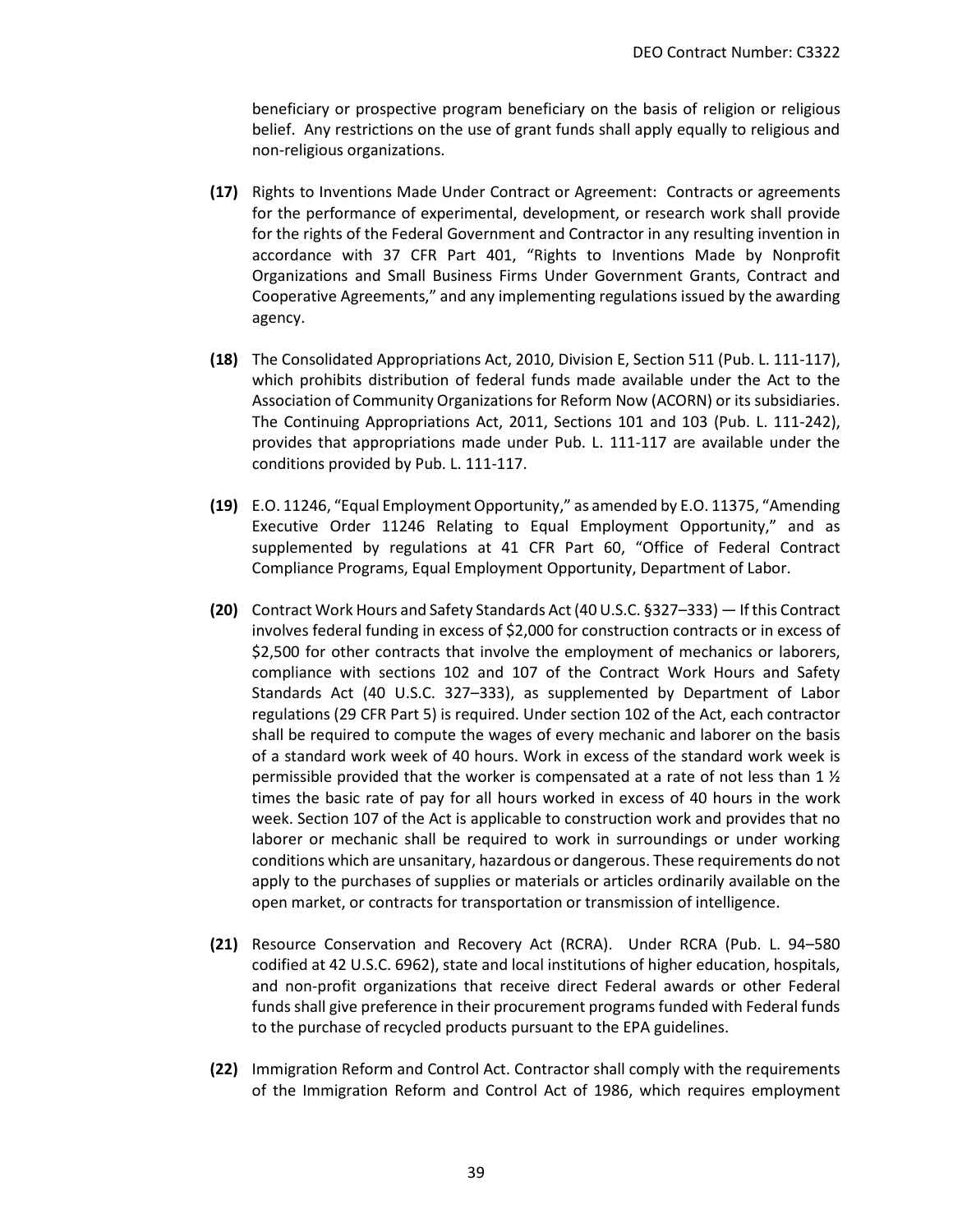verification and retention of verification forms for any individuals hired who will perform any services under the contract.

#### **7. Contractor Payments:**

- **1.** Contractor will provide DEO's Contract Manager invoices in accordance with the requirements of the State of Florida Guide for State Expenditures [\(http://www.myfloridacfo.com/aadir/reference\\_guide/\)](http://www.myfloridacfo.com/aadir/reference_guide/) with detail sufficient for a proper pre-audit and post-audit thereof. Invoices must also comply with the following:
	- **1.** Invoices must be legible and must clearly reflect the goods/services that were provided in accordance with the terms of the Contract for the invoice period. Payment does not become due under the Contract until the invoiced deliverable(s) and any required report(s) are approved and accepted by DEO.
	- **2.** Invoices must contain Contractor's name, address, federal employer identification number or other applicable Contractor identification number, the Contract number, the invoice number, and the invoice period. DEO or the State may require any additional information from Contractor that DEO or the State deems necessary to process an invoice.
	- **3.** Invoices must be submitted in accordance with the time requirements specified in the Scope of Work.
- **2.** At DEO's or the State's option, Contractor may be required to invoice electronically pursuant to guidelines of the Department of Management Services. Current guidelines require that Contractor supply electronic invoices in lieu of paper-based invoices for those transactions processed through the system. Electronic invoices shall be submitted to the DEO Contract Manager through the Ariba Supplier Network (ASN) in one of the following mechanisms – EDI 810, cXML, or web-based invoice entry within the ASN.
- **3.** Payment shall be made in accordance with section 215.422, F.S., Rule 69I-24, F.A.C., and section 287.0585, F.S., which govern time limits for payment of invoices. Section 215.422, F.S., provides that agencies have five (5) working days to inspect and approve goods and services unless the solicitation documents or the Contract Scope of Work specify otherwise. DEO has twenty (20) days to deliver a request for payment (voucher) to the Department of Financial Services. The twenty (20) days are measured from the latter of the date the invoice is received or the goods or services are received, inspected and approved. The Scope of Work may specify conditions for retainage. Invoices returned to a Contractor due to preparation errors will result in a delay of payment. Invoice payment requirements do not start until a properly completed invoice is provided to DEO. DEO is responsible for all payments under the Contract.
- **4.** Section 55.03(1), F.S., identifies the process applicable to the determination of the rate of interest payable on judgments and decrees, and pursuant to section 215.422(3)(b), F.S., this same process applies to the determination of the rate of interest applicable to late payments to vendors for goods and services purchased by the State and for contracts which do not specify a rate of interest. The applicable rate of interest is published at:

<http://www.myfloridacfo.com/aadir/interest.htm>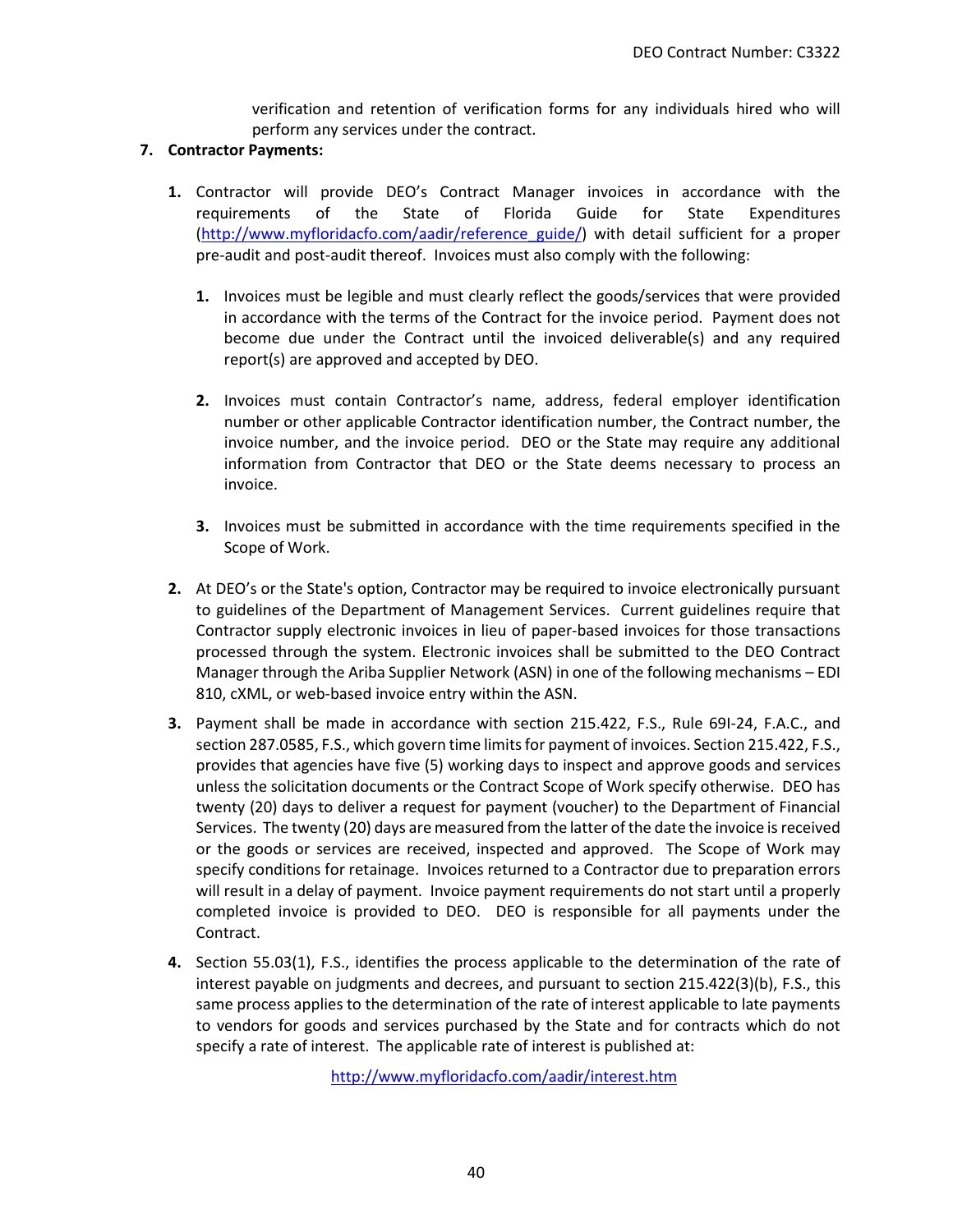### **H. Final Invoice:**

Contractor shall submit the final invoice for payment to DEO no later than *60* days after the Contract ends or is terminated. If Contractor fails to do so, DEO, in its sole discretion, may refuse to honor any requests submitted after this time period and may consider Contractor to have forfeited any and all rights to payment under this Contract.

### **I. Return or Recoupment of Funds:**

- **1**. Contractor shall return to DEO any overpayments due to unearned funds or funds disallowed pursuant to the terms of this Contract that were disbursed to Contractor by DEO. In the event Contractor or its independent auditor discovers that overpayment has been made, Contractor shall repay said overpayment within forty (40) calendar days without prior notification from DEO. In the event DEO first discovers an overpayment has been made, DEO will notify Contractor by letter. Should repayment not be made in a timely manner, DEO shall be entitled to charge interest at the lawful rate of interest on the outstanding balance beginning forty (40) calendar days after the date of notification or discovery. Refunds should be sent to DEO Contract Manager, and made payable to the "Department of Economic Opportunity."
- **2.** Notwithstanding the damages limitations of Section II.F., if Contractor's non-compliance with any provision of the Contract results in additional cost or monetary loss to DEO or the State of Florida, DEO can recoup that cost or loss from monies owed to Contractor under this Contract or any other contract between Contractor and any State entity. In the event the discovery of this cost or loss arises when no monies are available under this Contract or any other contract between Contractor and any State entity, Contractor will repay such cost or loss in full to DEO within thirty (30) days of the date of notice of the amount owed, unless DEO agrees, in writing, to an alternative timeframe.

### **J. Vendor Ombudsman:**

A Vendor Ombudsman has been established within the Department of Financial Services. The duties of this individual include acting as an advocate for vendors who may be experiencing problems in obtaining timely payment(s) from a state agency. The Vendor Ombudsman may be contacted at (850) 413-5516 or by calling the Chief Financial Officer's Hotline, (800) 342-2762.

### **K. Audits and Records:**

- **1.** Representatives of DEO, the Chief Financial Officer of the State of Florida, the Auditor General of the State of Florida, the Florida Office of Program Policy Analysis and Government Accountability or representatives of the federal government and their duly authorized representatives shall have access to any of Contractor's books, documents, papers, and records, including electronic storage media, as they may relate to this Contract, for the purposes of conducting audits or examinations or making excerpts or transcriptions.
- **2.** Contractor shall maintain books, records, and documents in accordance with generally accepted accounting procedures and practices which sufficiently and properly reflect all expenditures of funds provided by DEO under this Contract.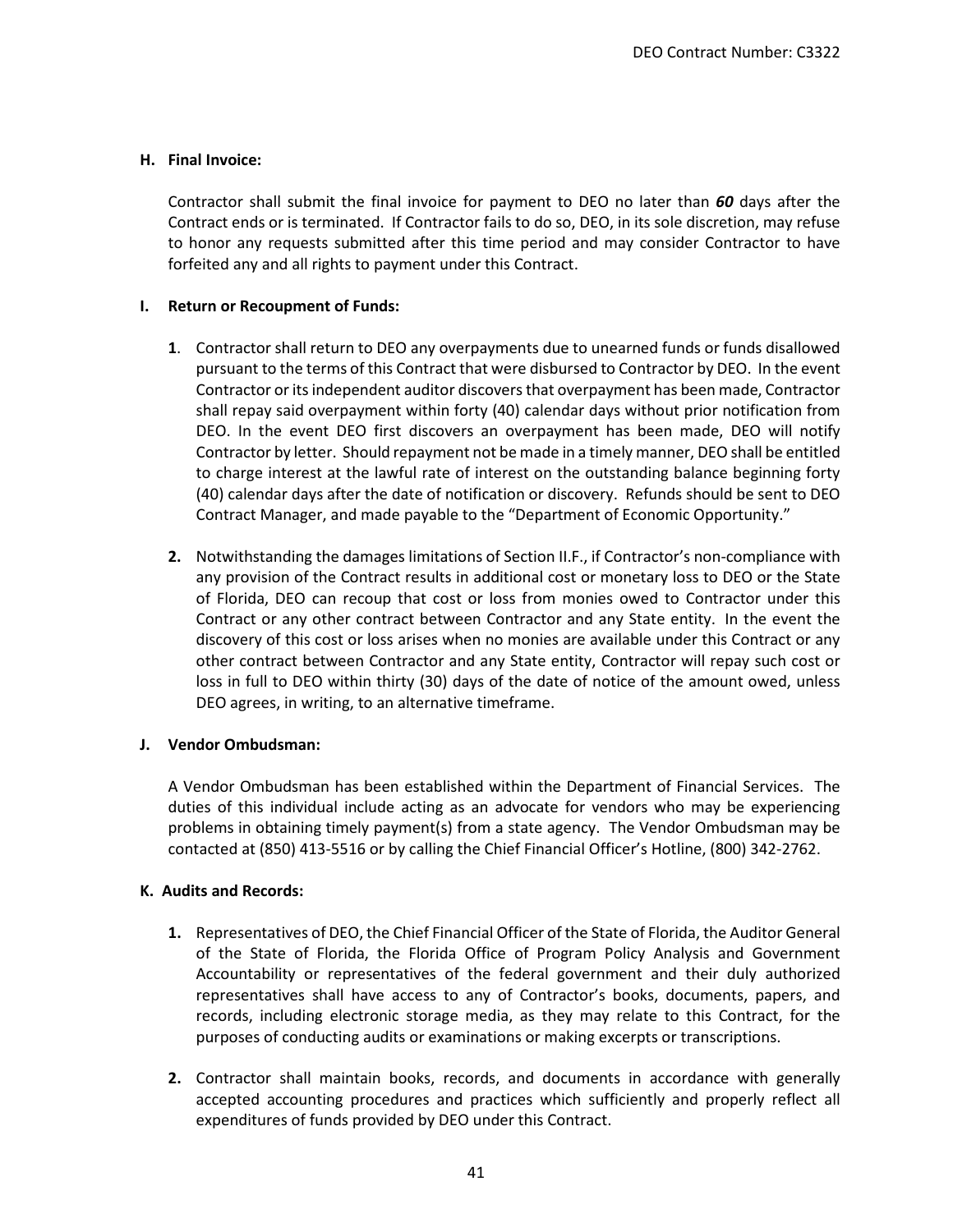- **3.** Contractor will provide a financial and compliance audit to DEO, if applicable, and ensure that all related party transactions are disclosed to the auditor.
- **4.** Contractor shall retain all Contractor records, financial records, supporting documents, statistical records, and any other documents (including electronic storage media) pertinent to this Contract for a period of five (5) state fiscal years after completion or termination of this Contract, or if an audit has been initiated and audit findings have not been resolved at the end of five (5) state fiscal years, the records shall be retained until resolution of the audit findings through litigation or otherwise. Contractor shall cooperate with DEO to facilitate the duplication and transfer of such records or documents upon request of DEO. Additional federal requirements may be identified in the Scope of Work.
- **5.** Contractor shall include the aforementioned audit and record keeping requirements in all approved subcontracts and assignments.

## **L. Employment Eligibility Verification:**

- **1.** Section 448.095, F.S., The State of Florida requires the following:
	- **a.** Every public employer, contractor, and subcontractor shall register with and use the E-Verify system to verify the work authorization status of all newly hired employees. A public employer, contractor, or subcontractor may not enter into a contract unless each party to the contract registers with and uses the E-Verify system.
	- **b.** A private employer shall, after making an offer of employment which has been accepted by a person, verify such person's employment eligibility. A private employer is not required to verify the employment eligibility of a continuing employee hired before January 1, 2021. However, if a person is a contract employee retained by a private employer, the private employer must verify the employee's employment eligibility upon the renewal or extension of his or her contract.
- **2.** E-Verify is an Internet-based system that allows an employer, using information reported on an employee's Form I-9, Employment Eligibility Verification, to determine the eligibility of all new employees hired to work in the United States. There is no charge to employers to use E-Verify. The Department of Homeland Security's E-Verify system can be found at: <https://www.e-verify.gov/>
- **3.** If Contractor does not have an E-Verify, Contractor shall enroll in the E-Verify system prior to hiring any new employee or retaining any contract employee after the effective date of this Contract.

### **M. Duty of Continuing Disclosure of Legal Proceedings:**

**1.** Prior to execution of this Contract, Contractor must disclose all prior or on-going civil or criminal litigation, investigations, arbitration or administrative proceedings (Proceedings) involving Contractor (and each subcontractor) in a written statement to DEO's Contract Manager. Thereafter, Contractor has a continuing duty to promptly disclose all Proceedings upon occurrence.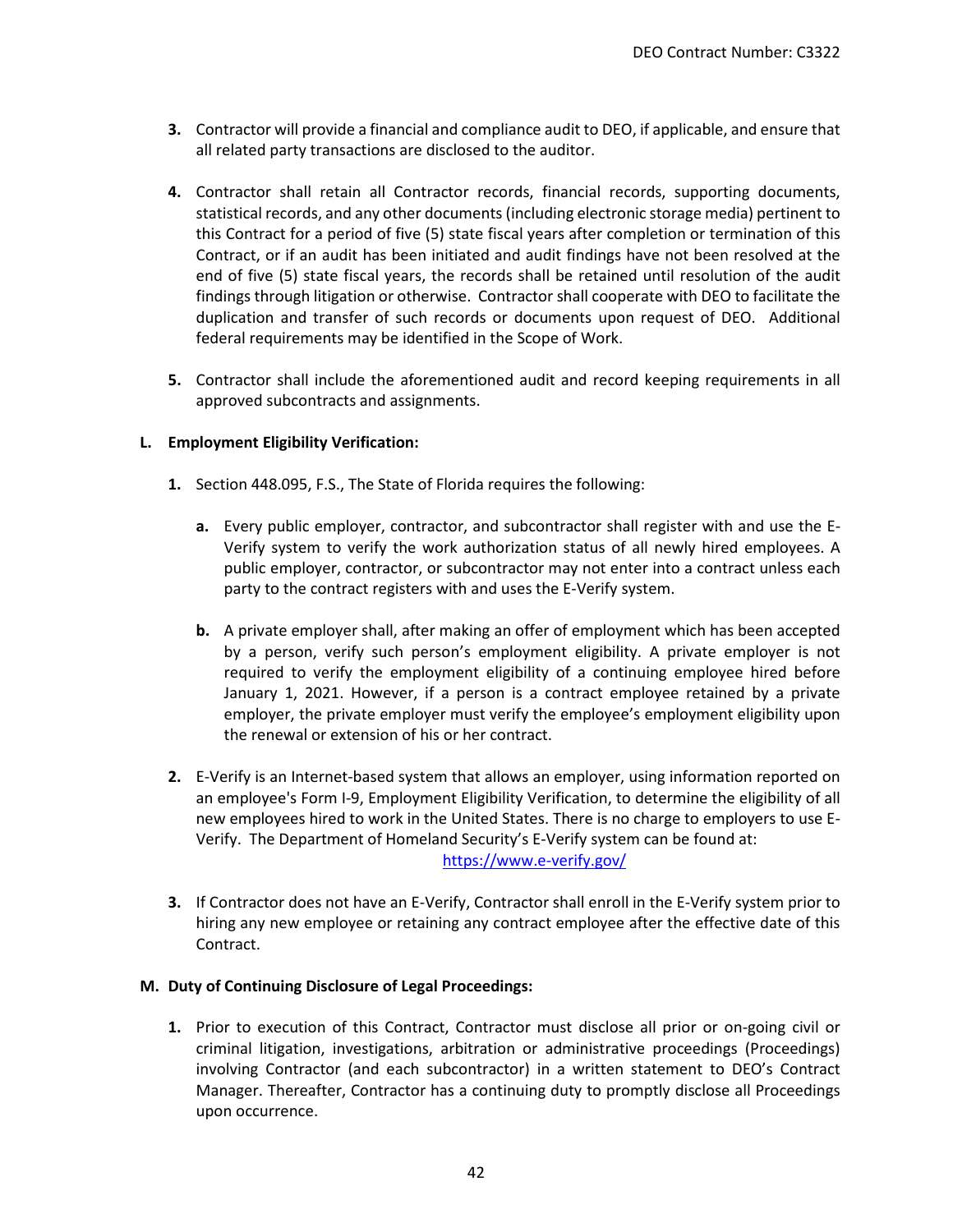- **2.** This duty of disclosure applies to Contractor's or subcontractor's officers and directors when any Proceeding relates to the officer or director's business or financial activities. Details of settlements that are prevented from disclosure by the terms of the settlement may be annotated as such.
- **3.** Contractor shall promptly notify the DEO's Contract Manager of any Proceeding relating to or affecting the Contractor's or subcontractor's business. If the existence of such Proceeding causes the State concern that the Contractor's ability or willingness to perform the Contract is jeopardized, Contractor shall be required to provide the DEO's Contract Manager all reasonable assurances requested by DEO to demonstrate that:
	- **a.** Contractor will be able to perform the Contract in accordance with its terms and conditions; and,
	- **b.** Contractor and/or its employees, agents or subcontractor(s) have not and will not engage in conduct in performing services for DEO which is similar in nature to the conduct alleged in such Proceeding.

### **N. Assignments and Subcontracts:**

- **1**. Contractor agrees to neither assign the responsibility for this Contract to another party nor subcontract for any of the work contemplated under this Contract, or amend any such assignment or subcontract, without prior written approval of DEO. Any sublicense, assignment, or transfer occurring without the prior approval of DEO, shall be null and void.
- **2.** Contractor agrees to be responsible for all work performed and all expenses incurred in fulfilling the obligations of this Contract. If DEO permits Contractor to subcontract all or part of the work contemplated under this Contract, including entering into subcontracts with vendors for services and commodities, it is understood by Contractor that all such subcontract arrangements shall be evidenced by a written document containing all provisions necessary to ensure subcontractor's compliance with applicable state and federal law. Contractor further agrees that DEO shall not be liable to the subcontractor for any expenses or liabilities incurred under the subcontract and Contractor shall be solely liable to the subcontractor for all expenses and liabilities incurred under the subcontract. Contractor, at its expense, will defend DEO against such claims.
- **3.** Contractor agrees that all Contractor employees, subcontractors, or agents performing work under the Contract shall be properly trained technicians who meet or exceed any specified training qualifications. Upon request, Contractor shall furnish a copy of technical certification or other proof of qualification. All employees, subcontractors, or agents performing work under the Contract must comply with all DEO security and administrative requirements identified herein. DEO may conduct, and Contractor shall cooperate in, a security background check or otherwise assess any employee, subcontractor, or agent furnished by Contractor. DEO may refuse access to, or require replacement of, any of Contractor's employees, subcontractors, or agents for cause, including, but not limited to, technical or training qualifications, quality of work, change in security status, or non-compliance with DEO's security or administrative requirements identified herein. Such refusal shall not relieve Contractor of its obligation to perform all work in compliance with the Contract. DEO may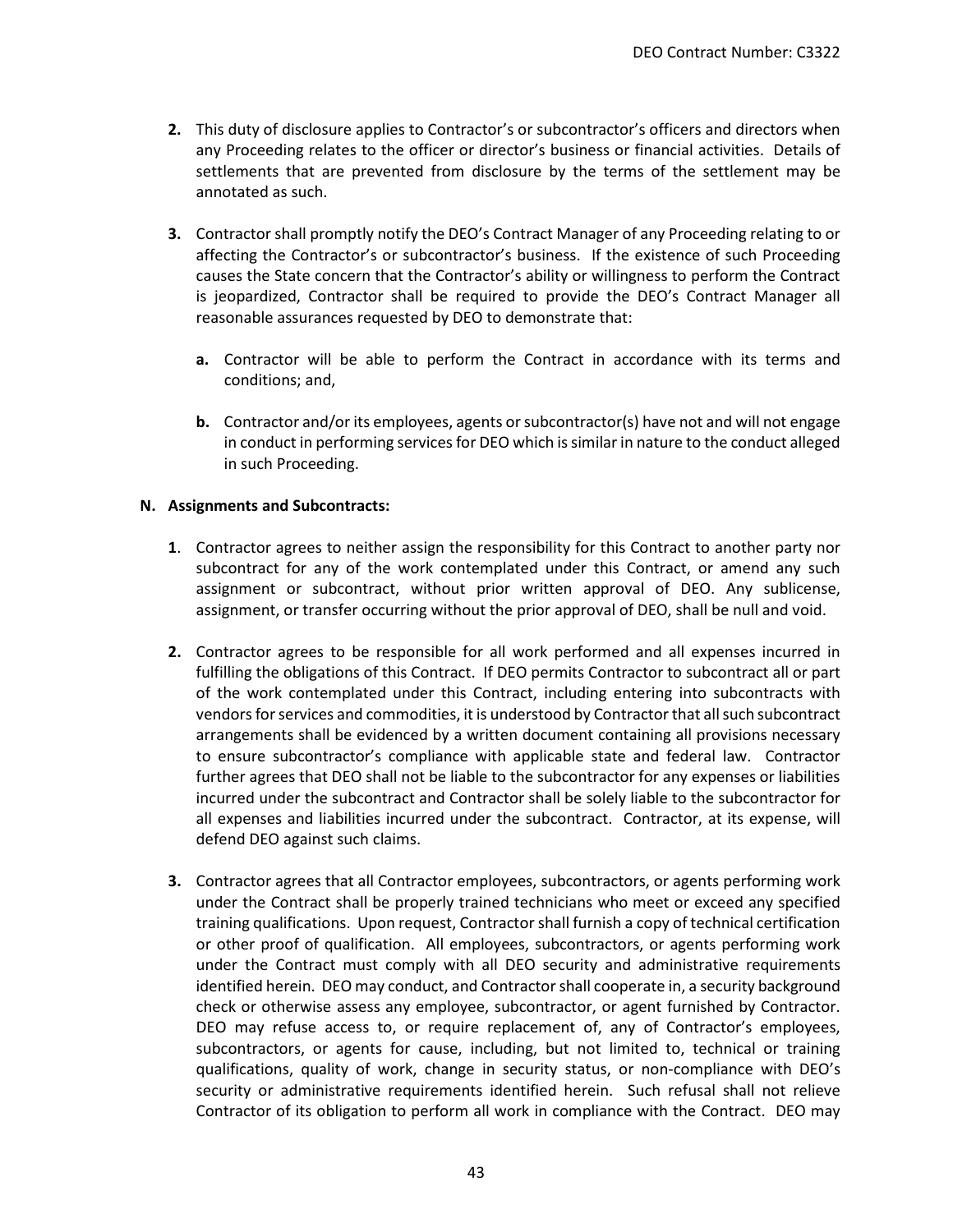reject and bar from any facility for cause any of Contractor's employees, subcontractors, or agents.

- **4.** Contractor agrees that the State of Florida shall at all times be entitled to assign or transfer its rights, duties, or obligations under this Contract to another governmental agency in the State of Florida, upon giving prior written notice to Contractor. In the event the State of Florida approves transfer of Contractor's obligations, Contractor remains responsible for all work performed and all expenses incurred in connection with the Contract. In addition, this Contract shall bind the successors, assigns, and legal representatives of Contractor and of any legal entity that succeeds to the obligations of the State of Florida.
- **5.** Contractor agrees to make payments to the subcontractor within seven (7) working days after receipt of full or partial payments from DEO in accordance with section 287.0585, F.S., unless otherwise stated in the Contract between Contractor and subcontractor. Contractor's failure to pay its subcontractors within seven (7) working days will result in a penalty charged against Contractor and paid to the subcontractor in the amount of one-half of one (1) percent of the amount due per day from the expiration of the period allowed herein for payment. Such penalty shall be in addition to actual payments owed and shall not exceed fifteen (15) percent of the outstanding balance due.
- **6.** Contractor agrees that DEO may undertake or award supplemental contracts for work related to the Contract. Contractor and its subcontractors shall cooperate with such other contractors and DEO in all such cases.
- **7.** Contractor shall provide a monthly Minority and Service-Disabled Veteran Business Enterprise Report for each invoice period summarizing the participation of certified and non-certified minority and service-disabled veteran subcontractors/material suppliers for that period, and project to date. The report shall include the names, addresses and dollar amount of each certified and non-certified Minority Business Enterprise and Service-Disabled Veteran Enterprise participant and a copy must be forwarded to DEO's Contract Manager. The Office of Supplier Diversity at (850) 487-0915 will assist in furnishing names of qualified minorities. DEO's Minority Coordinator at (850) 245-7260 will assist with questions and answers.
- **8.** DEO shall retain the right to reject any of Contractor's or subcontractor's employees whose qualifications or performance, in DEO's judgment, are insufficient.

### **O. Purchasing:**

**1. Prison Rehabilitative Industries and Diversified Enterprises, Inc. (PRIDE)**: In accordance with section 946.515(6), F.S., if a product or service required for the performance of this Contract is certified by or is available from PRIDE and has been approved in accordance with subsection 946.515(2), F.S., the following statement applies:

It is expressly understood and agreed that any articles which are the subject of, or required to carry out, this contract shall be purchased from the corporation identified under chapter 946, F.S., in the same manner and under the same procedures set forth in subsections 946.515(2) and (4), F.S.; and for purposes of this contract the person, firm or other business entity carrying out the provisions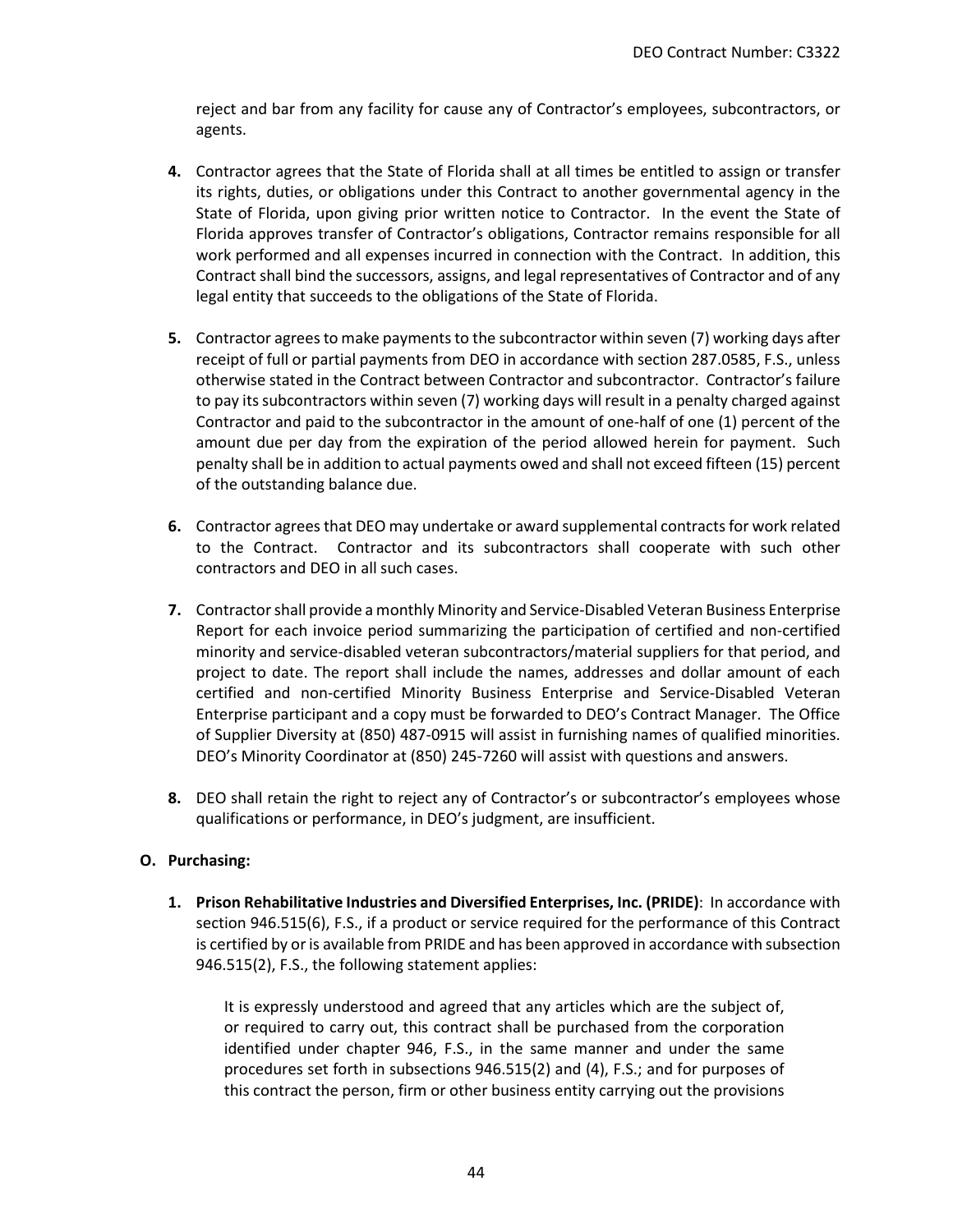of this contract shall be deemed to be substituted for this agency insofar as dealings with such corporation are concerned.

**The above clause is not applicable to subcontractors unless otherwise required by law.**  Additional information about PRIDE and the products it offers is available at [http://www.pride-enterprises.org.](http://www.pride-enterprises.org/)

**2. Products Available from the Blind or Other Handicapped (RESPECT)**: In accordance with subsection 413.036(3), F.S., if a product or service required for the performance of this Contract is on the procurement list established pursuant to subsection  $413.035(2)$ , F.S., the following statement applies:

It is expressly understood and agreed that any articles that are the subject of, or required to carry out, this contract shall be purchased from a nonprofit agency for the blind or for the severely handicapped that is qualified pursuant to chapter 413, F.S., in the same manner and under the same procedures set forth in subsections 413.036(1) and (2), F.S.; and for purposes of this contract, the person, firm or other business entity carrying out the provisions of this contract shall be deemed to be substituted for the state agency insofar as dealings with such qualified nonprofit agency are concerned.

Additional information about the designated nonprofit agency and the products it offers is available a[t http://www.respectofflorida.org.](http://www.respectofflorida.org/)

**3.** Contractor agrees to procure any recycled products or materials which are the subject of or are required to carry out this Contract in accordance with section 403.7065, F.S.

### **P. MyFloridaMarketPlace Transaction Fee:**

- **1.** The State of Florida has instituted MyFloridaMarketPlace, a statewide eProcurement System (System). Pursuant to subsection 287.057(22), F.S., all payments shall be assessed a Transaction Fee of one percent (1.0%), which Contractor shall pay to the State, unless exempt pursuant to Rule 60A-1.031, F.A.C.
- **2.** For payments within the State accounting system (FLAIR or its successor), the Transaction Fee shall, when possible, be automatically deducted from payments to Contractor. If automatic deduction is not possible, Contractor shall pay the Transaction Fee pursuant to Rule 60A-1.031, F.A.C. By submission of these reports and corresponding payments, Contractor certifies their correctness. All such reports and payments shall be subject to audit by the State or its designee.
- **3.** Contractor shall receive a credit for any Transaction Fee paid by Contractor for the purchase of any item(s) if such item(s) are returned to Contractor through no fault, act, or omission of Contractor. Notwithstanding the foregoing, a Transaction Fee is non-refundable when an item is rejected or returned, or declined, due to Contractor's failure to perform or comply with specifications or requirements of the Contract.
- **4.** Failure to comply with these requirements shall constitute grounds for declaring Contractor in default and recovering reprocurement costs from Contractor in addition to all outstanding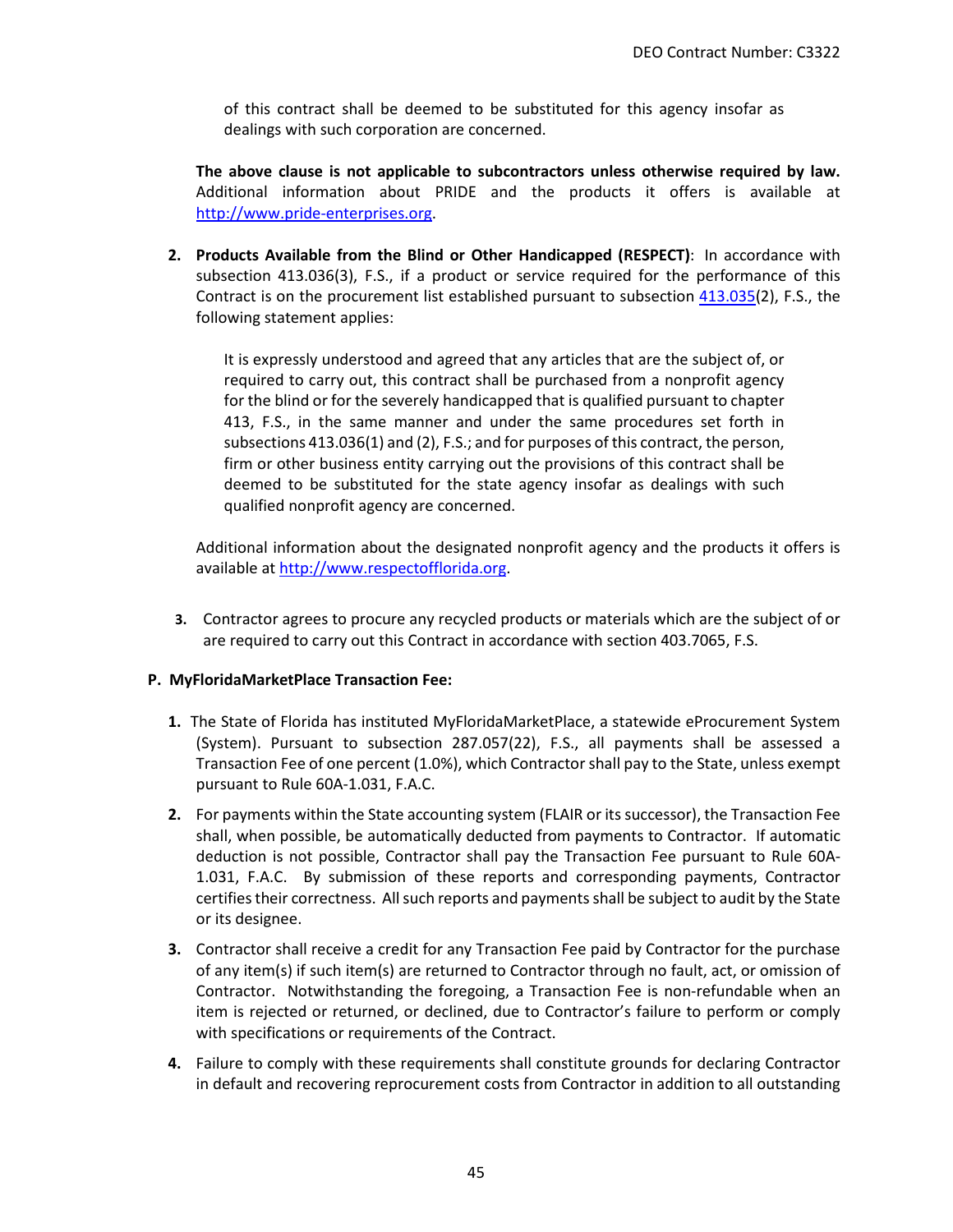fees. CONTRACTORS DELINQUENT IN PAYING TRANSACTION FEES SHALL BE EXCLUDED FROM CONDUCTING FUTURE BUSINESS WITH THE STATE.

#### **Q. Nonexpendable Property:**

- **1.** For the requirements of this Section of the Contract, "nonexpendable property" is the same as "property" as defined in section 273.02, F.S. (equipment, fixtures, and other tangible personal property of a non-consumable and nonexpendable nature, with a value or cost of \$1,000 or more, and a normal expected life of one year or more; hardback-covered bound books that are circulated to students or the general public, with a value or cost of \$25 or more; and hardback-covered bound books, with a value or cost of \$250 or more).
- **2.** All nonexpendable property, purchased under this Contract, shall be listed on the property records of Contractor. Contractor shall inventory annually and maintain accounting records for all nonexpendable property purchased and submit an inventory report to DEO with the final expenditure report. The records shall include, at a minimum, the following information: property tag identification number, description of the item(s), physical location, name, make or manufacturer, year, and/or model, manufacturer's serial number(s), date of acquisition, and the current condition of the item.
- **3.** At no time shall Contractor dispose of nonexpendable property purchased under this Contract for these services without the written permission of and in accordance with instructions from DEO.
- **4.** Immediately upon discovery, Contractor shall notify DEO, in writing, of any property loss with the date and reason(s) for the loss.
- **5**. Contractor shall be responsible for the correct use of all nonexpendable property furnished under this Contract.
- **6.** A formal Contract amendment is required prior to the purchase of any item of nonexpendable property not specifically listed in the approved Contract budget.
- **7.** Title (ownership) to all nonexpendable property acquired with funds from this Contract shall be vested in DEO and said property shall be transferred to DEO upon completion or termination of the Contract unless otherwise authorized in writing by DEO.

### **R. Information Resource Acquisition:**

Contractor shall obtain prior written approval from the appropriate DEO approving authority before purchasing any Information Technology Resource (ITR) or conducting any activity that will impact DEO's electronic information technology equipment or software, as both terms are defined in DEO Policy Number 5.01, in any way. ITR includes computer hardware, software, networks, devices, connections, applications, and data.

#### **S. Insurance:**

During the Contract, including the initial Contract term, renewal(s), and extensions, Contractor, at its sole expense, shall maintain insurance coverage of such types and with such terms and limits as may be reasonably associated with the Contract. Providing and maintaining adequate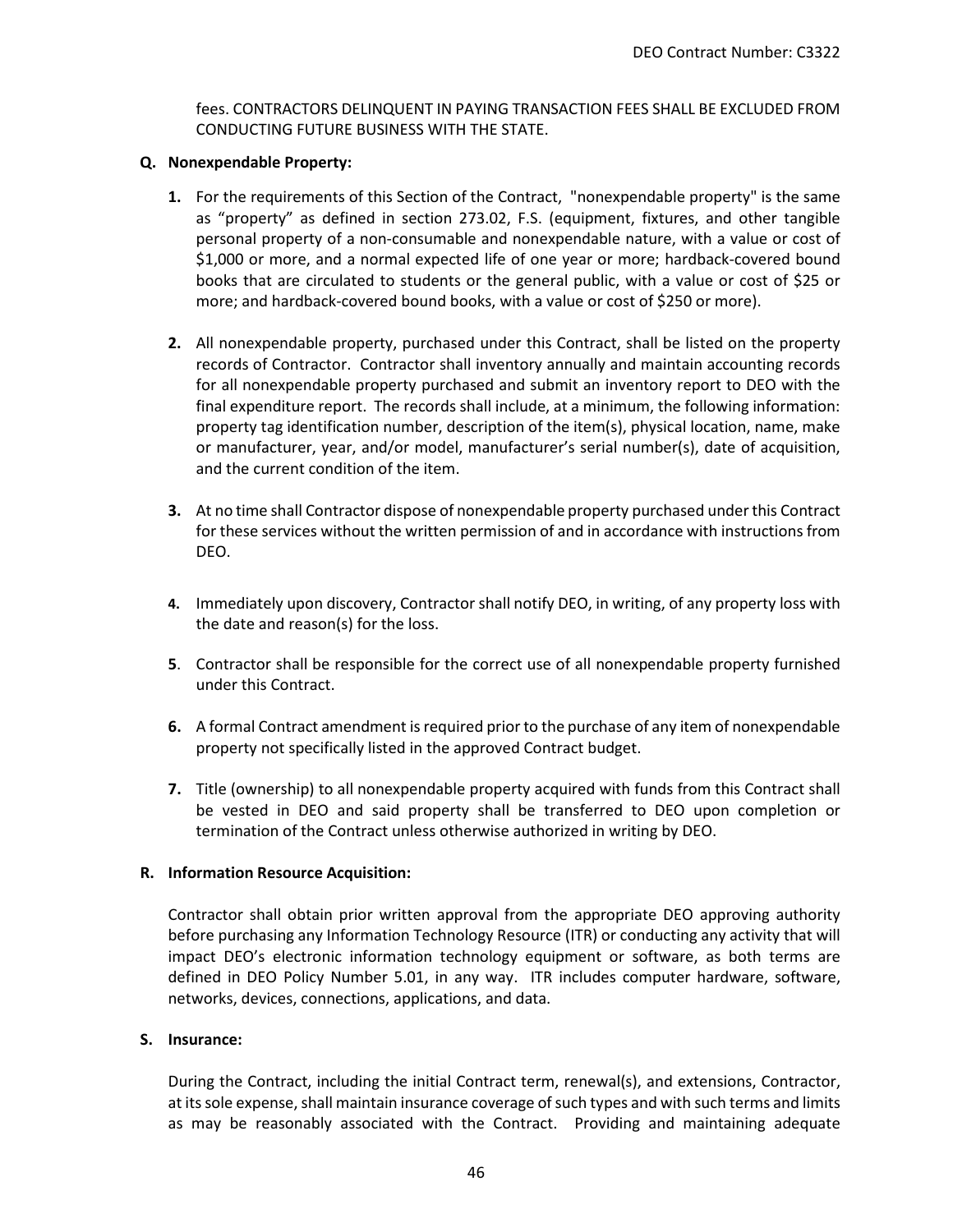insurance coverage is a material obligation of Contractor, and failure to maintain such coverage may void the Contract. The limits of coverage under each policy maintained by Contractor shall not be interpreted as limiting Contractor's liability and obligations under the Contract. All insurance policies shall be through insurers licensed and authorized to write policies in Florida.

Upon execution of this Contract, Contractor shall provide DEO written verification of the existence and amount for each type of applicable insurance coverage. Within thirty (30) days of the effective date of the Contract, Contractor shall furnish DEO proof of applicable insurance coverage by standard ACORD form certificates of insurance. In the event any applicable coverage is cancelled by the insurer for any reason, Contractor shall immediately notify DEO of such cancellation and shall obtain adequate replacement coverage conforming to the requirements herein and provide proof of such replacement coverage within fifteen (15) business days after the cancellation of coverage. The insurance certificate must name DEO as an additional insured and identify DEO's Contract Number. Copies of new insurance certificates must be provided to DEO's Contract Manager with each insurance renewal.

DEO shall be exempt from, and in no way liable for, any sums of money representing a deductible in any insurance policy. The payment of such deductible shall be the sole responsibility of Contractor providing such insurance. The following types of insurance are required.

### **1. Contractor's Commercial General Liability Insurance:**

By execution of this Contract, unless Contractor is a state agency or subdivision as defined by Subsection 768.28(2), F.S., Contractor shall provide adequate commercial general liability insurance coverage and hold such liability insurance at all times during this Contract. A selfinsurance program established and operating under the laws of the State of Florida may provide such coverage.

### **2. Workers' Compensation and Employer's Liability Insurance:**

Contractor, at all times during the Contract, at its sole expense, shall provide commercial insurance of such a type and with such terms and limits as may be reasonably associated with the Contract, which, as a minimum, shall be: workers' compensation and employer's liability insurance in accordance with chapter 440, F.S., with minimum employer's liability limits of \$100,000 per accident, \$100,000 per person, and \$500,000 policy aggregate. Such policy shall cover all employees engaged in any Contract work.

### **3. Other Insurance:**

During the Contract term, Contractor shall maintain any other insurance as required in Attachment 1, Scope of Work.

### **T. Confidentiality and Safeguarding Information:**

**1.** Each Party may have access to confidential information made available by the other. The provisions of the Florida Public Records Act, Chapter 119, F.S., and other applicable state and federal laws will govern disclosure of any confidential information received by the State of Florida.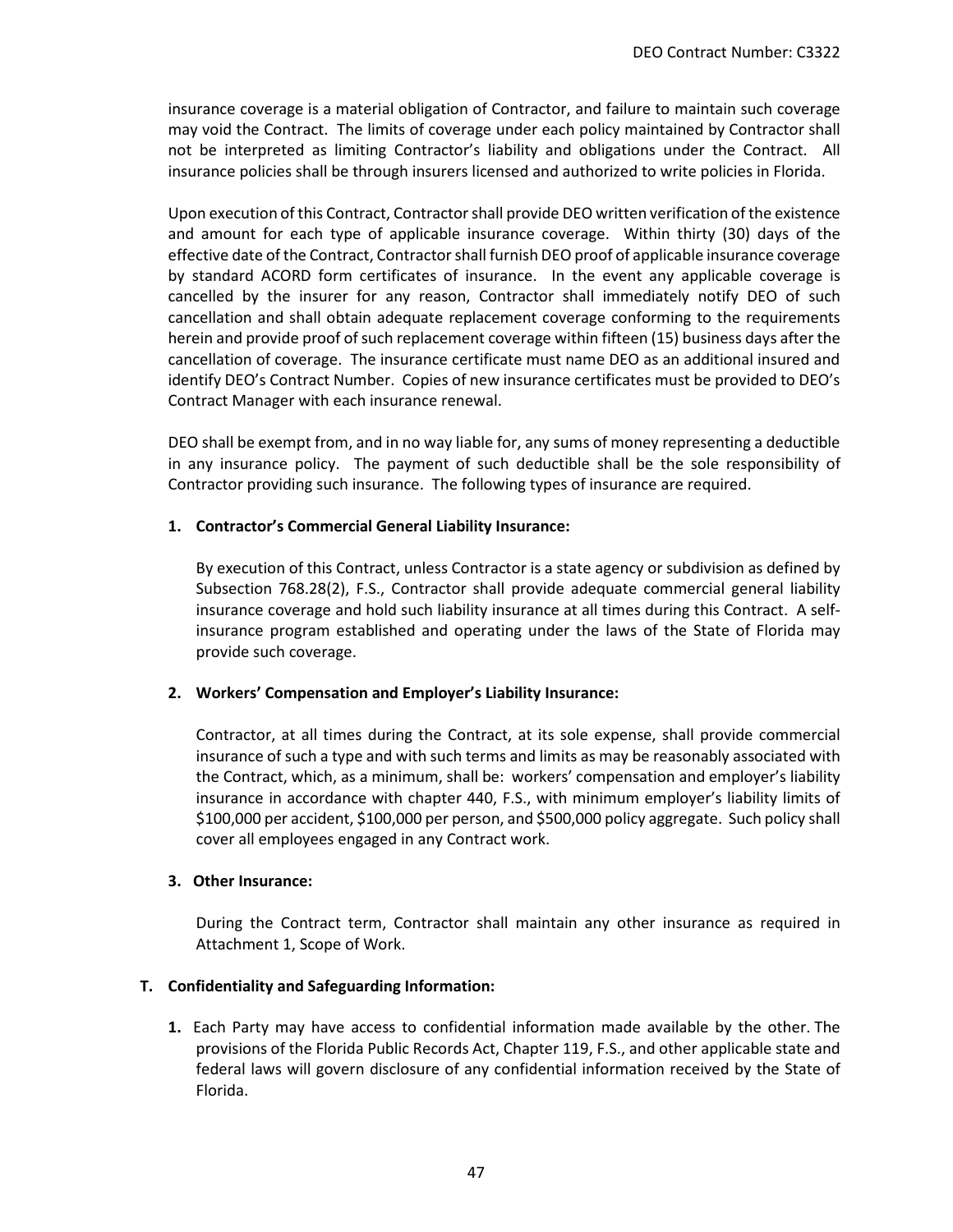- **2.** Contractor must implement procedures to ensure the appropriate protection and confidentiality of all data, files, and records involved with this Contract.
- **3.** Except as necessary to fulfill the terms of this Contract and with the permission of DEO, Contractor shall not divulge to third parties any confidential information obtained by Contractor or its agents, distributors, resellers, subcontractors, officers, or employees in the course of performing Contract work, including, but not limited to, security procedures, business operations information, or commercial proprietary information in the possession of the State or DEO.
- **4.** Contractor agrees not to use or disclose any information concerning a recipient of services under this Contract for any purpose not in conformity with state and federal law or regulations except upon written consent of the recipient, or his responsible parent or guardian when authorized by law, if applicable.
- **5.** If Contractor has access to either DEO's network or any DEO applications, or both, in order to fulfill Contractor's obligations under this Contract, Contractor agrees to abide by all applicable DEO Information Technology Security procedures and policies. Contractor (including its employees, subcontractors, agents, or any other individuals to whom Contractor exposes confidential information obtained under this Contract), shall not store, or allow to be stored, any confidential information on any portable storage media (*e.g*., laptops, thumb drives, hard drives, *etc*.) or peripheral device with the capacity to hold information. Failure to strictly comply with this provision shall constitute a breach of Contract.
- **6.** Contractor shall notify DEO in writing of any disclosure of unsecured confidential information of DEO by Contractor, its employees, agents, or representatives which is not in compliance with the terms of this Contract (of which it becomes aware). Contractor also shall report to DEO any Security Incidents of which it becomes aware, including those incidents reported to Contractor by its sub-contractors or agents. For purposes of this Contract, "Security Incident" means the attempted or successful unauthorized access, use, disclosure, modification, or destruction of DEO information in Contractor's possession or electronic interference with DEO operations; however, random attempts at access shall not be considered a security incident. Contractor shall make a report to DEO not more than seven (7) business days after Contractor learns of such use or disclosure. Contractor's report shall identify, to the extent known: (i) the nature of the unauthorized use or disclosure, (ii) the confidential information used or disclosed, (iii) who made the unauthorized use or received the unauthorized disclosure, (iv) what Contractor has done or shall do to mitigate any deleterious effect of the unauthorized use or disclosure, and (v) what corrective action Contractor has taken or shall take to prevent future similar unauthorized use or disclosure. Contractor shall provide such other information, including a written report, as reasonably requested by DEO's Information Security Manager.
- **7.** In the event of a breach of security concerning confidential personal information involved with this Contract, Contractor shall comply with section 501.171, F.S., as applicable. When notification to affected persons is required under this section of the statute, Contractor shall provide that notification, but only after receipt of DEO's approval of the contents of the notice. Defined statutorily, and for purposes of this Contract, "breach of security" means the unauthorized access of data in electronic form containing personal information. Good faith acquisition of personal information by an employee or agent of the Contractor is not a breach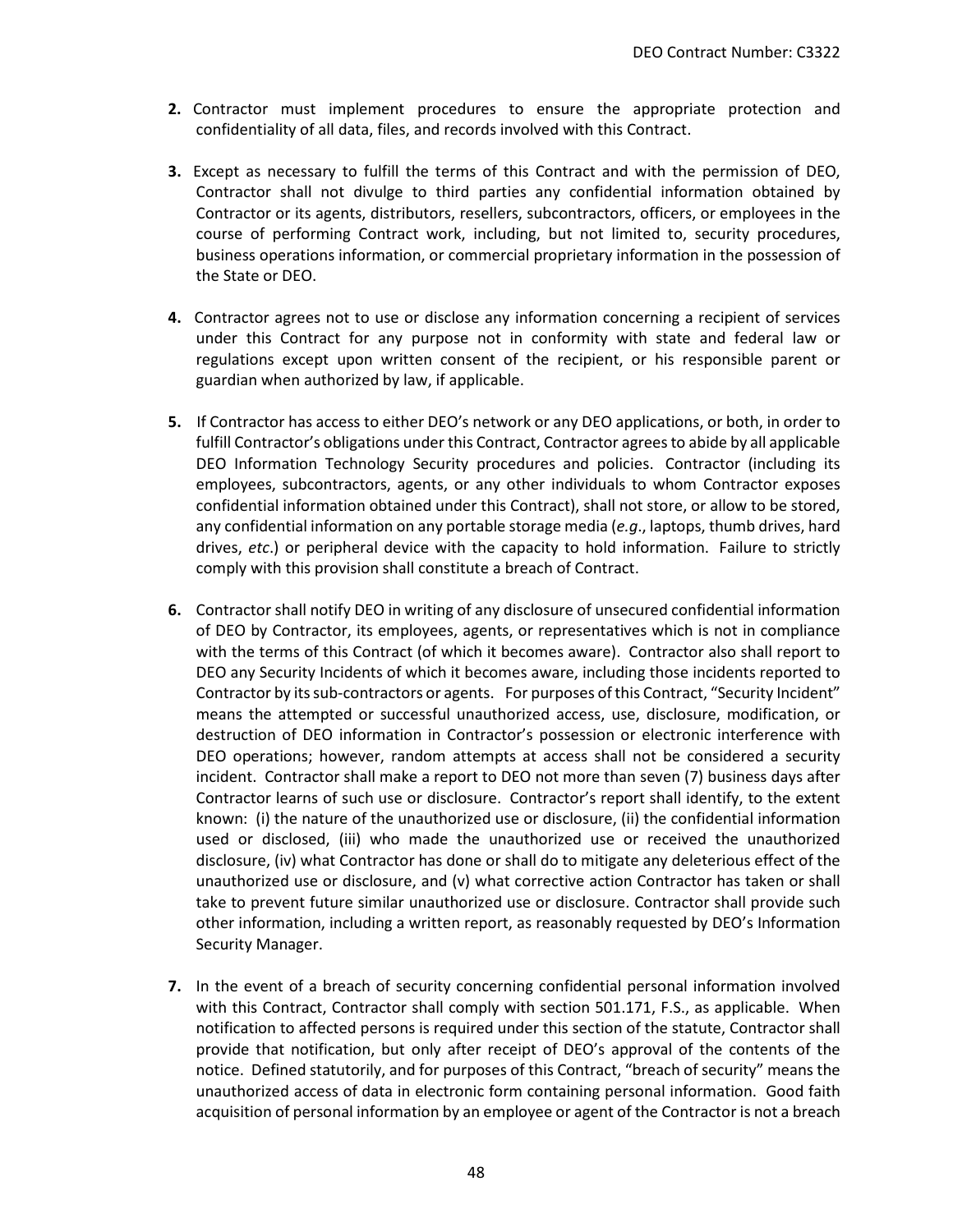of security, provided the information is not used for a purpose unrelated to the Contractor's obligations under this Contract or is not subject to further unauthorized use.

### **U. Warranty of Ability to Perform:**

Contractor warrants that, to the best of its knowledge, there is no pending or threatened action, proceeding, or investigation, or any other legal or financial condition, that would in any way prohibit, restrain, or diminish Contractor's ability to satisfy its contract obligations. Contractor warrants that neither it nor any affiliate is currently on the convicted vendor list maintained pursuant to section 287.133, F.S., or on any similar list maintained by any other state or the federal government. Contractor shall immediately notify DEO in writing if its ability to perform is compromised in any manner during the term of the Contract.

## **V. Patents, Copyrights, and Royalties:**

- **1.** Pursuant to section 286.021, F.S., if any discovery or invention arises or is developed in the course or as a result of work or services performed with funds from this Contract, Contractor shall refer the discovery or invention to DEO who will refer it to the Department of State to determine whether patent protection will be sought in the name of the State of Florida. Any and all patent rights accruing under or in connection with the performance of the Contract are hereby reserved to the State of Florida. The rights to any invention resulting from this Contract that is for the performance of experimental, developmental, or research work are governed by 37 CFR Part 401 and any of its implementing regulations as applicable. All data, both electronic and hard copies, created or received by Contractor during the Contract are the property of DEO and must be surrendered to DEO upon expiration, termination or cancellation of this Contract at no cost to DEO.
- **2.** Where activities supported by this Contract produce original writings, sound recordings, pictorial reproductions, drawings or other graphic representations and works of any similar nature, DEO has the right to use, duplicate and disclose such materials in whole or in part, in any manner, for any purpose whatsoever and to allow others acting on behalf of DEO to do so. In the event any books, manuals, films, websites, web elements, electronic information, or other copyrightable materials are produced Contractor shall notify DEO. Any and all copyrights and intellectual property rights accruing under or in connection with the performance funded by this Contract are hereby reserved to the State of Florida.
- **3.** In accordance with the provisions of section 1004.23, F.S., a State University is authorized in its own name to perform all things necessary to secure letters of patent, copyrights, and trademarks on any works it produces. Any action taken by the university in securing or exploiting such trademarks, copyrights, or patents shall, within thirty (30) days, be reported in writing by the president of the university to the Department of State in accordance with section 1004.23(6), F.S.

### **W. Independent Contractor Status:**

In Contractor's performance of its duties and responsibilities under the Contract, it is mutually understood and agreed that Contractor is at all times acting and performing as an independent contractor. DEO shall neither have nor exercise any control or direction over the methods by which Contractor shall perform its work and functions other than as provided herein. Nothing in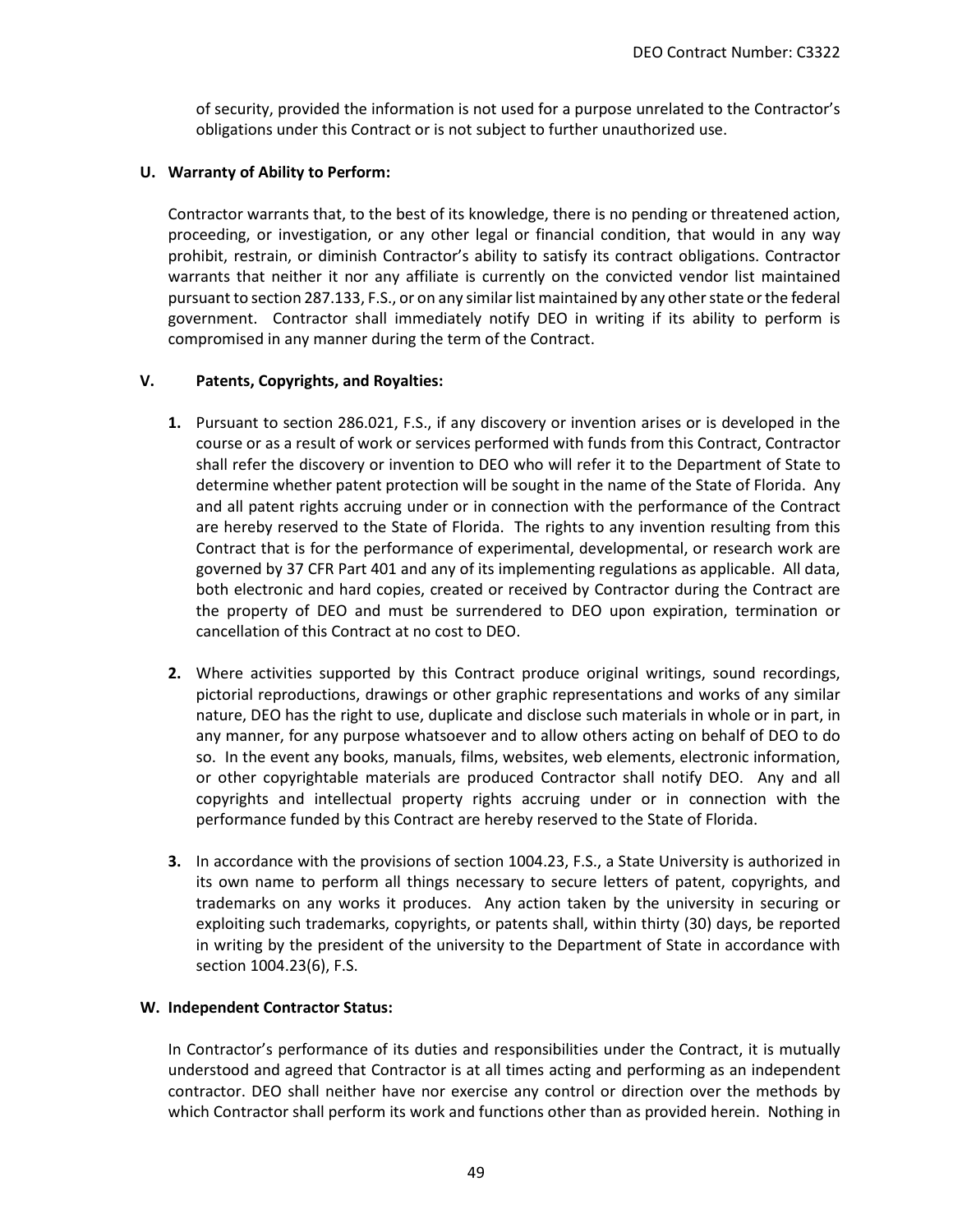the Contract is intended to or shall be deemed to constitute a partnership or joint venture between the Parties.

- **1.** Except where Contractor is a state agency, Contractor, its officers, agents, employees, subcontractors, or assignees, in performance of this Contract shall act in the capacity of an independent contractor and not as an officer, employee, or agent of the State of Florida. Nor shall Contractor represent to others that, as Contractor, it has the authority to bind DEO unless specifically authorized to do so.
- **2.** Except where Contractor is a state agency, neither Contractor, nor its officers, agents, employees, subcontractors, or assignees are entitled to state retirement or state leave benefits, or to any other compensation of state employment as a result of performing the duties and obligations of this Contract.
- **3.** Contractor agrees to take such actions as may be necessary to ensure that each subcontractor will be deemed to be an independent contractor and will not be considered or permitted to be an agent, servant, joint venturer, or partner of the State of Florida.
- **4.** Unless justified by Contractor and agreed to by DEO in the Scope of Work, DEO will not furnish services of support (*e.g.*, office space, office supplies, telephone service, secretarial, or clerical support) to Contractor or its subcontractor or assignee.
- **5.** DEO shall not be responsible for withholding taxes with respect to Contractor's compensation hereunder. Contractor shall have no claim against DEO for vacation pay, sick leave, retirement benefits, social security, workers' compensation, health or disability benefits, reemployment assistance benefits, or employee benefits of any kind. Contractor shall ensure that its employees, subcontractors, and other agents, receive benefits and necessary insurance (health, workers' compensation, reemployment assistance benefits) from an employer other than the State of Florida.
- **6**. Contractor, at all times during the Contract, must comply with the reporting and Reemployment Assistance contribution payment requirements of chapter 443, F.S.

### **X. Electronic Funds Transfer:**

Contractor agrees to enroll in Electronic Funds Transfer (EFT), offered by the State's Chief Financial Officer within thirty (30) days of the date the last Party has signed this Contract. Copies of the Authorization form and a sample blank enrollment letter can be found on the vendor instruction page at:

<https://www.myfloridacfo.com/Division/AA/Vendors/>

**Questions should be directed to the EFT Section at (850) 413-5517. Once enrolled, invoice payments will be made by EFT.**

- **II. CONTRACTOR AND DEO AGREE**:
	- **A. Renegotiation or Modification:**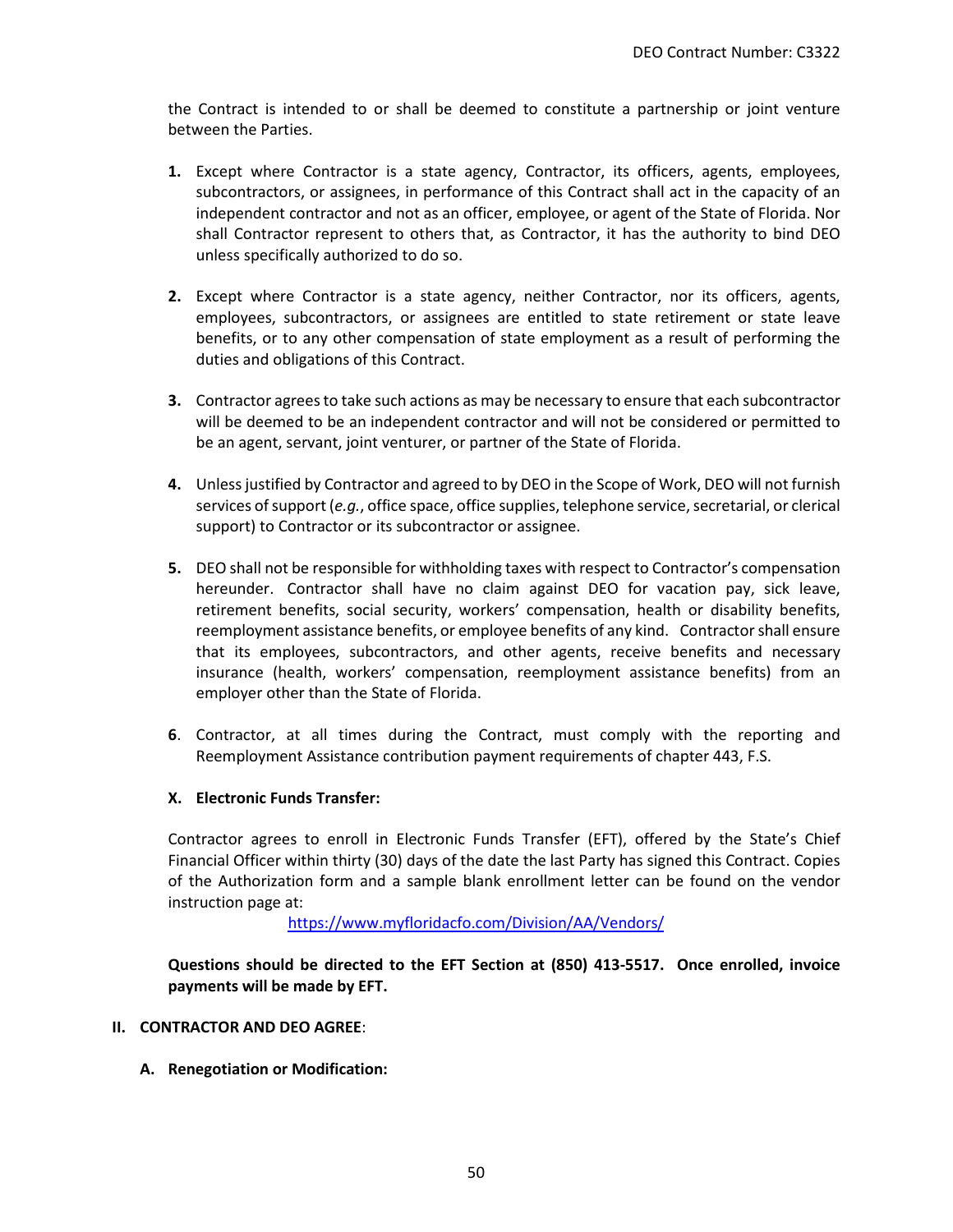The Parties agree to renegotiate this Contract if federal and/or state revisions of any applicable laws or regulations make changes to this Contract necessary. In addition to changes necessitated by law, DEO may at any time, with written notice to Contractor, make changes within the general scope of the Contract. Such changes may include modification of the requirements, changes to processing procedures, or other changes as decided by DEO. Any investigation necessary to determine the impact of the change shall be the responsibility of Contractor. Modifications of provisions of this Contract shall only be valid when they have been reduced to writing and duly signed and dated by all Parties.

### **B. Time is of the Essence:**

Time is of the essence regarding the performance obligations set forth in this Contract. Any additional deadlines for performance for Contractor's obligation to timely provide deliverables under this Contract including but not limited to timely submittal of reports, are contained in the Scope of Work.

#### **C. Termination:**

### **1. Termination Due to the Lack of Funds:**

In the event funds to finance this Contract become unavailable or if federal or state funds upon which this Contract is dependent are withdrawn or redirected, DEO may terminate this Contract upon no less than twenty-four (24) hours' notice in writing to Contractor. DEO shall be the final authority as to the availability of funds and will not reallocate funds earmarked for this Contract to another program thus causing "lack of funds." In the event of termination of this Contract under this provision, Contractor will be compensated for any work satisfactorily completed prior to notification of termination.

### **2. Termination for Cause:**

DEO may terminate the Contract if Contractor fails to: (1) deliver the product or services within the time specified in the Contract or any extension; (2) maintain adequate progress, thus endangering performance of the Contract; (3) honor any term of the Contract; or (4) abide by any statutory, regulatory, or licensing requirement. Contractor shall continue to perform any work not terminated. The rights and remedies of DEO in this clause are in addition to any other rights and remedies provided by law or under the Contract. Contractor shall not be entitled to recover any cancellation charges or lost profits.

#### **3. Termination for Convenience:**

DEO, by written notice to Contractor, may terminate this Contract in whole or in part when DEO determines in its sole discretion that it is in the State's interest to do so. Contractor shall not furnish any product after it receives the notice of termination, except as necessary to complete the continued portion of the Contract, if any. Contractor shall not be entitled to recover any cancellation charges or lost profits.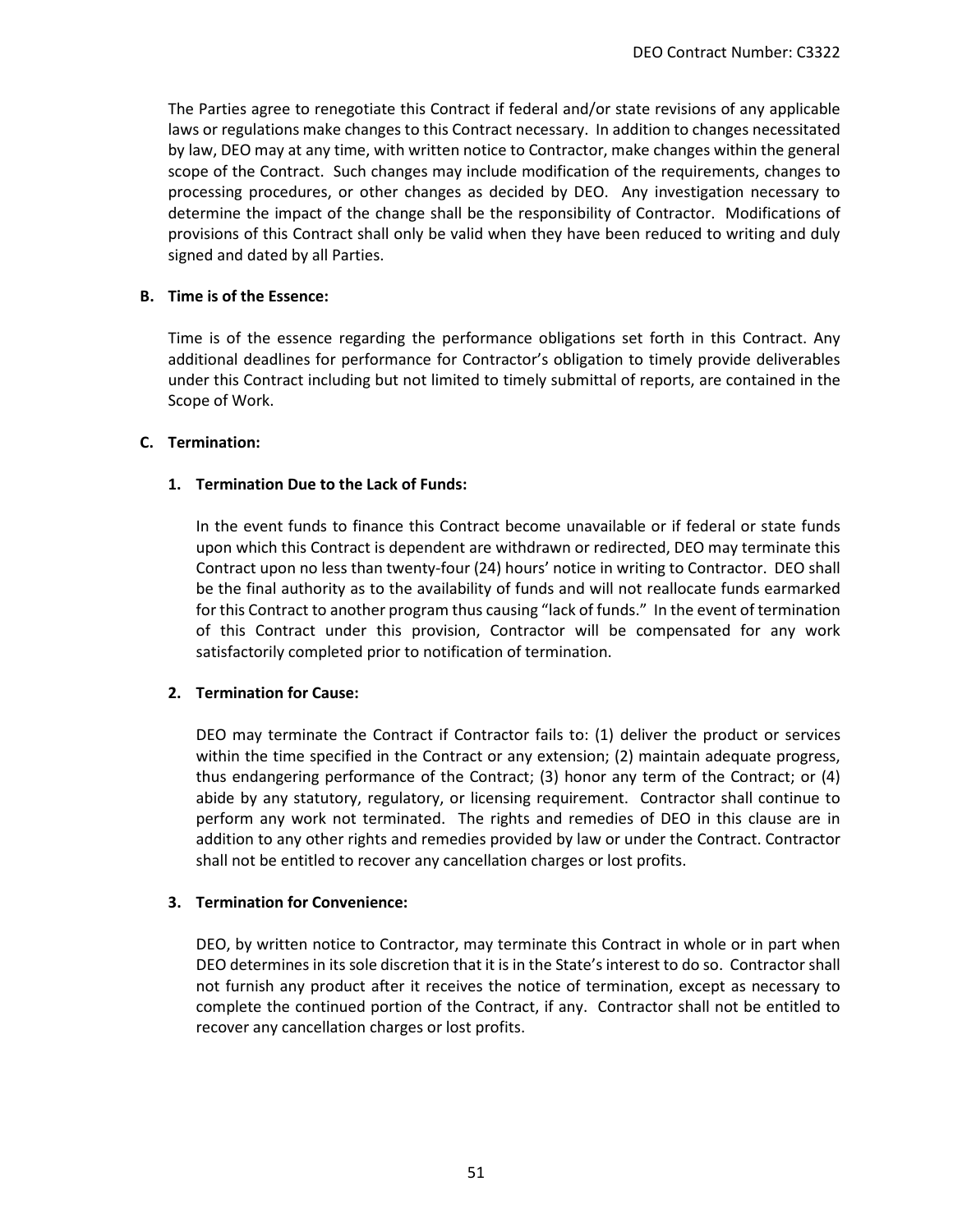#### **D. Dispute Resolution:**

Unless otherwise stated in the Scope of Work, disputes concerning the performance of the Contract shall be decided by DEO, who shall reduce the decision to writing and serve a copy on Contractor. The decision shall be final and conclusive unless within twenty-one (21) days from the date of receipt, Contractor files with DEO a petition for administrative hearing. DEO's final order on the petition shall be final, subject to any right of Contractor to judicial review pursuant to section 120.68, F.S. Exhaustion of administrative remedies is an absolute condition precedent to Contractor's ability to pursue any other form of dispute resolution; provided however, that the Parties may employ the alternative dispute resolution procedures outlined in chapter 120, F.S.

- **E. Indemnification** (NOTE: If Contractor is a state agency or subdivision, as defined in section 768.28(2), F.S., pursuant to section 768.28(19), F.S., neither Party indemnifies nor insures or assumes any liability for the other Party for the other Party's negligence)**:**
	- 1. Contractor shall be fully liable for the actions of its agents, employees, partners, or subcontractors and shall fully indemnify, defend, and hold harmless the State and DEO, and their officers, agents, and employees, from suits, actions, damages, and costs of every name and description, including attorneys' fees, arising from or relating to personal injury and damage to real or personal tangible property alleged to be caused in whole or in part by Contractor, its agents, employees, partners, or subcontractors, provided, however, that Contractor shall not indemnify for that portion of any loss or damages proximately caused by the negligent act or omission of the State or DEO.
	- 2. Further, Contractor shall fully indemnify, defend, and hold harmless the State and DEO from any suits, actions, damages, and costs of every name and description, including attorneys' fees, arising from or relating to violation or infringement of a trademark, copyright, patent, trade secret or intellectual property right, provided, however, that the foregoing obligation shall not apply to DEO's misuse or modification of Contractor's products or DEO's operation or use of Contractor's products in a manner not contemplated by the Contract or the purchase order. If any product is the subject of an infringement suit, or in Contractor's opinion is likely to become the subject of such a suit, Contractor may at its sole expense procure for DEO the right to continue using the product or to modify it to become noninfringing. If Contractor is not reasonably able to modify or otherwise secure DEO the right to continue using the product, Contractor shall remove the product and refund DEO the amounts paid in excess of a reasonable rental for past use. DEO shall not be liable for any royalties.
	- 3. Contractor's obligations under the preceding two paragraphs with respect to any legal action are contingent upon the State or DEO giving Contractor (1) written notice of any action or threatened action, (2) the opportunity to take over and settle or defend any such action at Contractor's sole expense, and (3) assistance in defending the action at Contractor's sole expense. Contractor shall not be liable for any cost, expense, or compromise incurred or made by the State or DEO in any legal action without Contractor's prior written consent, which shall not be unreasonably withheld.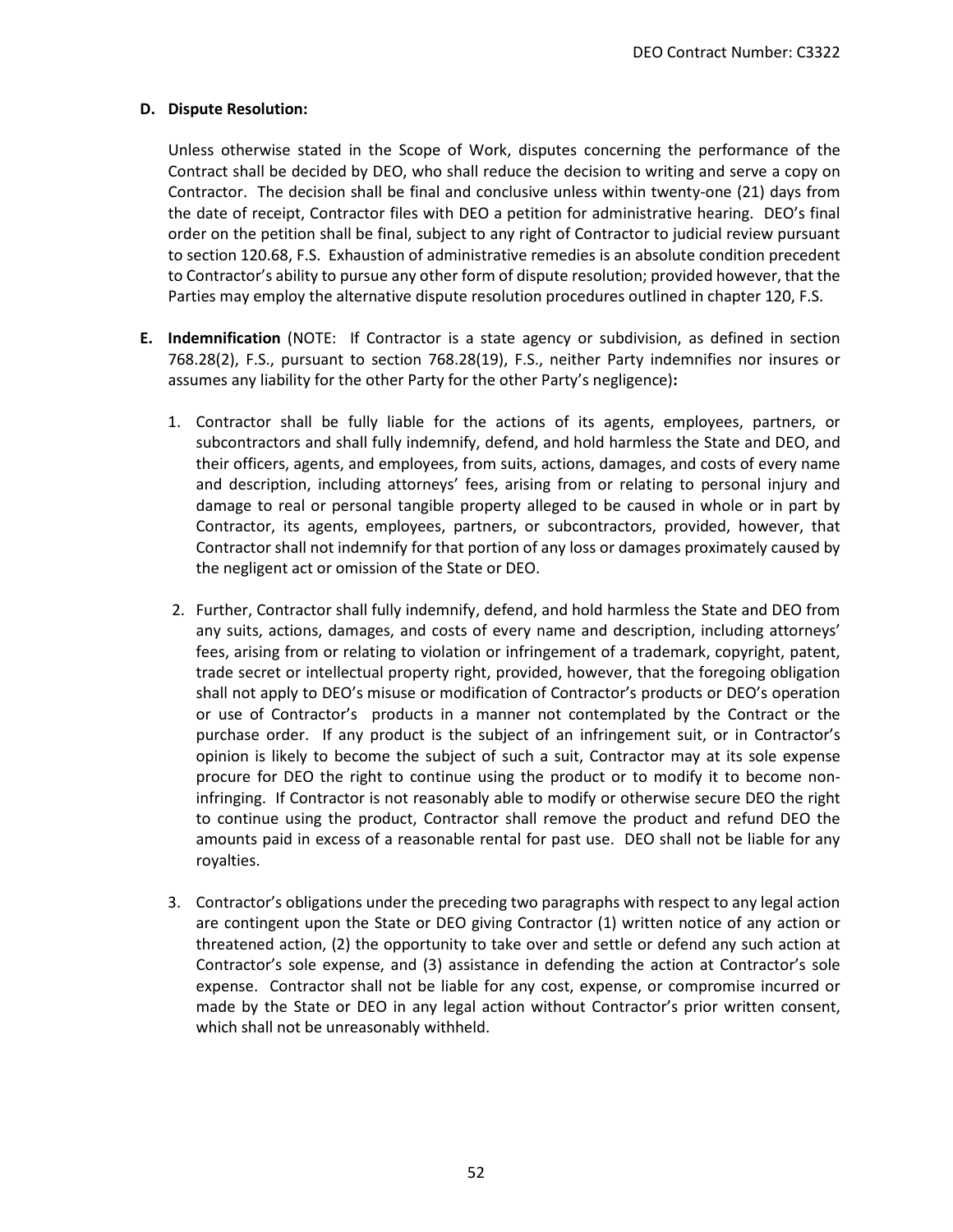#### **F. Limitation of Liability:**

For all claims against Contractor under this Contract, regardless of the basis on which the claim is made, Contractor's liability under this Contract for direct damages shall be limited to the greater of \$100,000 or two times the dollar amount of the Contract. This limitation shall not apply to claims arising under the Indemnity paragraphs contained in this Contract.

Unless otherwise specifically enumerated in the Contract, DEO shall not be liable to another for special, indirect, punitive, or consequential damages, including lost data or records (unless the contract or purchase order requires Contractor to back-up data or records), even if DEO has been advised that such damages are possible. DEO shall not be liable for lost profits, lost revenue, or lost institutional operating savings. The State and DEO may, in addition to other remedies available to them at law or equity and upon notice to Contractor, retain such monies from amounts due Contractor as may be necessary to satisfy any claim for damages, penalties, costs and the like asserted by or against them. The State may set off any liability or other obligation of Contractor or its affiliates to the State against any payments due Contractor under any Contract with the State.

#### **C. Force Majeure and Notice of Delay from Force Majeure:**

Neither Party shall be liable to the other for any delay or failure to perform under this Contract if such delay or failure is neither the fault nor the negligence of the Party or its employees or agents and the delay is due directly to acts of God, wars, acts of public enemies, strikes, fires, floods, or other similar cause wholly beyond the Party's control, or for any of the foregoing that affects subcontractors or suppliers if no alternate source of supply is available. However, in the event of delay from the foregoing causes, the Party shall take all reasonable measures to mitigate any and all resulting delay or disruption in the Party's performance obligation under this Contract. If the delay is excusable under this paragraph, the delay will not result in any additional charge or cost under the Contract to either Party. In the case of any delay Contractor believes is excusable under this paragraph, Contractor shall notify DEO in writing of the delay or potential delay and describe the cause of the delay either: (1) within ten (10) calendar days after the cause that creates or will create the delay first arose, if Contractor could reasonably foresee that a delay could occur as a result; or (2) within five (5) calendar days after the date Contractor first had reason to believe that a delay could result, if the delay is not reasonably foreseeable. **THE FOREGOING SHALL CONSTITUTE CONTRACTOR'S SOLE REMEDY OR EXCUSE WITH RESPECT TO DELAY**. Providing notice in strict accordance with this paragraph is a condition precedent to such remedy. DEO, in its sole discretion, will determine if the delay is excusable under this paragraph and will notify Contractor of its decision in writing. No claim for damages, other than for an extension of time, shall be asserted against DEO. Contractor shall not be entitled to an increase in the Contract price or payment of any kind from DEO for direct, indirect, consequential, impact, or other costs, expenses or damages, including but not limited to costs of acceleration or inefficiency arising because of delay, disruption, interference, or hindrance from any cause whatsoever. If performance is suspended or delayed, in whole or in part, due to any of the causes described in this paragraph, after the causes have ceased to exist, Contractor shall perform at no increased cost, unless DEO determines, in its sole discretion, that the delay will significantly impair the value of the Contract to DEO or the State, in which case, DEO may do any or all of the following: (1) accept allocated performance or deliveries from Contractor, provided that Contractor grants preferential treatment to DEO with respect to products or services subjected to allocation; (2) purchase from other sources (without recourse to and by Contractor for the related costs and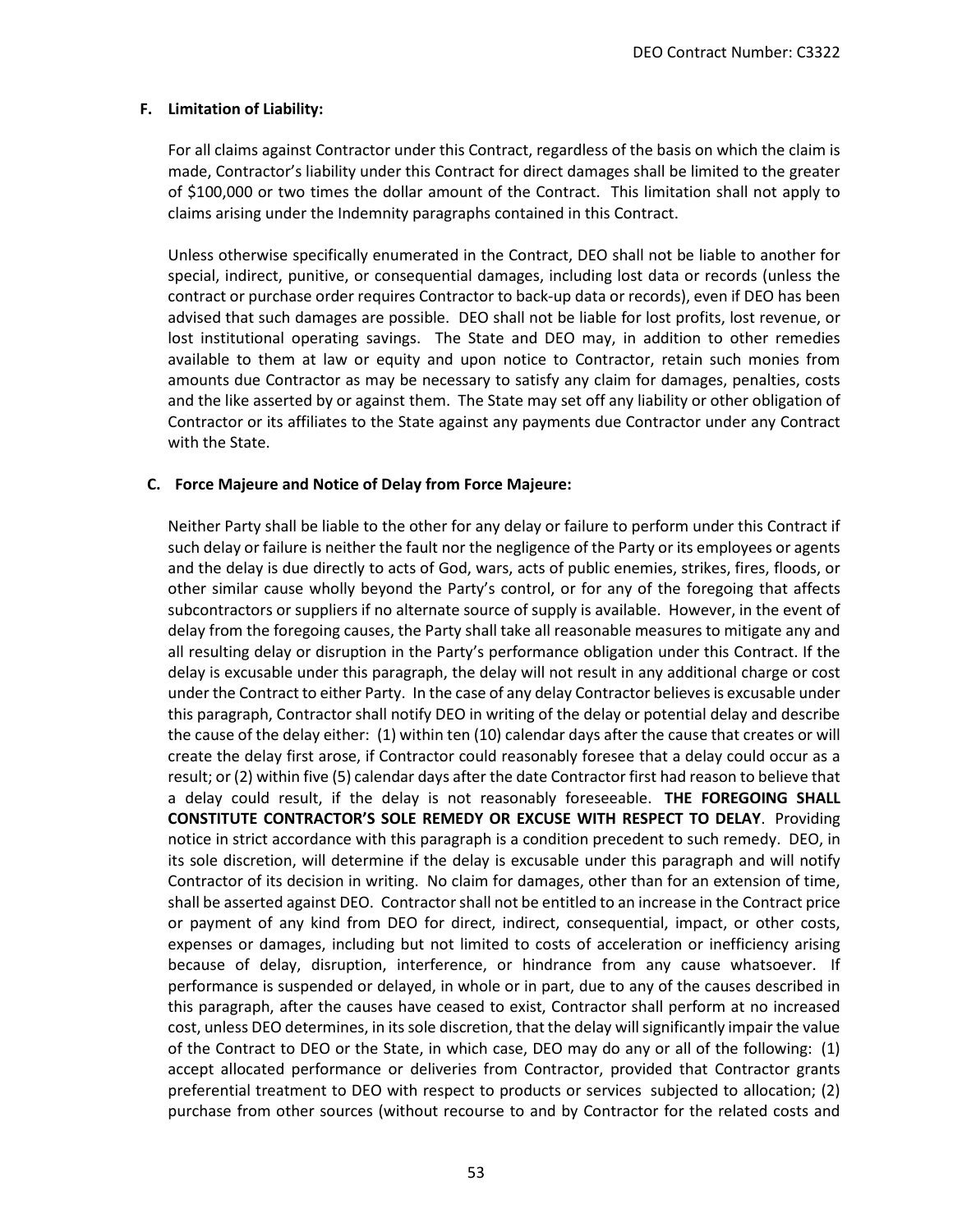expenses) to replace all or part of the products or services that are the subject of the delay, which purchases may be deducted from the Contract quantity; or (3) terminate the Contract in whole or in part.

### **D. Severability:**

If any provision, in whole or in part, of this Contract is held to be void or unenforceable by a court of competent jurisdiction, that provision shall be enforced only to the extent that it is not in violation of law or is not otherwise unenforceable, and all other provisions remain in full force and effect.

#### *Remainder of Page Intentionally Left Blank*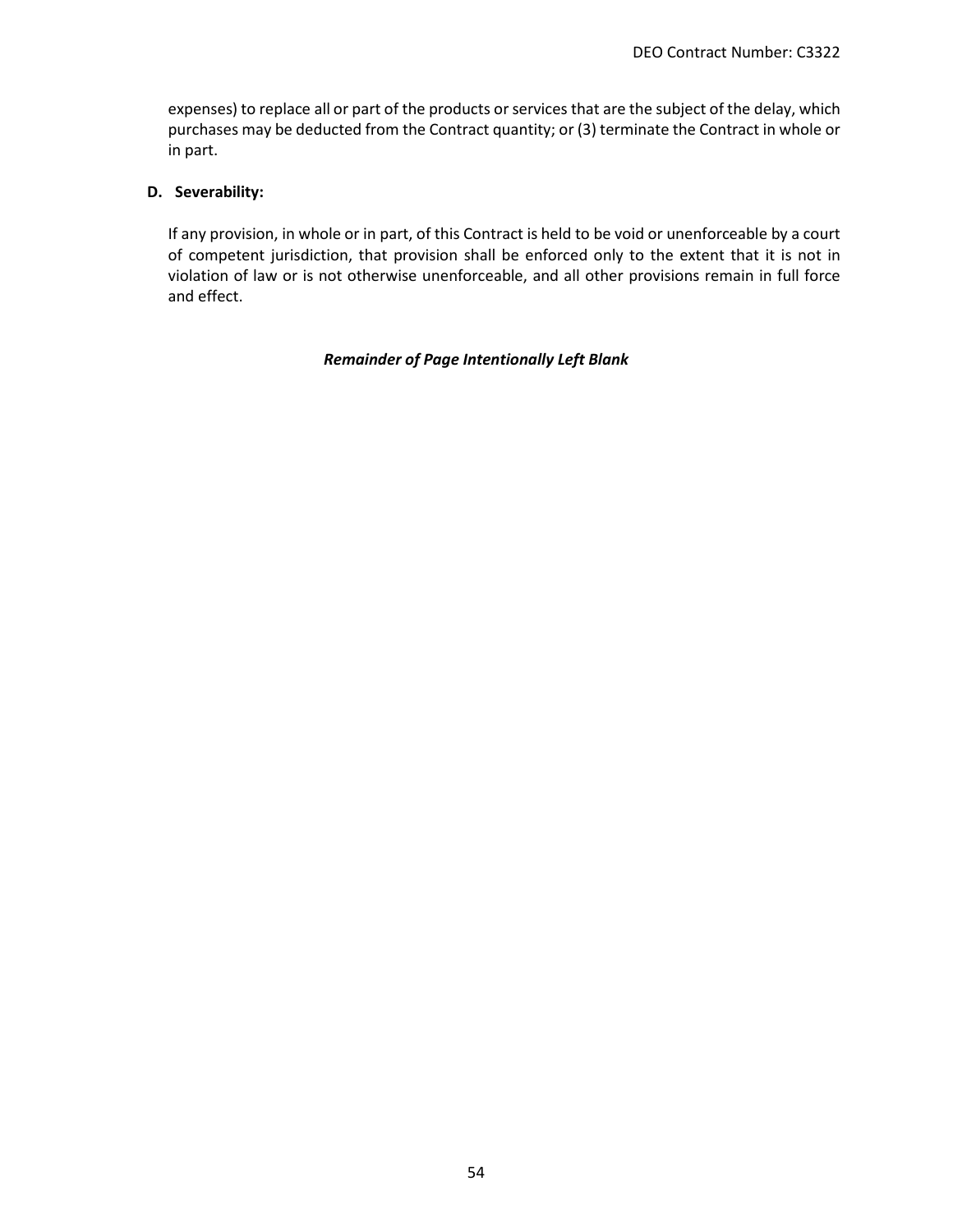# **ATTACHMENT TWO COST PAGE**

The Respondent shall propose a fixed hourly rate for each job title for each of the tasks identified in the RFQ and proposed Contract which is inclusive of travel, lodging, per diem expenses, and all other costs associated with the completion of the deliverables associated with all tasks defined in the RFQ, Scope of Work. The Respondent shall complete all sections of the Cost Page for each task(s), review the Response for accuracy, and ensure it is signed by an authorized representative. This individual must have the authority to bind Respondent. All hourly rate fields in the Attachment One - Cost Page, must be completed and no changes can be made to the job titles listed. If any hourly rates are left blank, the Cost Page will be reviewed based on the positions offered and the estimated number of hours. If multiple rates are proposed for the same job title, or if any changes are made to the job titles listed, the Cost Page will be disqualified.

| <b>Management Consulting State Term Contract 80101500-20-1</b> |                                                                    |                                                       |                                                        |                                                                                                         |
|----------------------------------------------------------------|--------------------------------------------------------------------|-------------------------------------------------------|--------------------------------------------------------|---------------------------------------------------------------------------------------------------------|
| <b>Management Consulting Services</b>                          |                                                                    |                                                       |                                                        |                                                                                                         |
| <b>Job Title</b>                                               | <b>TOTAL</b><br><b>ESTIMATED</b><br><b>AMOUNT OF</b><br>HOURS (h)* | <b>ESTIMATED NUMBER OF</b><br><b>EMPLOYEES NEEDED</b> | <b>FIXED</b><br><b>HOURLY</b><br><b>RATE</b><br>(rate) | <b>ESTIMATED</b><br><b>AMOUNT OF</b><br><b>HOURS TIMES</b><br><b>HOURLY RATE</b><br>$(h) \times (rate)$ |
| Principal                                                      |                                                                    |                                                       | \$                                                     | Ś                                                                                                       |
| <b>Senior Consultant</b>                                       |                                                                    |                                                       | \$                                                     | Ś                                                                                                       |
| Consultant                                                     |                                                                    |                                                       | \$                                                     | \$                                                                                                      |
| Junior Consultant                                              |                                                                    |                                                       | \$                                                     | \$                                                                                                      |
| Program & Administrative<br>Support                            |                                                                    |                                                       | \$                                                     | \$                                                                                                      |
| Total: \$                                                      |                                                                    |                                                       |                                                        |                                                                                                         |

#### **\*Total Estimated Number of Hours is the overall number of hours required for each Job Title to complete each task.**

| <b>Deliverable</b>                                                                               | <b>Total Cost</b> |
|--------------------------------------------------------------------------------------------------|-------------------|
| Deliverable 1: Kickoff Meeting and Management Plan                                               | \$                |
| Deliverable 2: PMO and FL WINS Management Plan                                                   | \$                |
| Deliverable 3: FL WINS Management and FL WINS Reporting                                          | \$                |
| Deliverable 4: FL WINS Business Redesign and OCM – Business and<br><b>Technical Requirements</b> | \$                |
| Deliverable 5: FL WINS Business Redesign and OCM Procurement –<br>Procurement                    | \$                |
| Deliverable 6: FL WINS System Integrator - Business and Technical<br>Requirements                | \$                |
| Deliverable 7: FL WINS System Integrator – Procurement                                           | \$                |
| Deliverable 8: FL WINS Data Hub – Business and Technical<br>Requirements/Procurement             | \$                |
| Deliverable 9: FL WINS Customer Portal – Business and Technical                                  | \$                |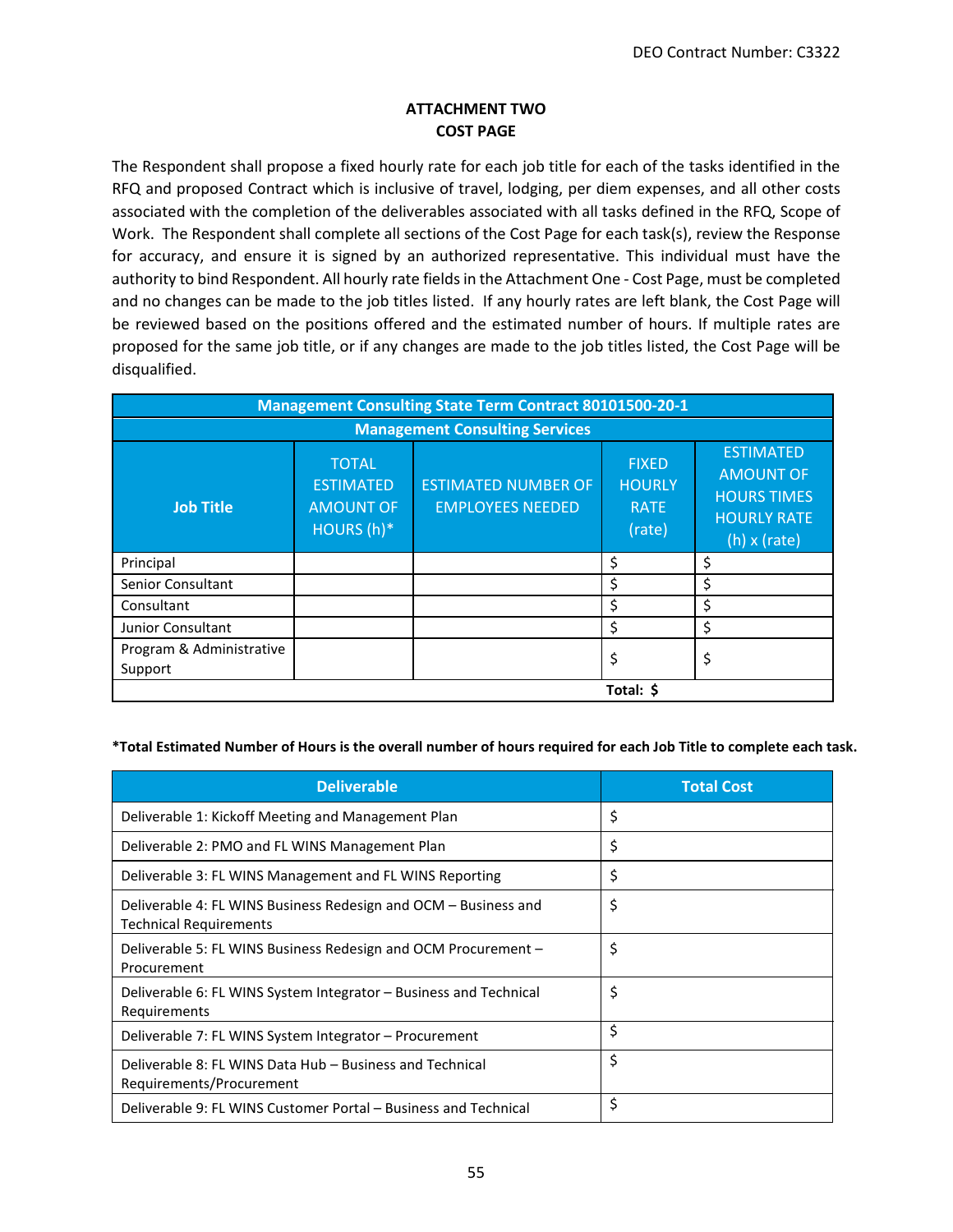| Requirements/Procurement           |  |
|------------------------------------|--|
| Deliverable 10: Knowledge Transfer |  |

**\*Authorized Representative's Signature** 

**\_\_\_\_\_\_\_\_\_\_\_\_\_\_\_\_\_\_\_\_\_\_\_\_\_\_\_\_\_\_\_\_\_\_\_\_\_\_\_\_**

**\*Typed Name and Title of Authorized Representative** 

**\_\_\_\_\_\_\_\_\_\_\_\_\_\_\_\_\_\_\_\_\_\_\_\_\_\_\_\_\_\_\_\_\_\_\_\_\_\_\_\_**

**\*This individual must have the authority to bind the Respondent.**